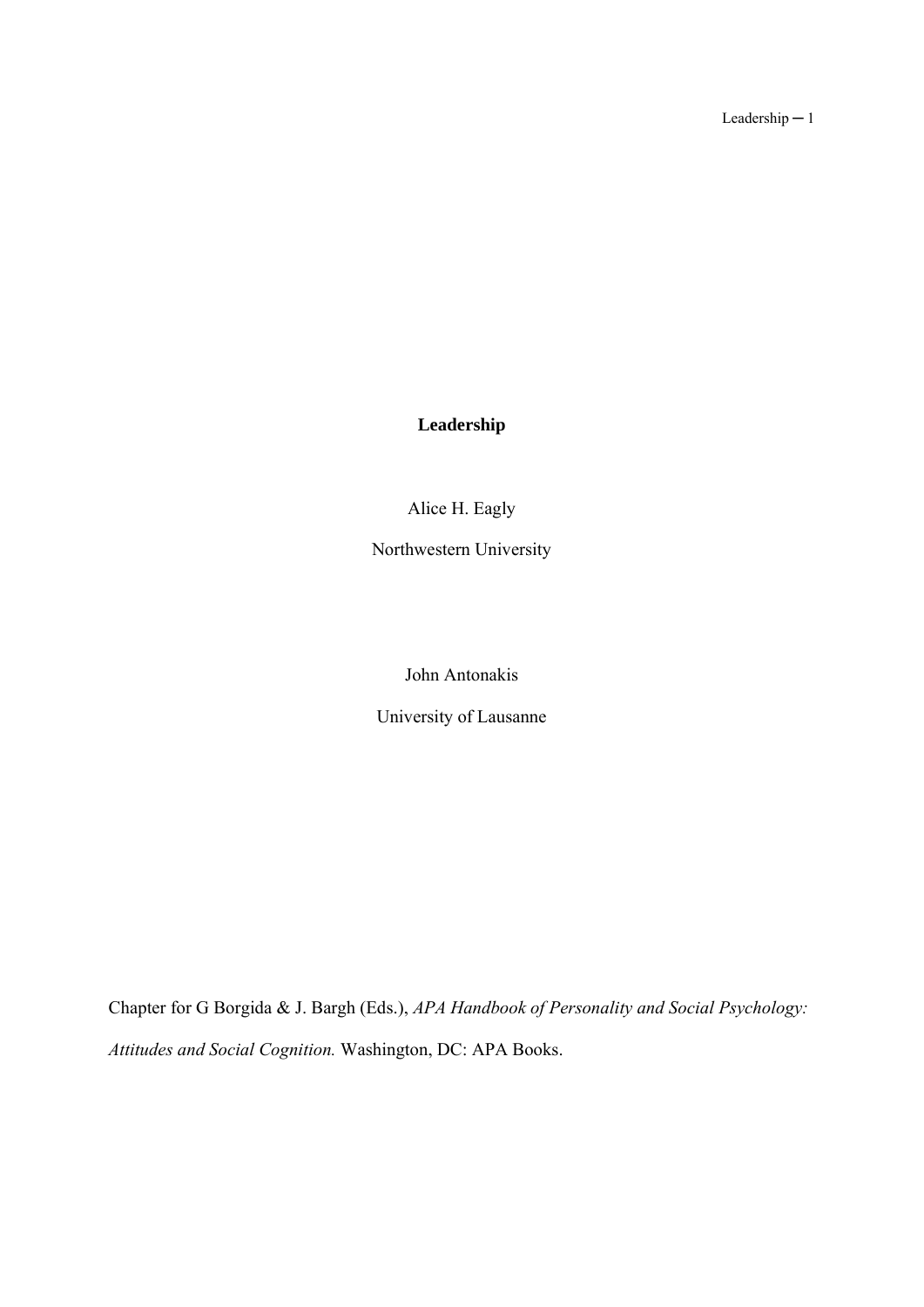#### **Leadership**

Introducing theory and research on leadership is a challenging task. The difficulties derive from the immense amount of writing and research that is available, not all of which has been enthusiastically received. As stated by Bennis (1959) several decades ago "Of all the hazy and confounding areas in social psychology, leadership theory undoubtedly contends for top nomination. And, ironically, probably more has been written and less is known about leadership than about any other topic in the behavioral sciences" (pp. 259-260). However, in the more than 50 years that have passed since Bennis's discouraging though accurate statement, the collective efforts of leadership scholars have yielded considerable clarity about what leadership is, why individuals emerge as leaders, and what makes them effective (e.g., see Bass & Bass, 2008; Day & Antonakis, 2012; Yukl, 2013). This chapter presents many of these impressive gains in knowledge.

The popularity of the concept of leadership in scholarly writing and social scientific research attests to the importance of leaders in society. Consistent with expert opinion (e.g., House, Spangler, & Woycke, 1991; Jones & Olken, 2005), leadership is highly consequential. Good leadership helps groups, organizations, and nations to reach their goals, and bad leadership can be disastrous (Kellerman, 2004). Hence, social scientists and humanists have devoted considerable attention to leadership, and social and personality psychologists are one grouping within this large college.

Considered in the broadest intellectual context, the study of leadership has been traced over the centuries in philosophical writing and historical analyses (Bass & Bass, 2008). Within the social sciences, leadership research has developed over many decades, bringing notable increases in the clarity and sophistication with which leadership is understood. Many of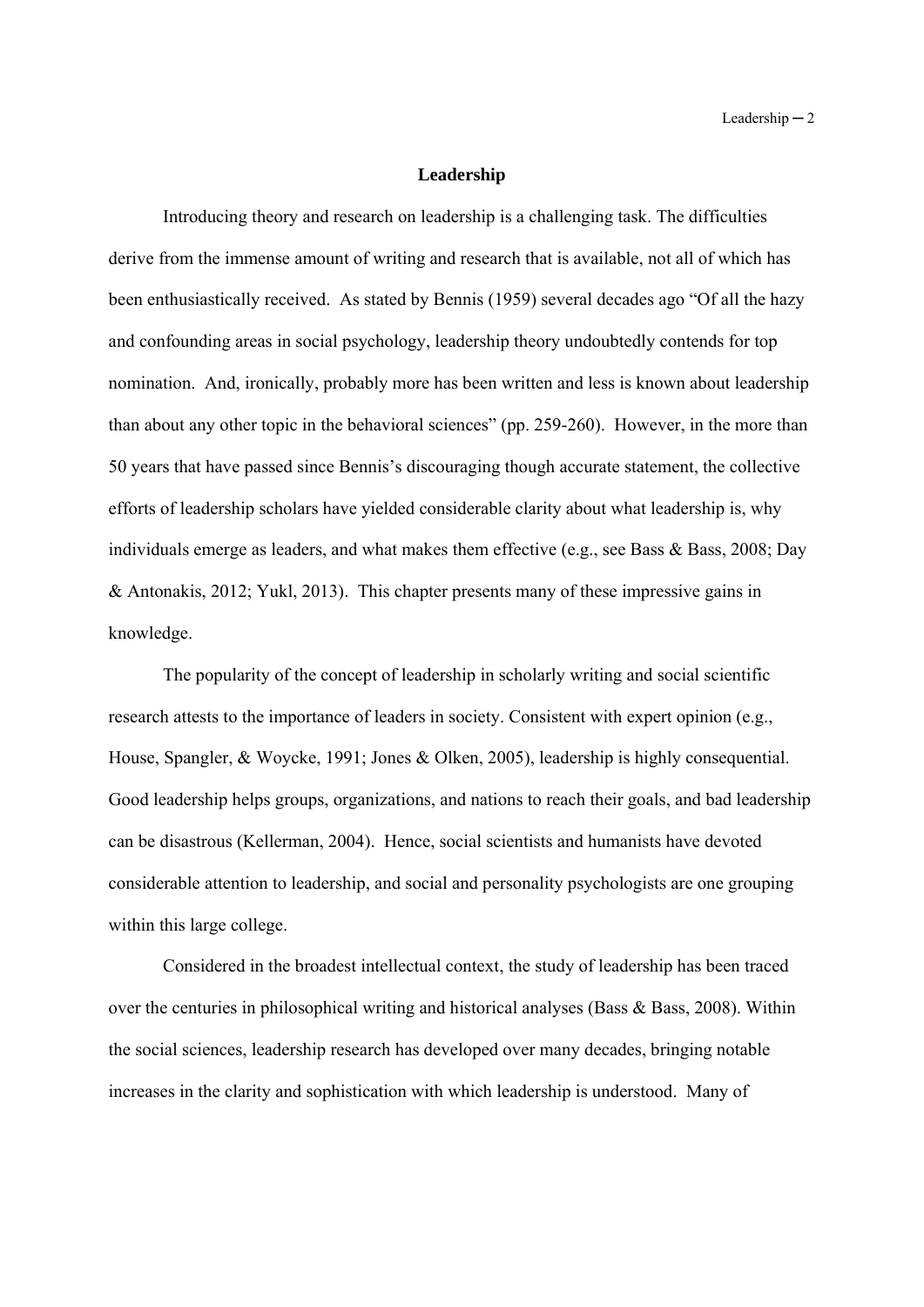scholars' insights about leadership have grown into more formal theories possessing explanatory power demonstrated through empirical hypothesis testing.

In this chapter, we review leadership research, with special attention to the questions that psychologists have addressed. Our presentation emphasizes that the phenomena of leadership can be predicted by a wide range of situational, social, and individual-difference factors. Although not organized into a single, coherent theory, these bodies of knowledge are sufficiently related that we are able to piece together a moderately cohesive picture of leadership. This emergent understanding derives from research based on highly varied research methods, the most important of which we review and evaluate in this chapter.

### **Defining Leadership**

Scholars of leadership have offered many definitions of the concept. This fact is more to be admired than deplored because it demonstrates the importance of the construct and its centrality in intellectual discourse, especially within the social sciences. Other concepts that are particularly important in the social sciences, such as attitude, also have also received many definitions (Eagly & Chaiken, 1993, 2007). Yet, such concepts generally have a central core of meaning that has emerged over the decades. This core pertains to the multiple processes through which an individual influences, motivates, organizes, and coordinates a group of people to attain collective goals. Scholars of leadership have thus recognized the dependence of leadership on social and psychological processes that are themselves embedded in the many group and organizational contexts in which leaders and followers interact.

Some experts on leadership have distinguished between leadership and management (Bennis & Nanus, 1985; Zaleznik, 1992). They define management in terms of organizing and controlling the flow of work in groups and organizations and reserve the concept of leadership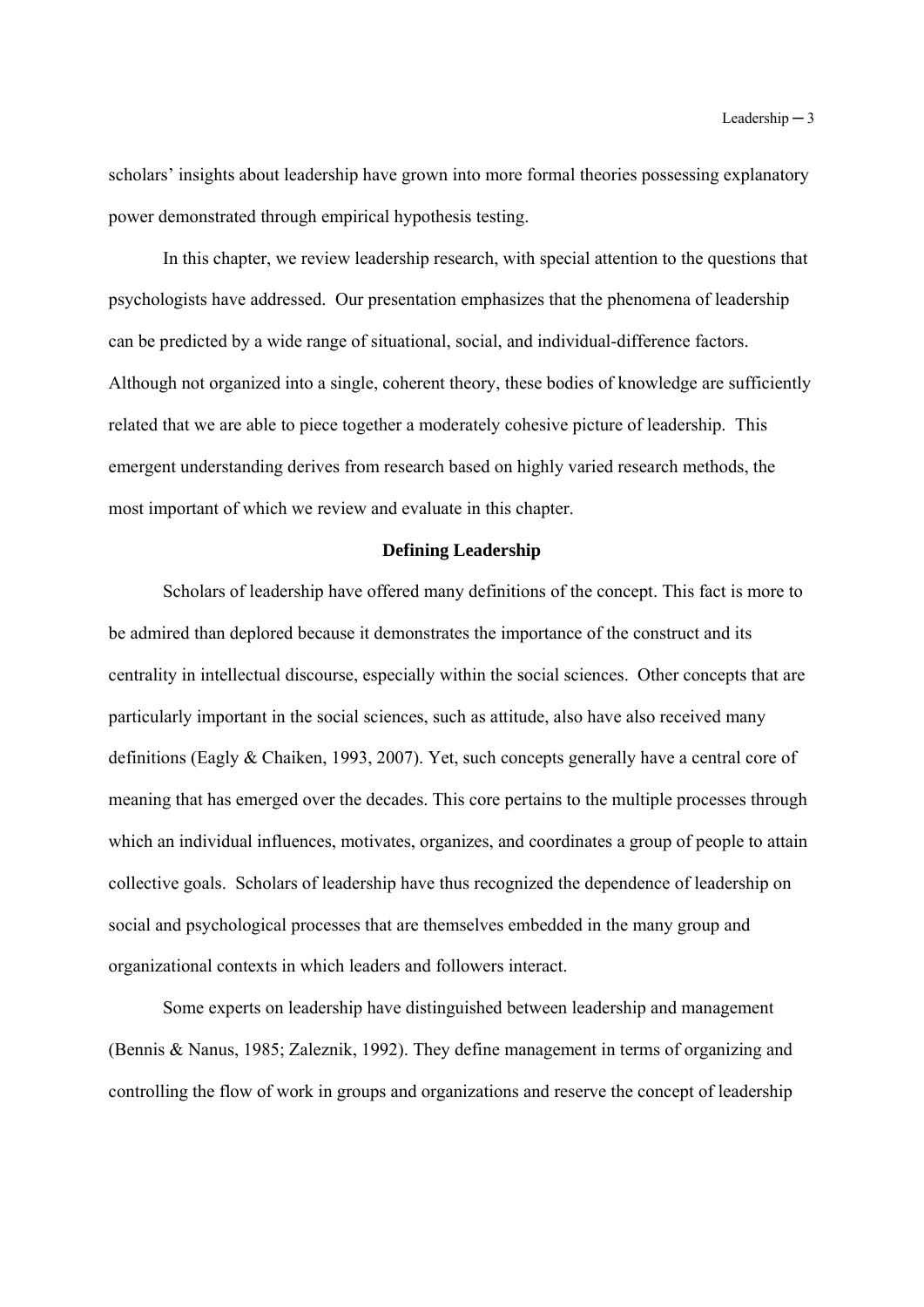for activities that bring about change and successful adaptation to challenges. Thus, a manager enables work to be accomplished by successfully organizing, planning, and monitoring progress. A true leader, according to those who favor a leader-manager distinction, transforms a group in the face of challenges and inspires it to become more successful (Bass, 1985). Although this leader-manager distinction is useful in some contexts, we do not emphasize it in this chapter. Instead, along with most social scientists, we incorporate managerial behaviors into the study of leadership by, for example, including them within the concept of task-oriented leadership (cf. Hunt, 2004; Judge, Piccolo, & Ilies, 2004). Successful leaders undertake both task-oriented and interpersonally oriented activities to ensure that the "trains run on time" and to foster high commitment and coordinated action. In the face of challenges, good leaders are capable of redirecting and transforming groups, organizations, or nations to enable successful collective action.

#### **Leaders' Varying Roles and Social Contexts**

Leadership is usually exerted by people who hold positions of formal authority, such as presidents of universities, middle managers of business organizations, and heads of state. Many studies of leadership focus on people employed as organizational managers or elected to political office. This focus, however, does not exclude examining more informal leadership. For example, within a group of friends, one or more individuals may initiate and coordinate activities such as having a party. As this example suggests, leadership is not necessarily concentrated in one person but can be shared in various ways across individuals (Pearce, Conger, & Locke, 2008). Leadership functions such as planning and coordinating activities, monitoring tasks, and fostering harmonious relationships are generally distributed across multiple individuals. In large organizations, a complex division of the work of leadership is generally in place. Supervisors,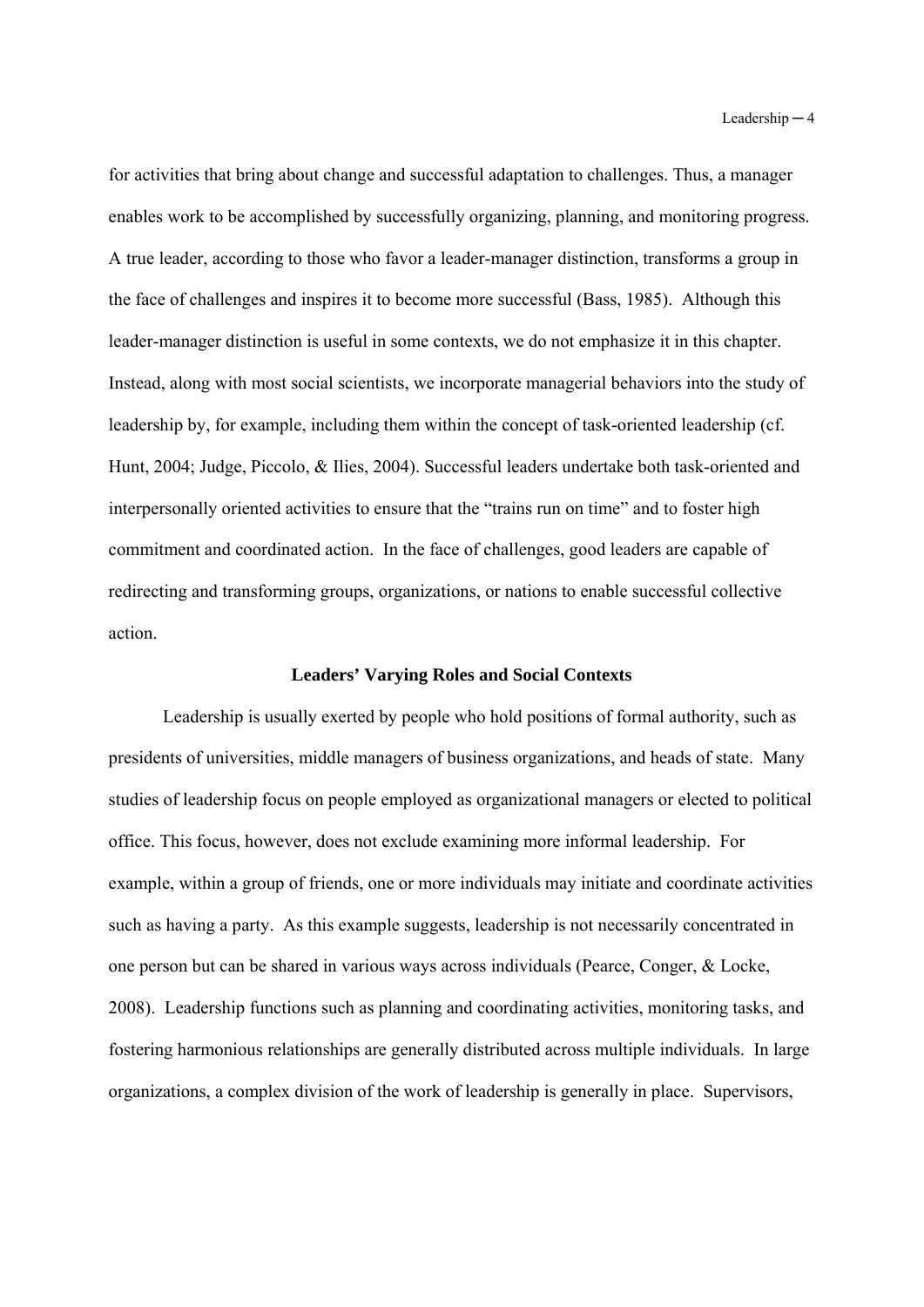managers, and executives are responsible for different types of work and are typically arrayed in a hierarchy with individuals at different levels have differing spans of authority and responsibility. Simultaneously, other individuals, often without formal authority, may fulfill other leadership functions, especially involving relational work that minimizes destructive conflict and facilitates the ability of individuals to work together effectively (Fletcher, 2001).

The interrelated processes that define leadership enable people to work together toward their shared goals in a wide range of social contexts. Achieving such goals generally requires that leaders induce members of a group to set aside narrow self-interest by taking into account how their own actions relate to other group members and to the group's goals (cf. Bass, 1985; Burns, 1978). These issues of fostering coordinated action toward group goals are important in small groups, including dyads, and in larger groups, organizations, and political units such as cities, states, and nations. The importance of leadership in all types of social entities has contributed to the spread of research on leadership across academic disciplines. It has been studied as strategic leadership focusing on collective processes occurring in macro units such as organizations and as interpersonal leadership focusing social and individual processes occurring in smaller units such as dyads and small groups (Hunt, 1991). In this chapter, we emphasize leadership as interpersonal influence within groups and organizations—the traditional focus of leadership research carried out by psychologists, although we give some attention to the psychological processes that transpire in larger collectives such as nations where leaders are distant from most of their followers.

Contemporary leadership researchers place major emphasis the social context of leadership. The type of leadership that is exercised and the kinds of relations that develop between leaders and followers depend on a host of factors linked to the milieu in which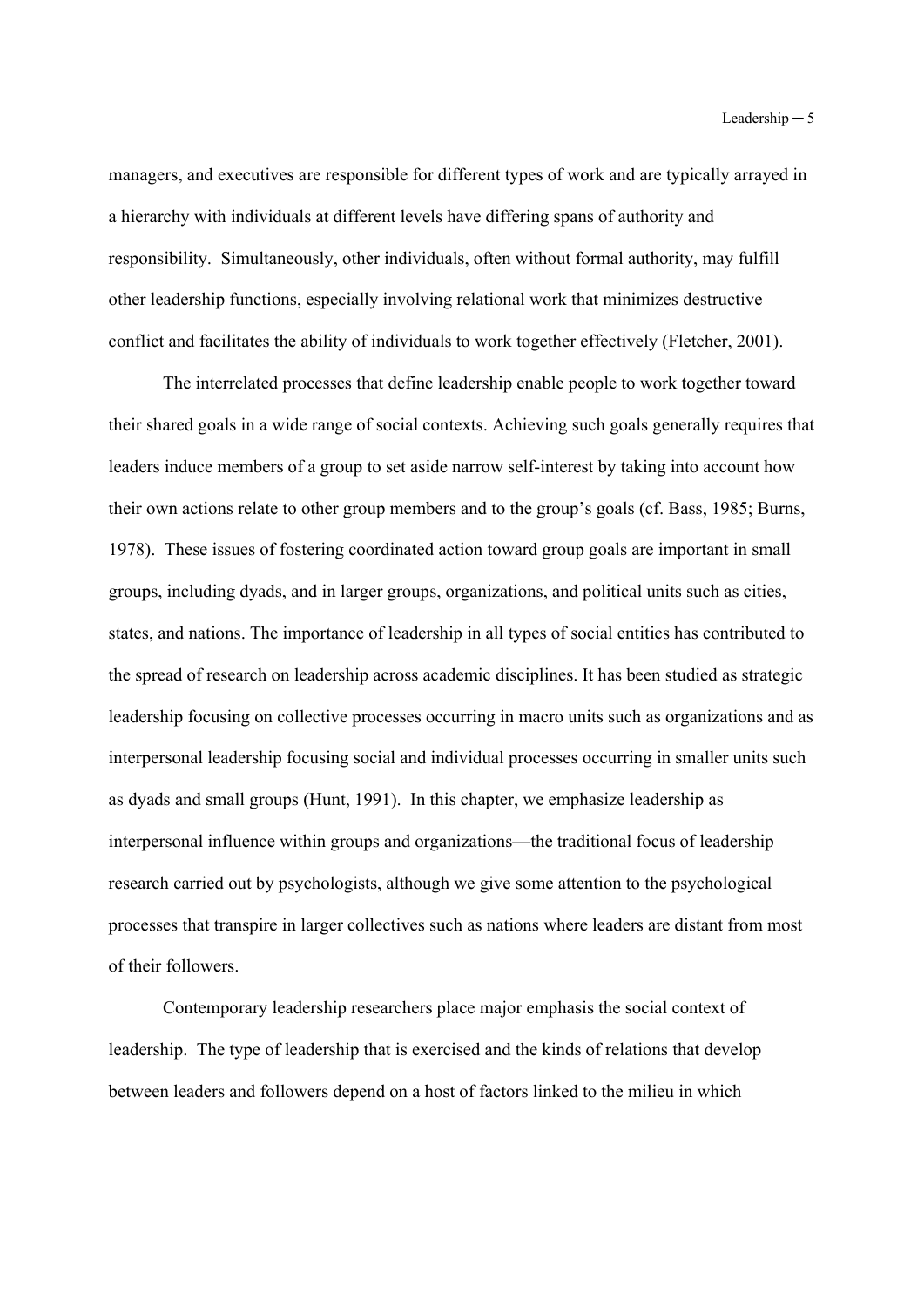leadership occurs (Liden & Antonakis, 2009). Contextual variables that have proven to be important include national culture (e.g., House, Hanges, Javidan, Dorfman, & Gupta, 2004), shocks such as crises (e.g., Merolla, Ramos, & Zechmeister, 2007), hierarchical leader level (e.g., Waldman & Yammarino, 1999), and leading from close up or from a distance (Antonakis & Atwater, 2002).

The contextual features of groups' larger size and greater complexity foster the indirect exercise of leadership without face-to-face interaction with most followers (Hooijberg, Hunt, Antonakis, Boal, & Lane, 2007). For example, a candidate for political office generally meets relatively few potential followers personally and endeavors to reach them through forms of communication that disseminate messages widely such as television, newspapers, and social media. The exercise of leadership by such indirect means relies on social cognitive processes by which people identify and evaluate leaders as well as the "stage-management" processes by which leaders convey their leadership qualities (Den Hartog & Verburg, 1997; Gardner & Avolio, 1998; Shamir, Arthur, & House, 1994).

Another important contextual influence consists of followers' expectations about how leaders should behave and be evaluated. Leaders' conformity to normative expectations increases the probability that people ascribe positive leadership qualities to them (Lord, Brown, Harvey, & Hall, 2001; Lord, Foti, & De Vader, 1984). Therefore, to enhance their effectiveness, leaders take others' expectations into account as they engage in the reciprocal, interactive processes of building relationships with followers. As this interaction occurs, not only do leaders influence followers but also followers influence and inspire their leaders to varying degrees (Burns, 1978).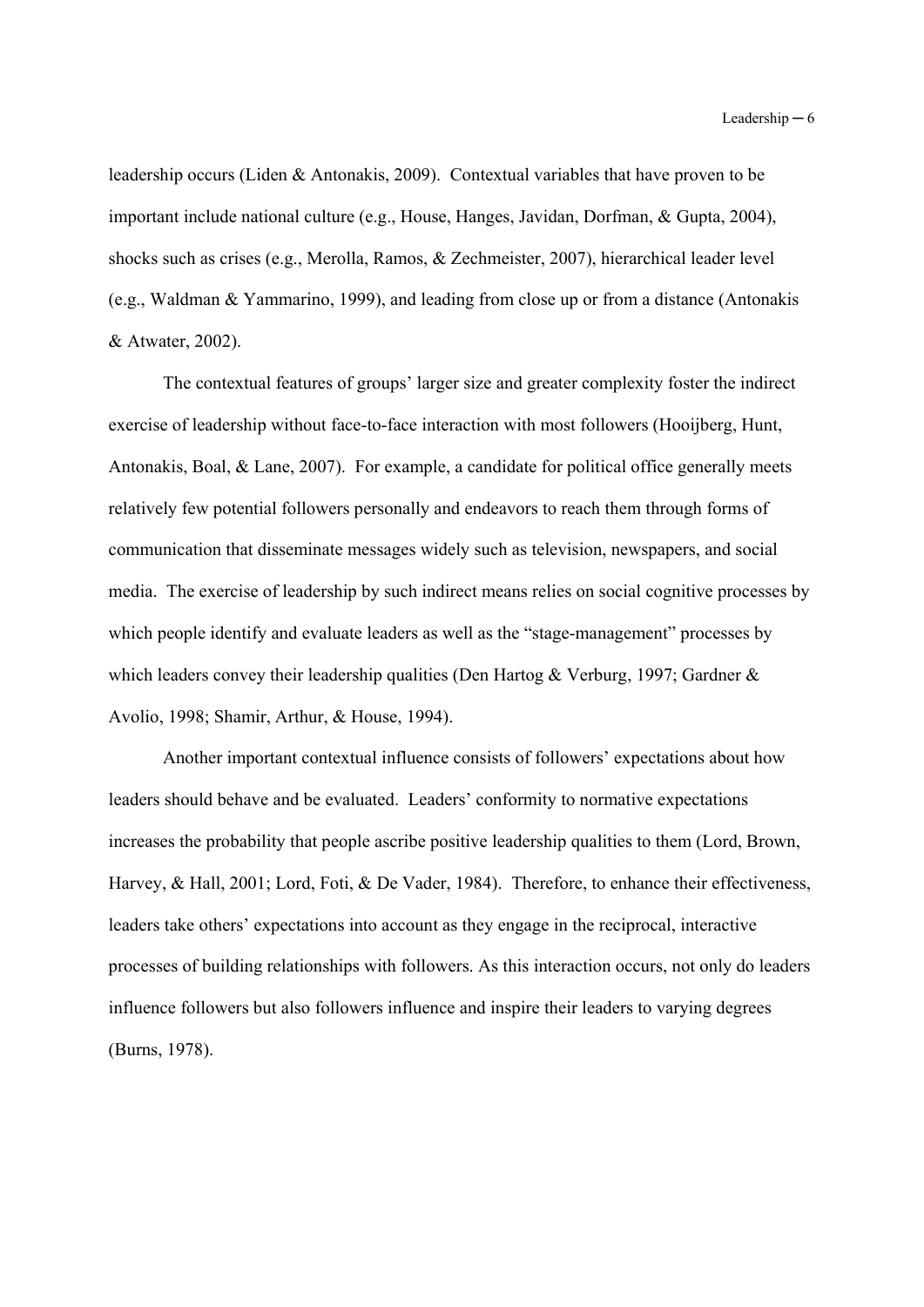#### **Theories of Leadership**

Multiple theories populate the territory of scholarship on leadership. This intellectual richness reflects the embedding of leadership in individual and social processes that are moderated by contextual factors. Individual processes, the usual domain of psychology, are divided between research specialties emphasizing, for example, cognitive, affective, or biological processes or more global personality traits. Social psychologists often link individual processes to attributes of the social environments where these processes exert their effects on leaders' emergence and effectiveness. Social scientists who adopt an organizational or social structural level of analysis bring important insights about the larger social systems within which leadership is embedded.

As shown by our discussion of theories of leadership in the subsections that follow, investigators generally regard leaders' emergence and effectiveness as the central outcomes of leadership and thus often concentrate on predicting these outcomes. Because the processes that produce these two outcomes are not isomorphic (Antonakis, 2011), it is usually important to distinguish between them. Given that not everyone becomes a leader, research has addressed the questions of how and why some people emerge as leaders while others remain followers. Once individuals occupy a formal or informal leader role, they may be more or less effective, and the qualities that have fostered their becoming a leader are not necessarily the most essential qualities for leading effectively. Therefore, we indicate whether theories address emergence or effectiveness or both.

## **Social-Cognitive Theories**

Given that leaders often emerge by processes that involve other people identifying them as worthy of exercising leadership, theorists have studied the beliefs that people have about the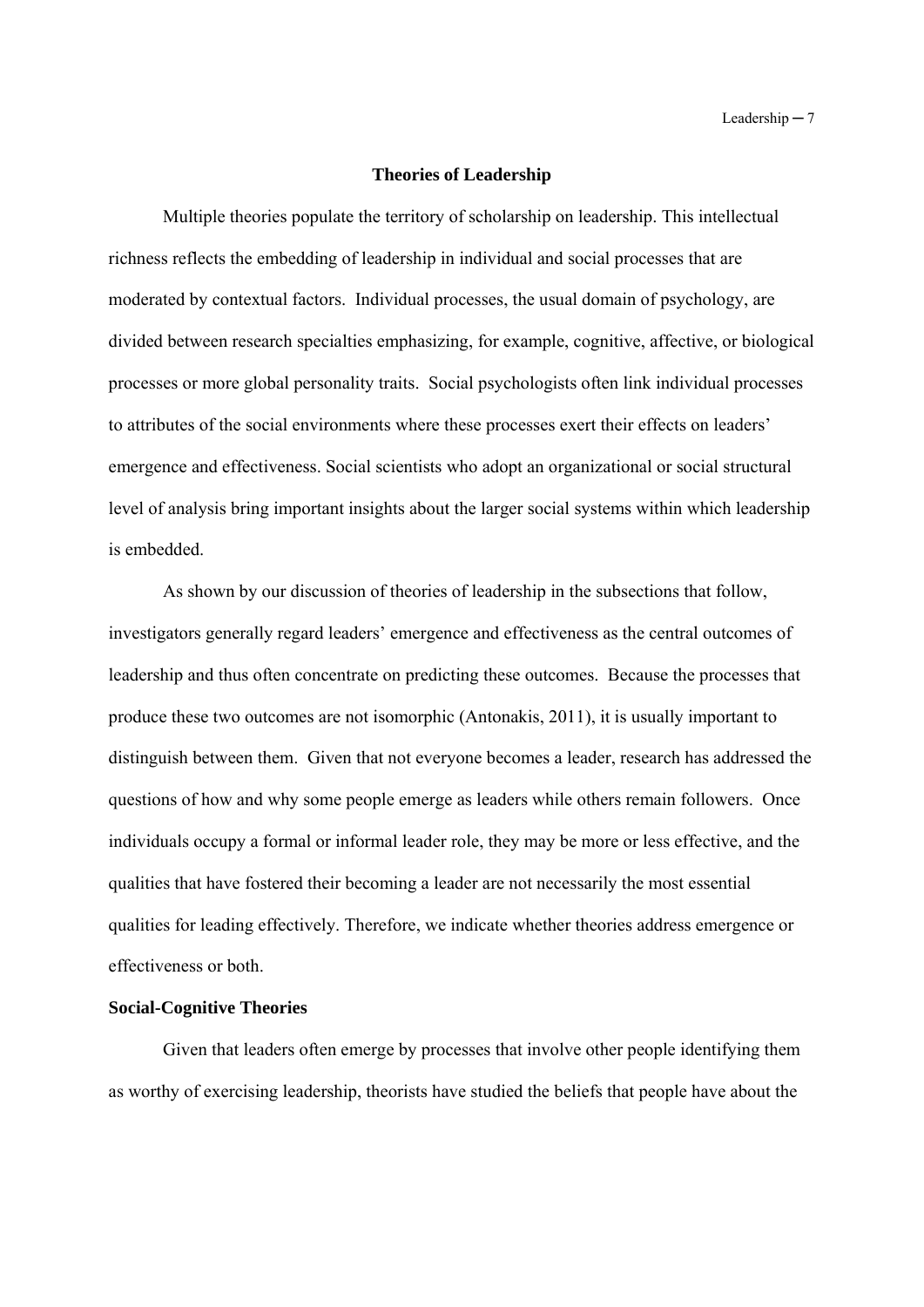attributes of leaders. Social perceivers' cognitions about leaders and leadership became a major theme of late 20th century scholarship, consistent with the cognitive revolution in psychology (e.g., Proctor & Vu, 2006). The concepts that people form about leaders have received various names in leadership research, including schemas, prototypes, roles, and stereotypes. This general approach received its most thorough development in the contributions of Lord and his collaborators in an approach known as leader categorization theory or implicit leadership theory (e.g., Lord & Maher, 1991).

From the perspective of cognitive approaches, ideas about groups of people, including about leaders, derive from the experiences that people have with members of these groups, either directly through personal contact with them or indirectly through media or cultural traditions (Fiske, 2013; Macrae & Quadelieg, 2010). Based on diverse experiences with leaders, social perceivers form leader concepts that consist of expectations about the attributes of leaders. These concepts affect perceivers' information processing, generally without their awareness.

Although the concepts that people form about leaders' attributes are often studied primarily as aspects of individual cognition (e.g., Lord & Maher, 1991), social psychologists who study stereotyping, including leader stereotypes, emphasize the consensual quality of these ideas. When beliefs are widely shared in groups or in the culture more generally, they derive their power from individuals' knowledge that most people endorse them. Theorists have also emphasized that stereotypes often have prescriptive aspects as well as descriptive aspects (Eagly & Karau, 2002; Gill, 2004). Descriptively people share beliefs about what leaders are actually like, and prescriptively they hold beliefs about what leaders should be like. Both descriptive and prescriptive beliefs about leadership are shared within social groups and cultures. Individuals who are atypical of the descriptive aspects of leader stereotypes are less likely to emerge as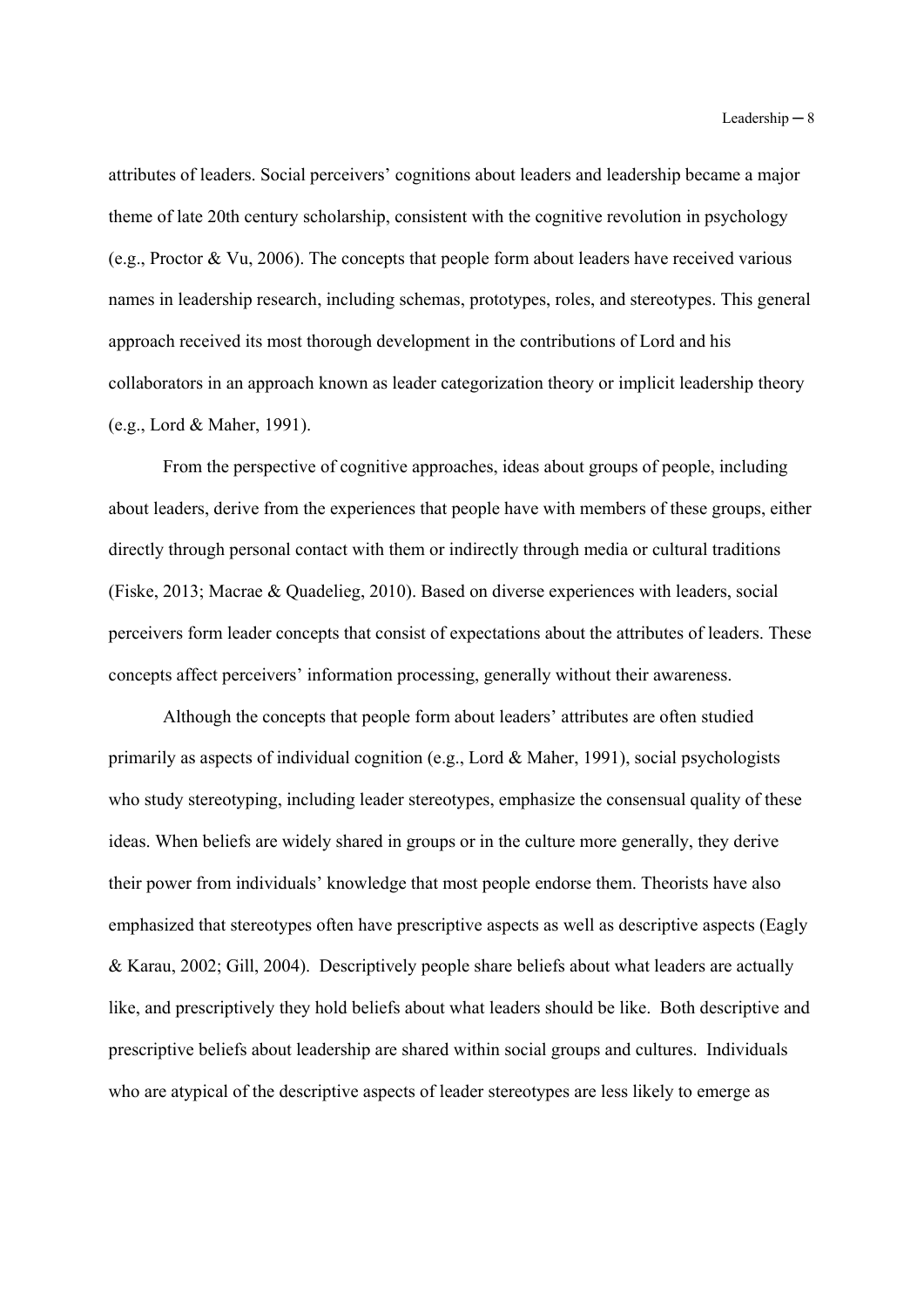leaders. Individuals who become leaders but violate the prescriptive aspects of leader stereotypes generally suffer a decline in effectiveness because they have failed to live up to expectations about good leadership.

Research on the content of leader stereotypes has found that the highly consensual attributes ascribed to leaders connote action and forward progress. For example, traits such as goal-oriented, informed, charismatic, decisive, dedicated, responsible, intelligent, and determined are prototypical of leaders (Lord et al., 1984). Among activities typically ascribed to managers in business organizations are standing out from the group, telling other people what to do, imposing sanctions for noncompliance, and competing with peers (Miner, 1993).

As these lists of traits imply, one of the most striking features of the majority of the traits typically ascribed to leaders is that they are for the most part culturally masculine. Despite the inclusion of some expectations about culturally feminine considerate and supportive qualities, leader concepts are strongly infused with cultural masculinity, especially in the minds of men (e.g., Atwater, Brett, Waldman, DiMare, & Hayden, 2004; Koenig, Eagly, Mitchell, & Ristikari, 2011). Even though recent decades have brought some cultural shift toward greater androgyny, leader stereotypes are still situated on the masculine side of androgyny (Koenig et al., 2011). This phenomenon makes it usually more difficult for women than men to attain leadership roles, producing a double standard, and more challenging to enact the role, producing a double bind because of cross-pressures between the prescriptions of leader roles and the female gender role (Eagly & Karau, 2002).

Although certain traits and behaviors are prototypical of leaders in general, stereotypes about leaders do not constitute merely one overarching schema but take the context of leadership into account so that, for example, expectations about leaders are somewhat different for small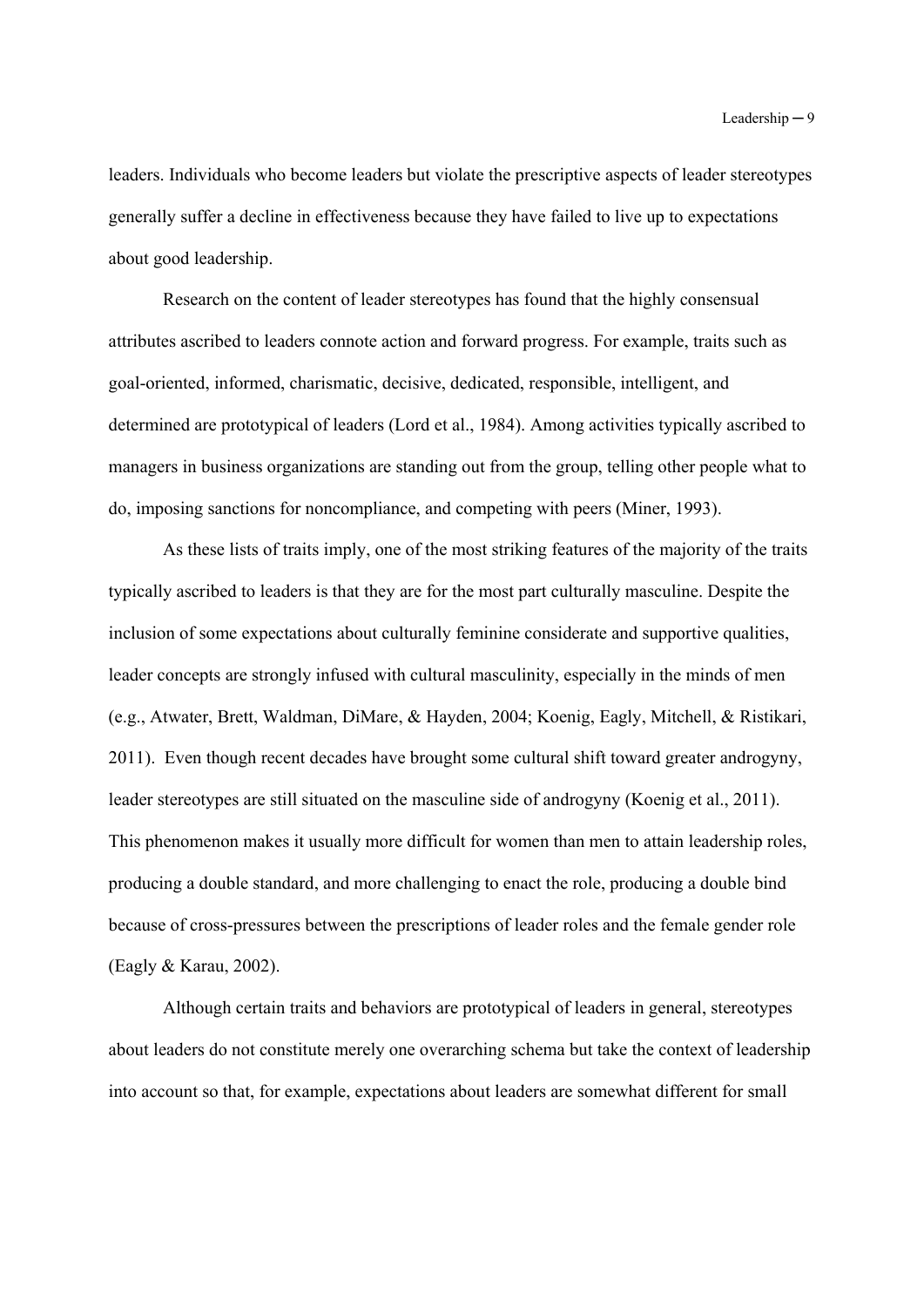voluntary groups than for corporations and other organizations. The responsiveness of leadership concepts to the demands of leading in differing types of groups is a major theme of the social identity approach to understanding leadership (e.g., Hogg, 2008). This theory emphasizes the importance of the social identities that people form based on their group memberships and the self-esteem that comes from such identities. People take their group memberships into their psyches and derive personal identity from them, thereby viewing themselves in terms of, for example, their political parties, religious affiliations, families, and organizations that provide their employment. According to this approach, persons are more likely to become a leader of a group if they are prototypical of the attributes of the group members, and such leaders are more likely to be effective (Hogg, 2001). The characteristics of group members thus contribute to leader stereotypes that are tailored to the demands faced by specific groups. The resulting groupprototypicality of leaders enhances and affirms group members' identification with their group. These group-anchored processes are more powerful to the extent that particular group memberships are important to members' identities. In such identity-defining groups, leaders' similarity to a group's own leader concept enhances their ability to exert influence beyond the advantage that they may derive from their similarity to broader, culturally consensual leader stereotypes.

Stereotypes about leaders affect the categorization of people as leaders and therefore the likelihood that they emerge or are appointed as leaders. Social perceivers engage in a matching process whereby they attend to the similarity of individuals to the relevant concept of leaders. Consistent with the double-standard concept, greater match enhances an individual's chances of being categorized as a leader and subsequently having leader attributes ascribed to him or her. Men's advantage over women for being categorized as a leader follows from widely shared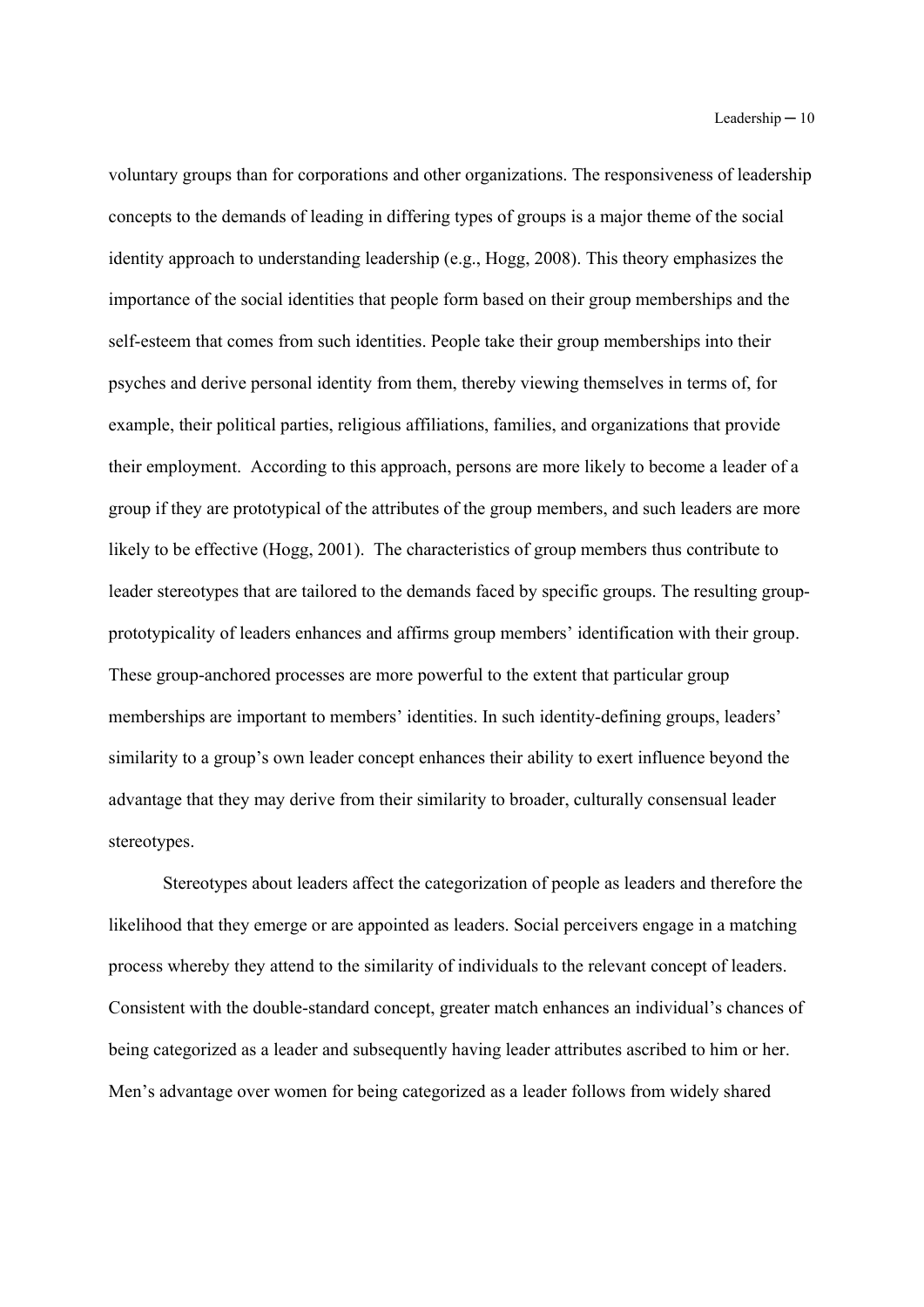gender stereotypes whereby men are perceived as more agentic (active, dominant, and competitive) and less communal (nice, sympathetic, kind) than women are (Wood & Eagly, 2010). Given that individuals are usually assimilated to their group stereotypes (von Hippel, Sekaquaptewa, & Vargas, 1995), social perceivers are biased to identify men as leaders or potential leaders and to ascribe leaderlike traits to them (Scott & Brown, 2006). Similar processes lessen the leadership opportunities of members of other social groups whose stereotypes are relatively low in agency (e.g., Asian American men; Sy et al., 2010). Moreover, consistent with role congruity theory (Eagly & Karau, 2002) and lack-of-fit theory (Heilman, 2001), prejudice is likely to be directed toward leaders whose sociodemographic attributes (e.g., gender, age, race, ethnicity) carry cultural stereotypes that are inconsistent with the attributes ascribed to good leaders (Eagly & Chin, 2010). Their performances as leaders tend to be devalued relative to objectively equivalent performances of leaders whose group membership (e.g., as men) conveys qualities well matched to leader stereotypes (Eagly, Makhijani, & Klonsky, 1992). Particularly well documented is backlash against women who display strongly agentic behavior in leader roles (e.g., Okimoto & Brescoll, 2010). Consistent with the double bind concept, such behavior on the part of women, although consistent with the leader role, violates cultural ideals about femininity.

Most social cognitive research on leadership, as we have shown, presumes that people form multiattribute concepts of leaders. These concepts then constitute complex standards against which potential leaders are assessed. For example, in thinking about who might be a good chair of an academic department in a university, faculty colleagues may consider attributes such as dedication to the department, knowledge about administrative matters, professional reputation in the academic field, political and social skills, and friendliness. Considering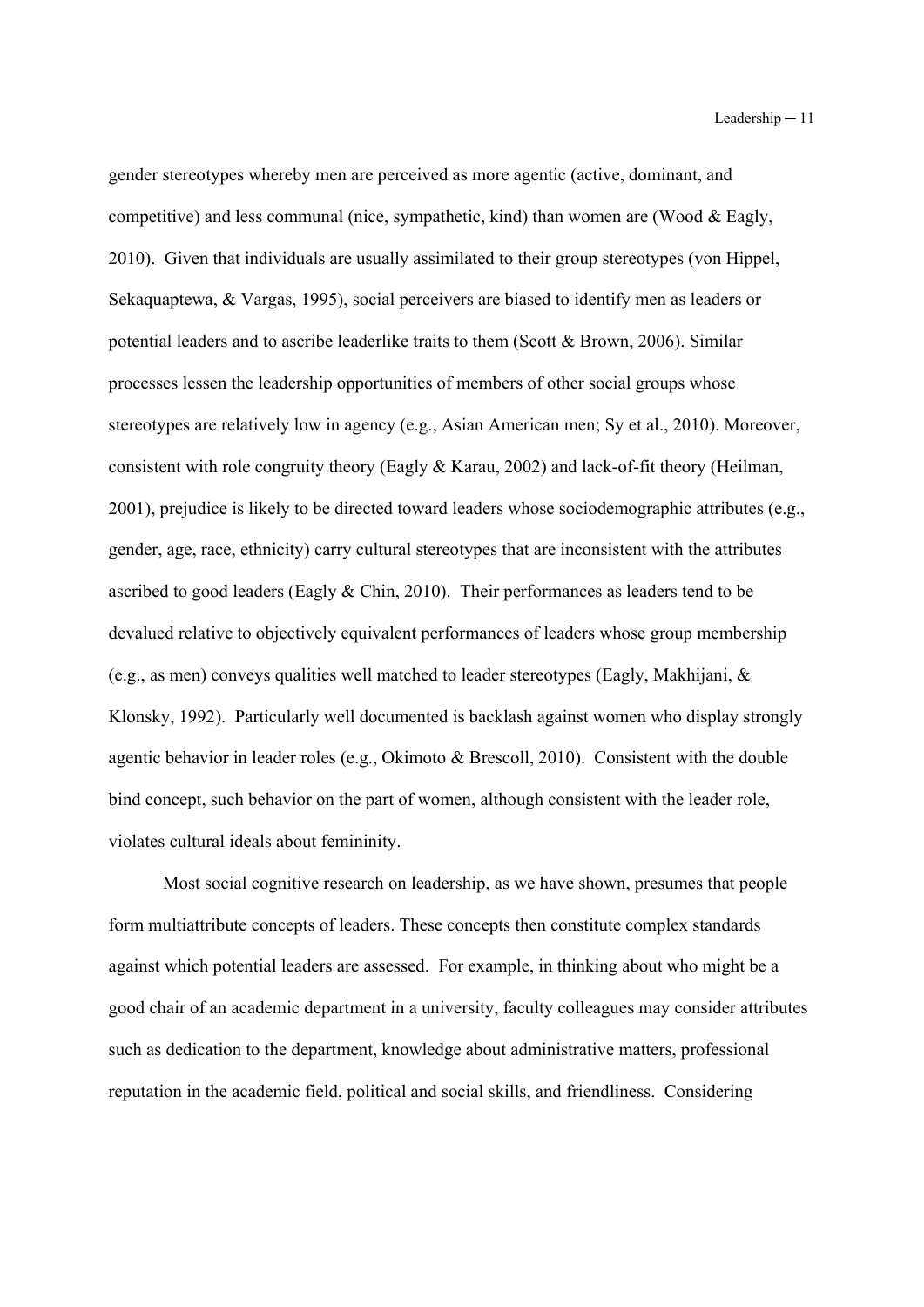someone to be a good chair thus would be a composite judgment across several attributes, most of which faculty colleagues could assess with some confidence on the basis of considerable knowledge about their colleagues.

In contrast to the operation of such multiattribute judgments, other research suggests that people at least sometimes engage in more efficient, effort-minimizing processing that gives priority to one or a very few attributes. These cognitive shortcuts can involve simple decision rules, or heuristics (Gilovich, Griffin, & Kahneman, 2002; Tversky & Kahneman, 1974). For example, voters might favor a candidate for political office solely on the attribute of his or her political ideology (e.g., "conservative") or perhaps on the basis of perceived "toughness." Even though such attributes are not necessarily valid indicators of leadership ability, they can influence leaders' emergence. Consistent with the idea that such heuristics are important, research has indicated that people are impressed quite a lot by facial appearance when voting for their political leaders (Todorov, Mandisodza, Goren, & Hall, 2005), and this simple decision rule appears to work in the same way even in very young children (Antonakis & Dalgas, 2009). The heuristic seemingly underlying these judgments is that good facial appearance implies good leadership ability. However, facial appearance does not have much to do with how competent an individual is as a leader (Antonakis, 2011).

The use of facial appearance and other cues such as height (McCann, 2001) to infer leadership ability despite their limited validity no doubt is one reason why many elected or appointed leaders turn out to be ineffective (Antonakis & Jacquart, in press). Research has yet to identify the conditions under which people use such heuristic processes to infer leadership ability, compared to more complex multiattribute processing. Leadership at a distance probably favors heuristic processing, as in the example of evaluating political candidates, especially given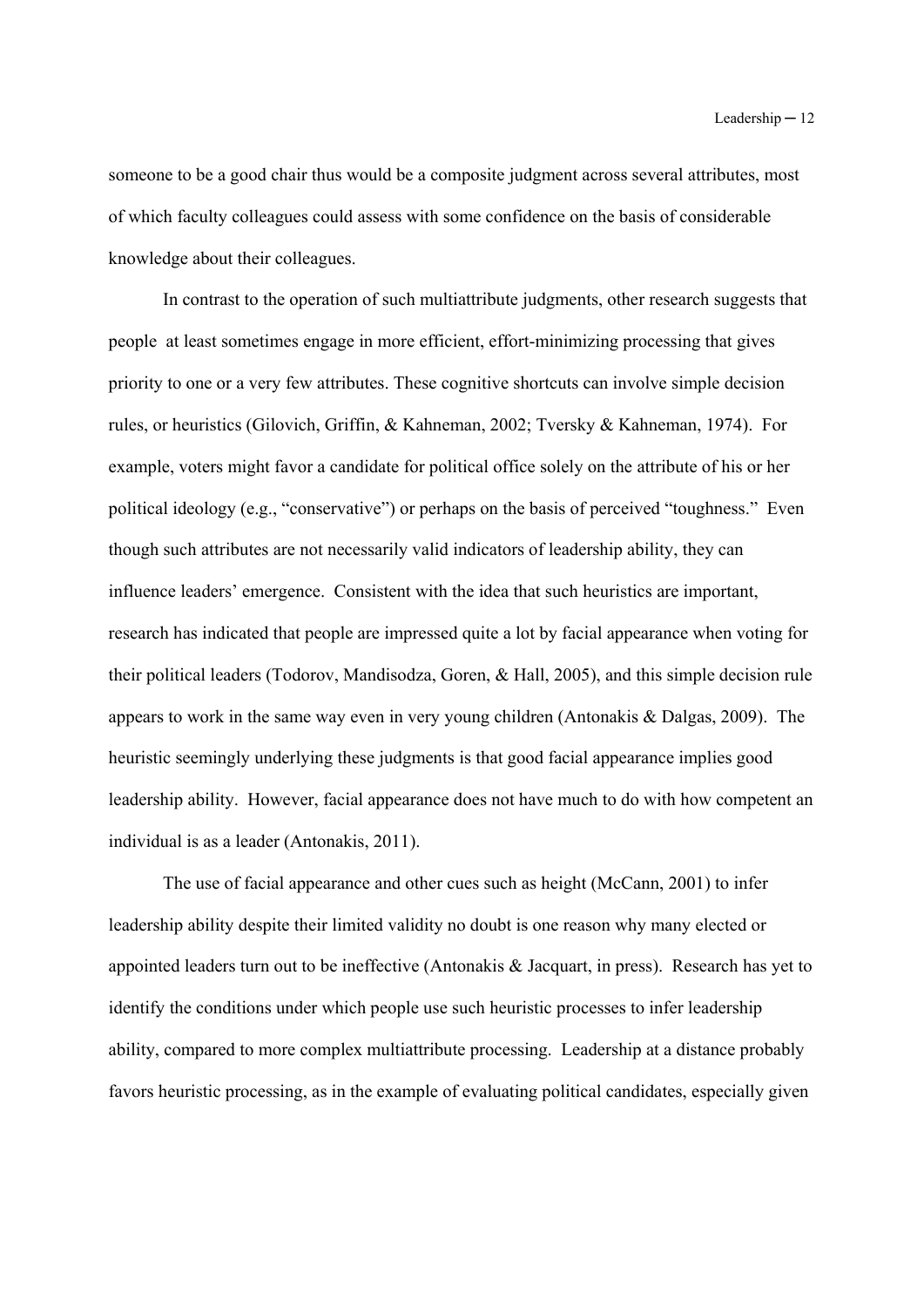that average citizens ordinarily lacks extensive knowledge about the candidates' individual traits. Where face-to-face leadership occurs, as in groups and organizations, evaluators typically have considerable information at hand and likely use it in evaluating leadership ability.

# **Trait Theories**

Leadership researchers have taken considerable interest in the question of whether certain kinds of people are likely to become leaders or to be effective in leadership roles. Understanding such questions requires exploration of how people differ in ways that are relevant to leadership. These issues of individual differences are in the domain of personality psychology, where researchers study broadly defined tendencies to act in certain ways, known as traits, which vary between individuals and exhibit relative temporal and situational stability. Researchers develop measures to assess traits and thereby use them to predict individual differences in attitudes, decisions, and behaviors, which in turn may affect leadership outcomes of emergence and effectiveness (Antonakis, 2011). Our focus is on individual differences in leaders' and potential leaders' personality traits and intelligence, although there are other consequential individual differences that may or may not be measurable (e.g., ethical tendencies, sexual orientation, and physical appearance).

One of the classic questions related to individual differences in traits relevant to leadership is whether leaders are born or made. To answer this question, psychologists have conducted studies on twins. The extent to which monozygotic twins, who have the identical genes, have characteristics that are more similar than are those of dizygotic twins, who do not have identical genes, yields an estimate of the contribution of genes to observed individual differences in these characteristics—that is, their heritability (Bouchard & Loehlin, 2001;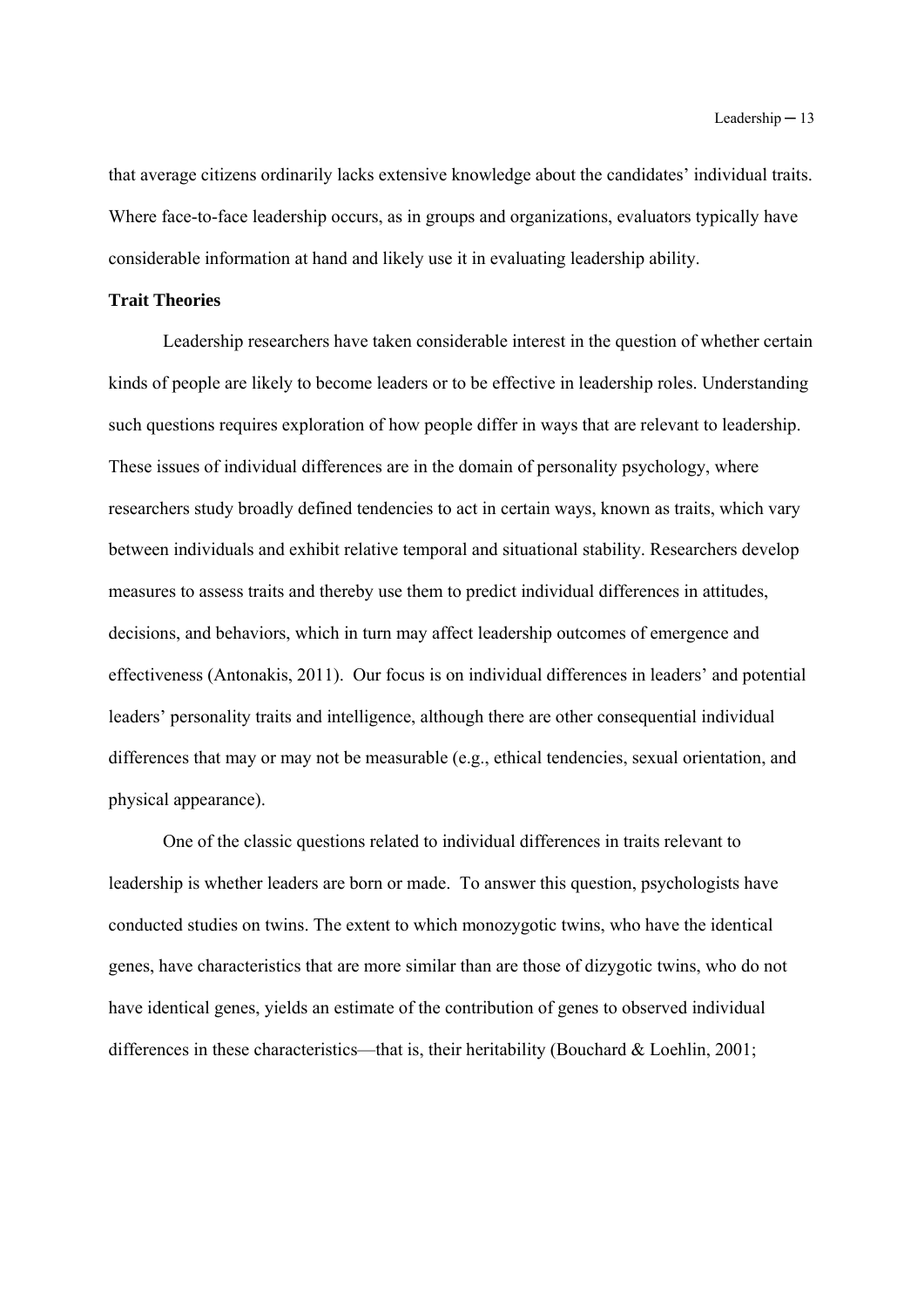Bouchard & McGue, 2003). This heritability estimate is responsive to environmental variation by taking into account whether the twins have been reared together or apart.

Application of this twin research method to study general intelligence has found it to be strongly influenced by genetic heritage, with heritability estimates as high as 88%. For personality traits, these estimates are generally around 50% (Bouchard & McGue, 2003). In the limited amount of twin research available on the heritability of leadership qualities, occupying a position of leadership appears to be somewhat heritable—in the 30% range (Arvey, Rotundo, Johnson, Zhang, & McGue, 2006; Arvey, Zhang, Avolio, & Krueger, 2007). This heritability effect appears to be partially mediated by traits of personality and intelligence that are correlated with occupying leadership positions (Ilies, Gerhardt, & Le, 2004).

Despite this evidence of heritability, there is also very strong evidence that leadership can be developed. Specifically, many experiments and quasi-experiments have manipulated leadership interventions (e.g., trainings, role plays, scripts, role assignments) and related them to leadership outcomes (e.g., leader performance, follower satisfaction, organizational success). When the effects in these studies were averaged across 140 independent estimates, the average effect of interventions was substantial (in standard deviation units,  $d = 0.59$ ; Avolio, Reichard, Hannah, Walumbwa, & Chan, 2009). Thus, although leadership is fostered to some extent by genetically influenced traits, formative learning experiences matter as does the context in which leadership is enacted (e.g., the leader concept that is salient in a group or organization).

As in social psychology, where the study of personality traits has had ups and downs (Kenrick & Funder, 1988; Mischel, 1977), individual differences research has a spotty record in the study of leadership. Although early researchers identified some individual differences (e.g., intelligence) as predicting leadership (see Gibb, 1947), subsequently discouraging reviews of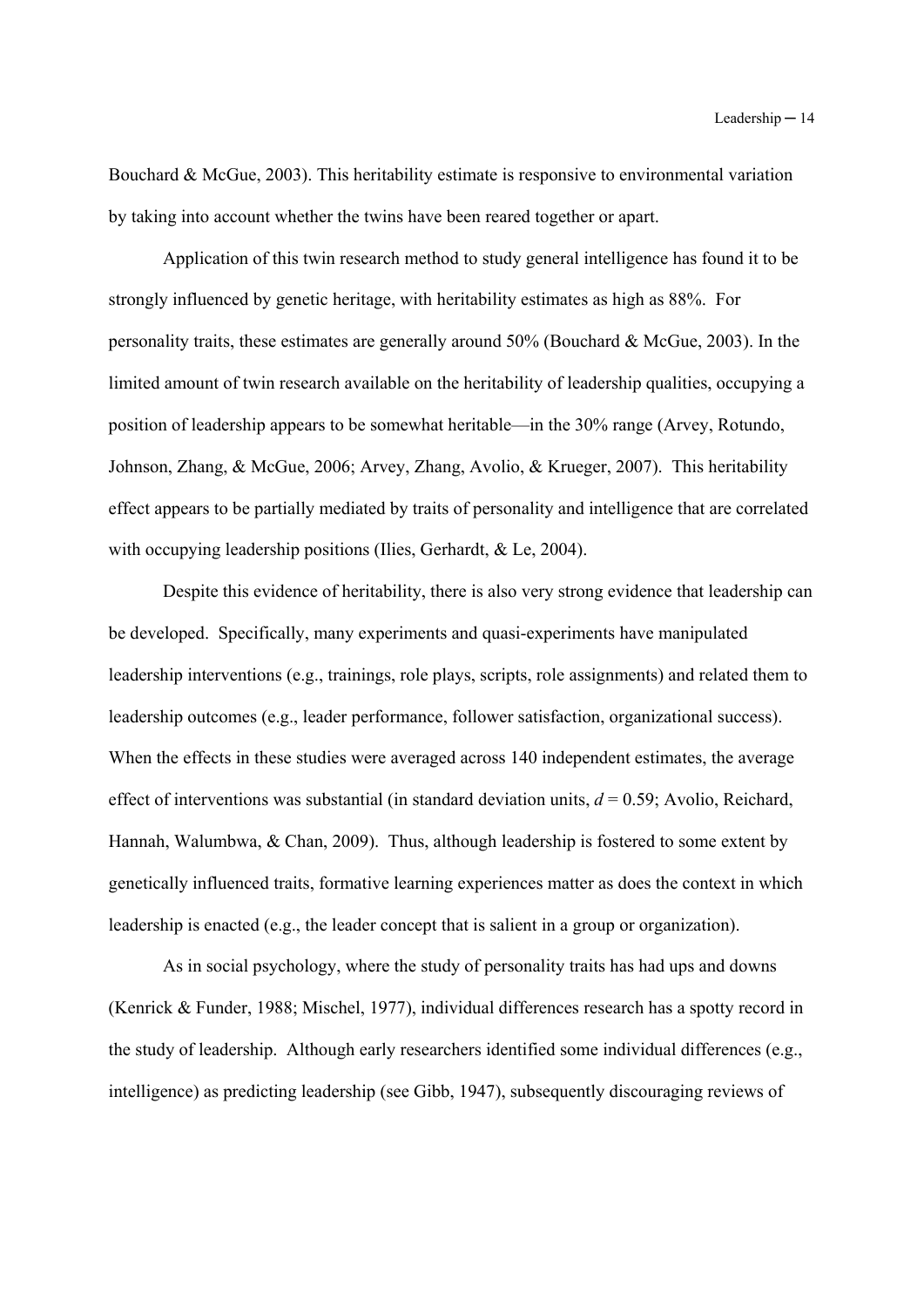individual differences research by Stogdill (1948) and others (e.g., Mann, 1959) were widely read and misinterpreted to suggest that individual differences did not matter for leadership. Researchers then lost interest in identifying traits that distinguish leaders from nonleaders and focused instead on understanding the behaviors of leaders as a promising new approach that we describe in the next subsection (Fleishman, 1957; Katz, Maccoby, Gurin, & Floor, 1951).

The reviews that were influential in prodding leadership researchers to change course concerning personality traits used narrative, or qualitative, methods of integrating research. As we explain in the section of this chapter on research methods, this mode of reviewing, although well accepted at the time, is by contemporary standards poorly suited for examining whether research findings support hypotheses. Without guidance from the quantification of studies' results and careful attention to their methods, both of which are inherent in modern meta-analytic methods of reviewing findings, conclusions were quite subjective and very often wrong, including in relation to leadership findings.

It took quite a few years before the traits were taken seriously again as predictors of leadership. On the basis of Lord, DeVader, and Alliger's (1986) meta-analytic integration and extension of the findings reported in Mann's (1959) narrative review, it was apparent that intelligence is a good predictor of leader emergence. In addition, studies using rotation experimental designs, in which tasks and team members are rotated among leaders, established a trait component to leader emergence (Kenny & Zaccaro, 1983; Zaccaro, Foti, & Kenny, 1991), and thus were also instrumental in kick-starting interest in leader traits.

The importance of intelligence for leadership was later confirmed by Judge, Colbert, and Ilies's (2004) meta-analysis showing that objectively-measured intelligence and leader effectiveness correlate at  $\rho = 0.33$ . This finding makes sense. Effective leaders must understand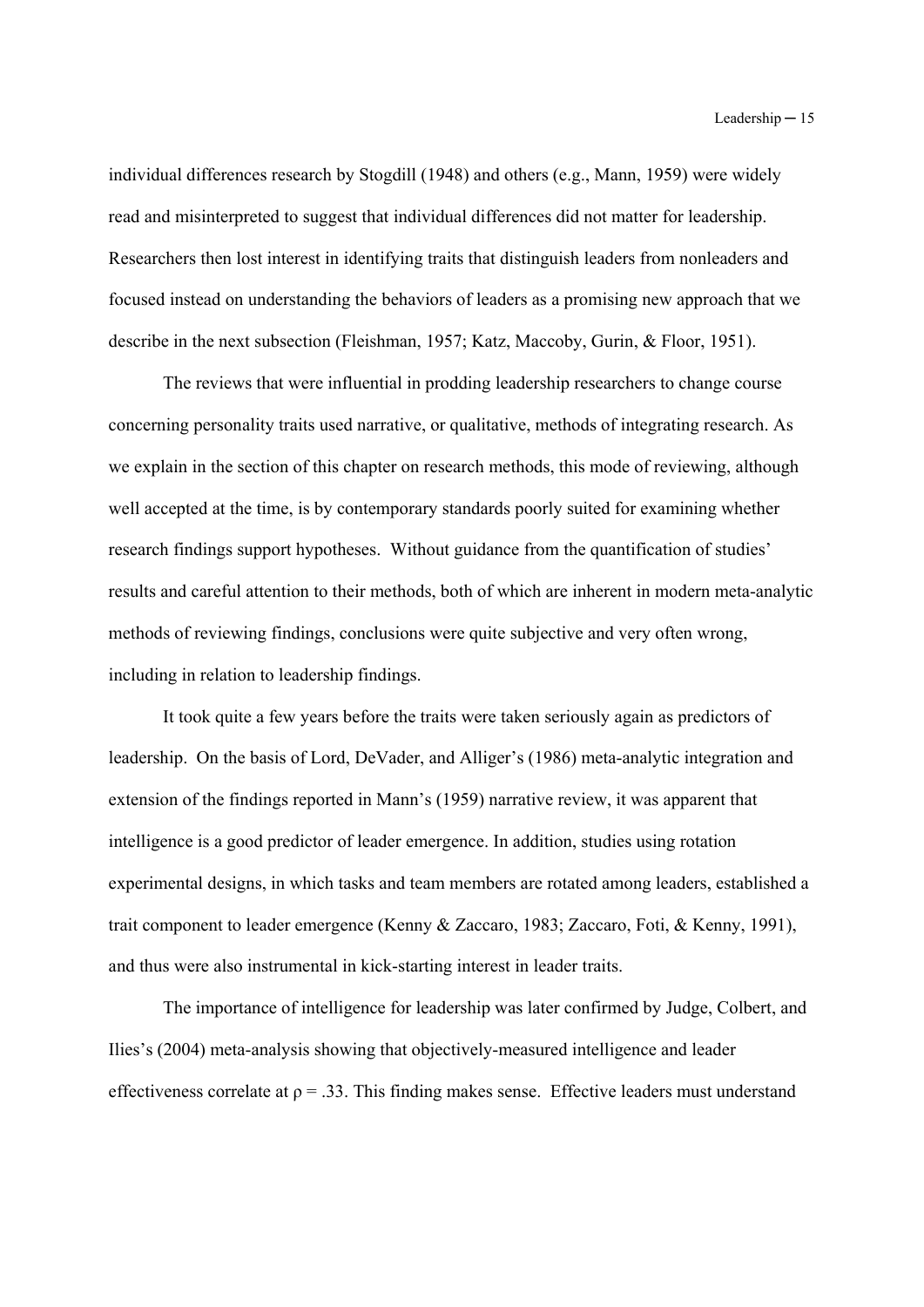condition-action links, see patterns, and make decisions, sometimes quickly, while pondering alternatives. Thus, consistent with psychologists' understanding of intelligence (e.g., Gottfredson, 1997), leaders' knowledge, their capacity to process information efficiently and to think complexly, and their underlying ability to learn are critical to leading effectively.

Given that personality is largely orthogonal to intelligence (Goff & Ackerman, 1992), it adds unique variance in predicting leader outcomes (Antonakis, Bendahan, Jacquart, & Lalive, 2010). Thus, personality, which encompasses consistent tendencies in individuals' behavior, affect, and cognition (Ashton, 2007), should affect whether people become leaders and how they act in a leadership role. Most personality research addressing these questions has adopted the dominant approach in contemporary personality research, which treats personality variables as grouped into the five categories known as the *big five model of personality* (see Digman, 1989; Goldberg, 1990), which has been especially well developed in research by McCrae and Costa (Loehlin, McCrae, Costa, & John, 1998; McCrae & Costa, 1987, 1997). The big five consist of *neuroticism* (also labeled as its opposite emotional stability), *extraversion*, *openness to experience*, *agreeableness*, and *conscientiousness*. In addition, some recent research suggests the value of adding a sixth factor, *honesty-humility*, to the model (Lee & Ashton, 2004, 2008).

 Research framed by the big five has shown that personality traits matter for leadership. In particular, Judge, Bono, Ilies, and Gerhardt's (2002) meta-analysis established that the big five have collective predictive power in a multivariate model both for both emergence and effectiveness (with multiple R's of .53 and .39, respectively). The specific personality traits that predicted leadership, as assessed by the Judge et al. meta-analysis, were neuroticism ( $\rho = -0.22$ ) with effectiveness), extraversion ( $\rho = 0.33$  with emergence and  $\rho = 0.24$  with effectiveness),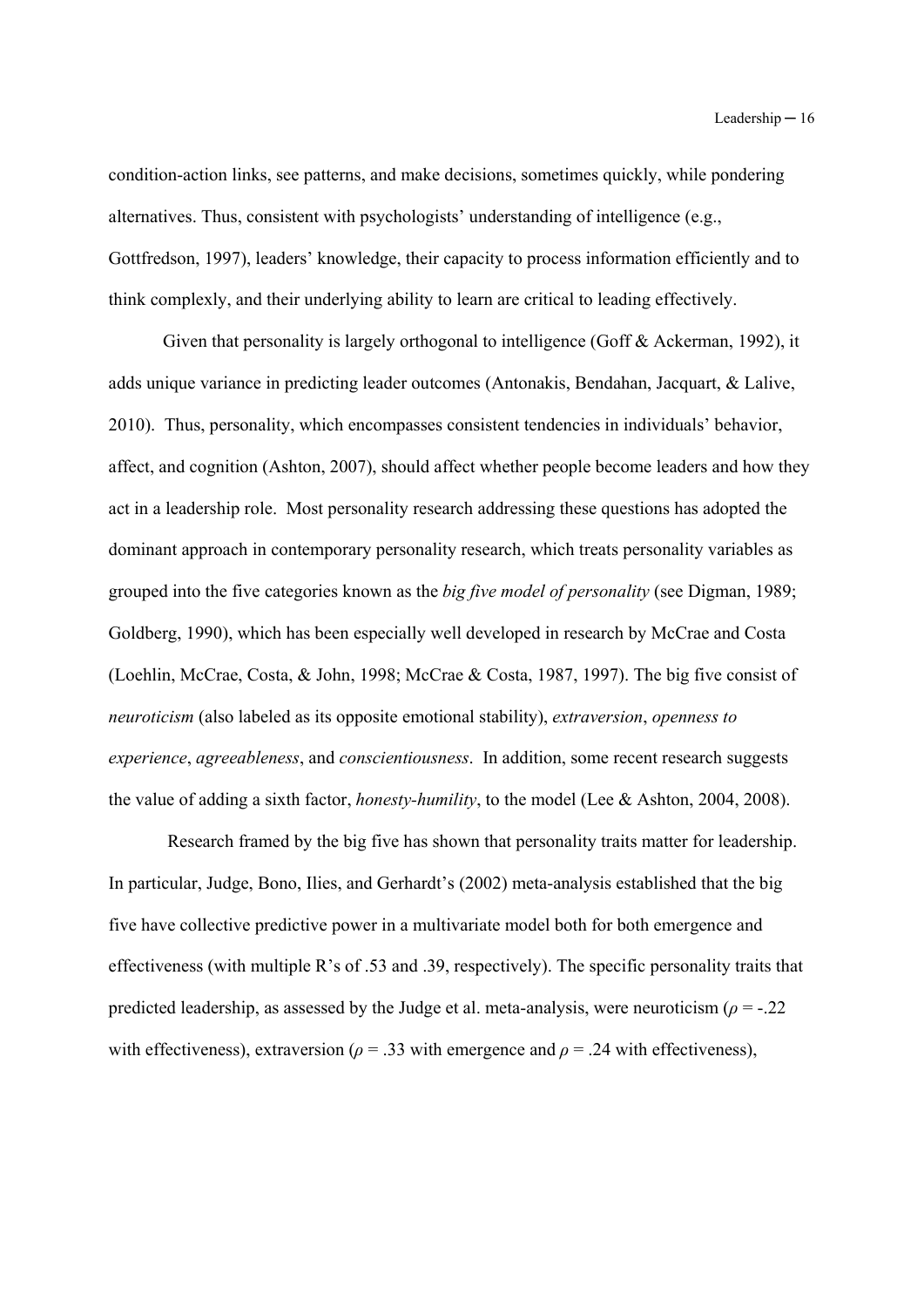openness ( $ρ = .24$  with emergence and  $ρ = .24$  with effectiveness), and conscientiousness ( $ρ = .33$ with emergence).

Some researchers have tried to go beyond intelligence and the big-five personality model to introduce additional individual differences predictors of leadership. However, such efforts have had limited success because these new variables typically correlate with either intelligence or the big five personality traits or both, thus making it challenging to demonstrate that they account for variability in leadership beyond that accounted for by these classic individual differences variables.

Among the additional variables that have generated interest is emotional intelligence, the ability to use and manage emotion in oneself and others. One such approach has conceptualized emotional intelligence as an ability, assessed by performance-type tests akin to general intelligence (Mayer, Caruso, & Salovey, 2000). A second approach has assessed emotional intelligence using a self-rated inventory similar to those typically used to assess personality traits (Law, Wong, & Song, 2004; Petrides & Furnham, 2000). Intuitively, one would think that having the ability to manage emotions would matter for leadership outcomes. However, these efforts have been proven to be controversial (Antonakis, Ashkanasy, & Dasborough, 2009; Ashkanasy & Daus, 2005). A meta-analytic review of the relation between emotional intelligence and leadership did establish a small correlation between emotional intelligence and transformational leadership, an effective leadership style that we discuss in the next subsection (Harms & Credé, 2010a). This weak effect, however, vanished with the addition of controls for personality and intelligence (Harms & Credé, 2010b). It thus appears that, at this time, personality and intelligence are the traits that best predict leadership.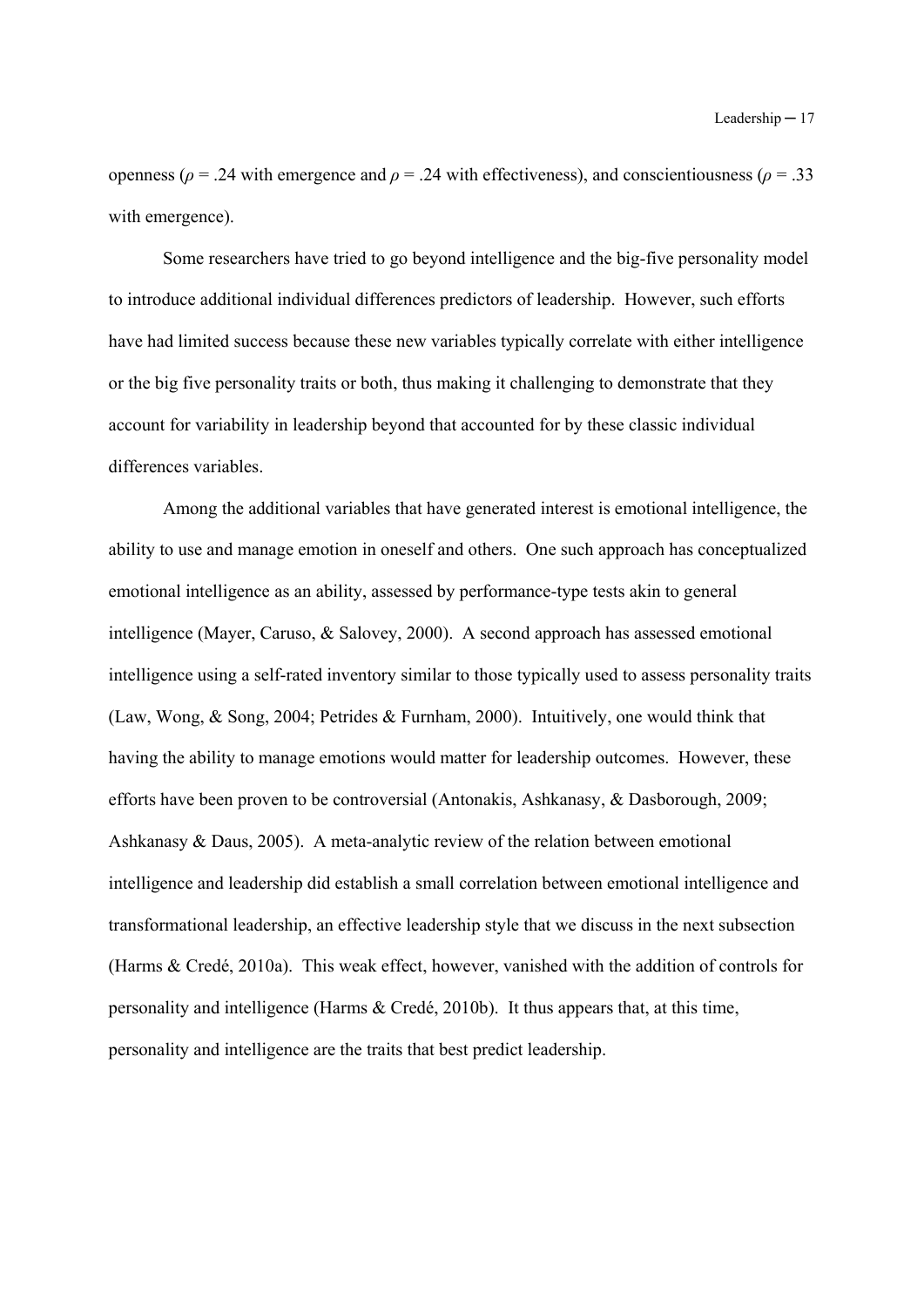In summary, research on leader traits has come full circle. Given the current renaissance of interest, research in this area should continue unabated at least in the medium term, particularly as new conceptualizations and methodological advances allow the testing of more complete trait theories (Antonakis, Day, & Schyns, 2012; Zaccaro, 2012). Trait approaches likely will incorporate biological variables, especially hormones, whose organizational and activational effects on leader behavior invite further exploration (cf. Bos, Terburg, & van Honk, 2010; Zak et al., 2009).

#### **Leadership Style Theories**

Theories of leadership style generally address consistent behavioral tendencies of leaders that researchers assume are an important determinant of leaders' effectiveness. Although these behavioral tendencies express leaders' dispositional traits, interest has centered on the behaviors themselves, not on their origins in situational pressures or leaders' traits. As we indicated in the prior subsection, the heavy criticisms leveled against trait theories contributed to the subsequent popularity of behavioral theories focusing on styles of leading (Fleishman, 1957; Katz et al., 1951; Lewin & Lippitt, 1938; Schriesheim, House, & Kerr, 1976; Stogdill & Coons, 1957).

Prevalent among these behavioral approaches was a two-dimensional model for describing leadership behaviors: Initiating structure behaviors (also known as task or instrumentally focused leadership) and consideration behaviors (also known as interpersonally or relationally focused leadership). This distinction between task and interpersonal styles has a history in leadership research that extends back to the work of Bales (1950) on small taskoriented groups. Bales distinguished between task leaders oriented mainly to fostering task accomplishment and social-emotional leaders oriented mainly to the furthering interpersonal outcomes in the form of good morale and harmonious relationships among group members.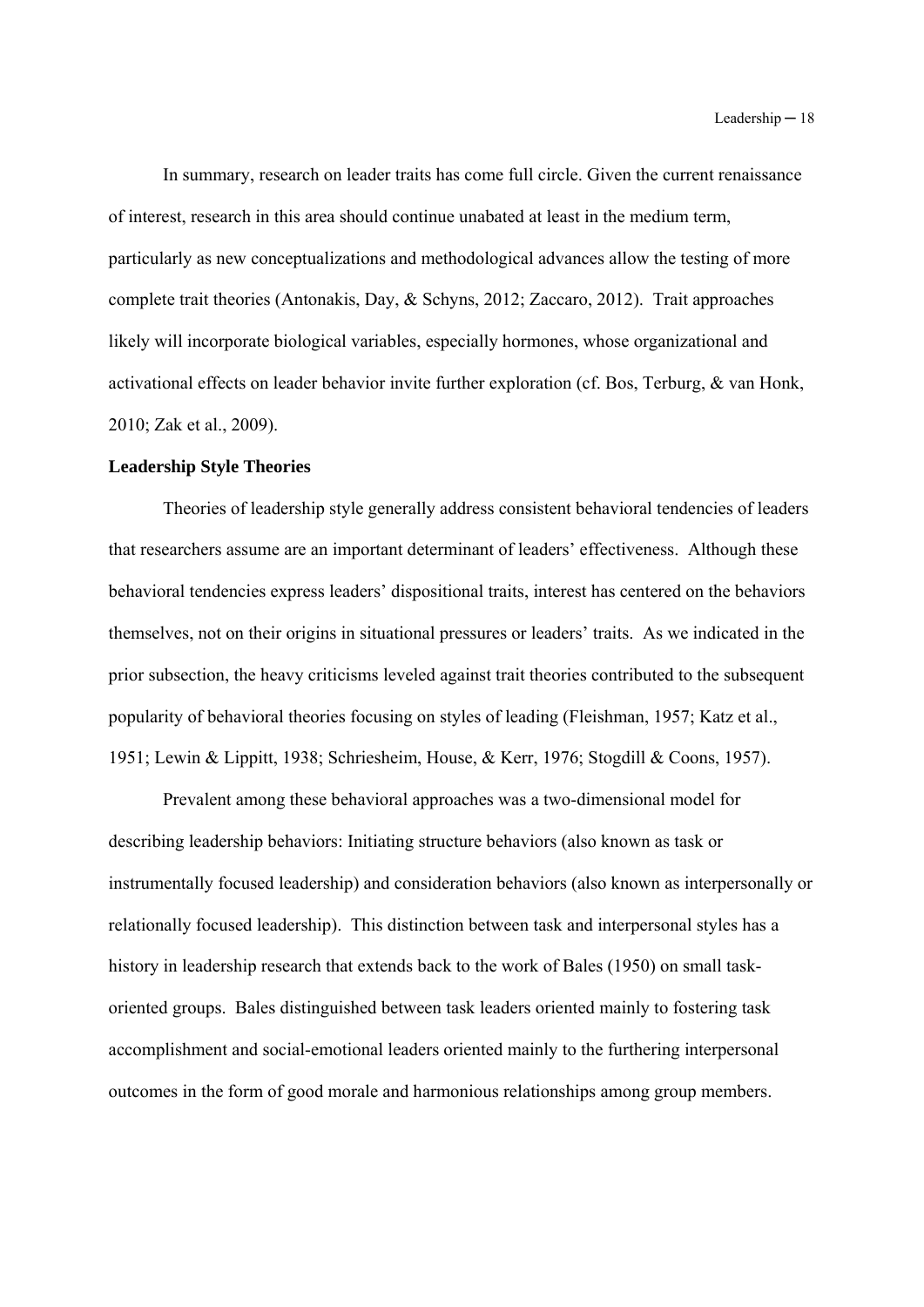Although these two aspects of leader behavior are obviously critical to coordinating human and capital resources to attain organizational goals, researchers' interest in them waned over time. After some years of popularity, the behavioral approach, like the trait approach, faced the challenge of apparently inconsistent findings, inducing leadership researchers to broaden the behavioral approach to focus on interactions of leadership styles with situational factors (Fiedler, 1967, 1971; House, 1971). These so-called contingency theories took into account how features of situations moderate the effects of behavioral styles on leader effectiveness (Evans, 1970; Fiedler, 1967, 1971; House, 1971; House & Dessler, 1974; Kerr & Jermier, 1978).

In Fiedler's (1967, 1971) contingency approach, effective group performance depends on the proper match between the leader's task-oriented versus relationship-oriented style of interacting with subordinates and the degree to which the situation gives control and influence to the leader. Fiedler isolated three situational variables whose combinations determine how favorable the situation is to a leader: (a) leader-member relations (good or bad), (b) task structure (high or low), and (c) the power inherent in the leader's position (strong or weak). Findings indicated that task-orientated leaders performed better when situations were very favorable or very unfavorable and that relationship-orientated leaders performed better when situations were moderately favorable. In House's (1971) version of a contingency theory, leaders must compensate for the situational conditions (e.g., task ambiguity) that make it difficult for followers to achieve their goals. Leaders achieve this compensation by changing their degree of initiating structure (i.e., task-oriented) behavior and consideration (i.e., relationship-oriented) behavior. Appropriate behavioral shifts in turn enhance leaders' effects on followers.

Contingency models for understanding the effects of leaders' task- and relationshiporiented behaviors inspired considerable research and have remained of some interest as one of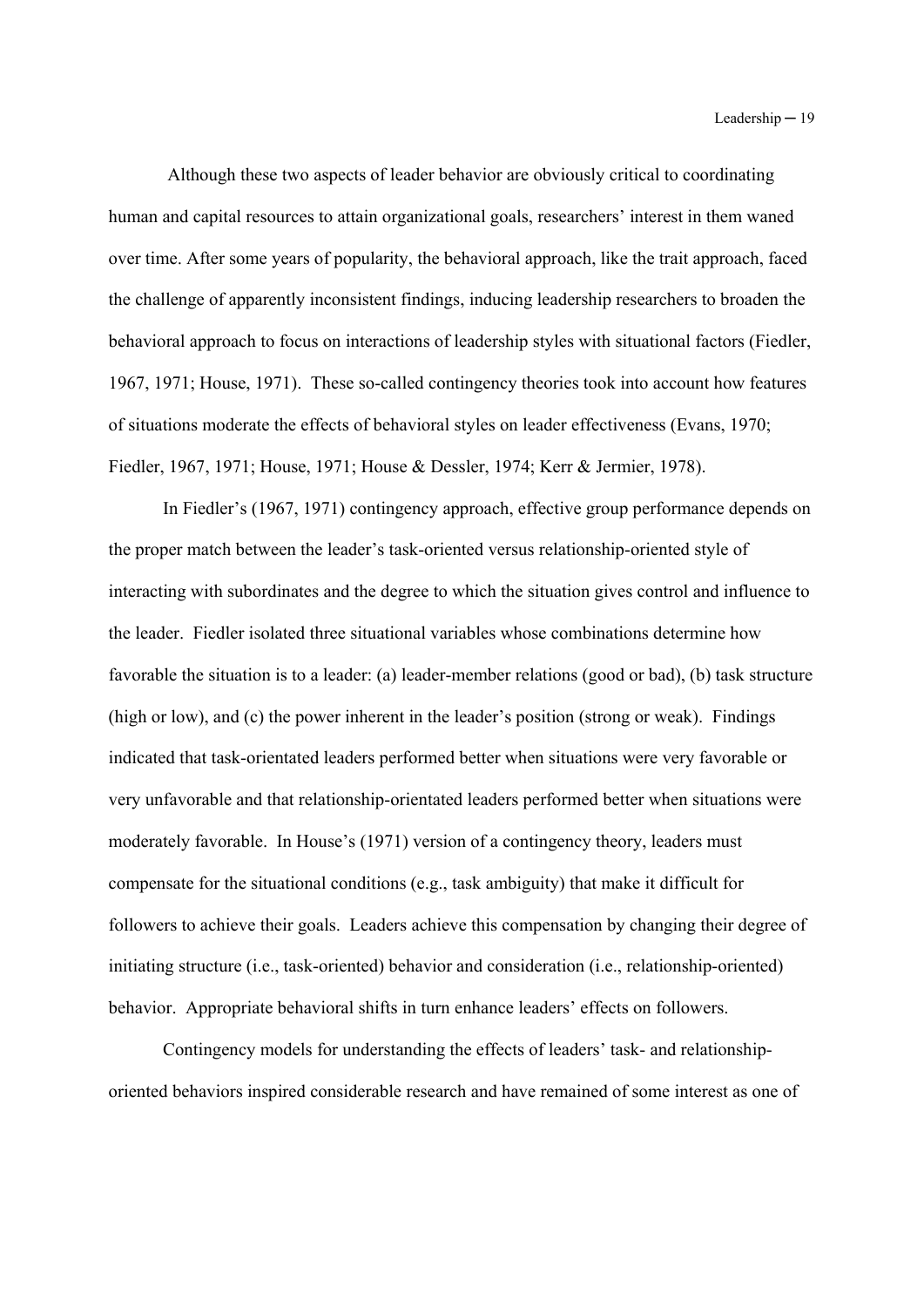many types of contextual approaches to understanding leadership (see Ayman & Adams, 2012). Yet, the bidimensional understanding of leadership style declined in popularity, despite the introduction of situational contingencies, in part because the various theories often did not produce consistent findings. The research area eventually stagnated without new ideas. Nevertheless, an important validation of the general approach emerged much later in a metaanalysis establishing that both initiating structure and consideration display substantial prediction of leaders' effectiveness and followers' satisfaction with leaders (Judge et al., 2004).

After the peak of interest in the contingency elaborations of the bidimensional model of leadership style, the second half of the 1970s brought something of an impasse in leadership research, fueled by critical articles about conflicting findings, lack of incremental contribution to predicting leaders' outcomes, weak correlations with outcomes, and the possibility that leadership might even not matter at all (Calder, 1977; Greene, 1977; Miner, 1975; Pfeffer, 1977; Salanick & Pfeffer, 1977; Schriesheim & Kerr, 1977). In an effort to introduce a new perspective that might circumvent these criticisms, some researchers focused on an approach called *leader-member exchange theory*, which emphasized the quality of the relations between leaders and followers and the importance of positive relationships for leaders' effectiveness (cf. Dansereau, Graen, & Haga, 1975; Graen & Uhl-bien, 1995). Research in this tradition examined how leaders can create groups with close and trusting relations versus more contractual and distant relations. Although research guided by leader-member exchange theory made very important contributions, the approach has been criticized for failing to model the antecedents of good relations or to specify the leader behaviors that yield high-quality leader-member relations (House & Aditya, 1997).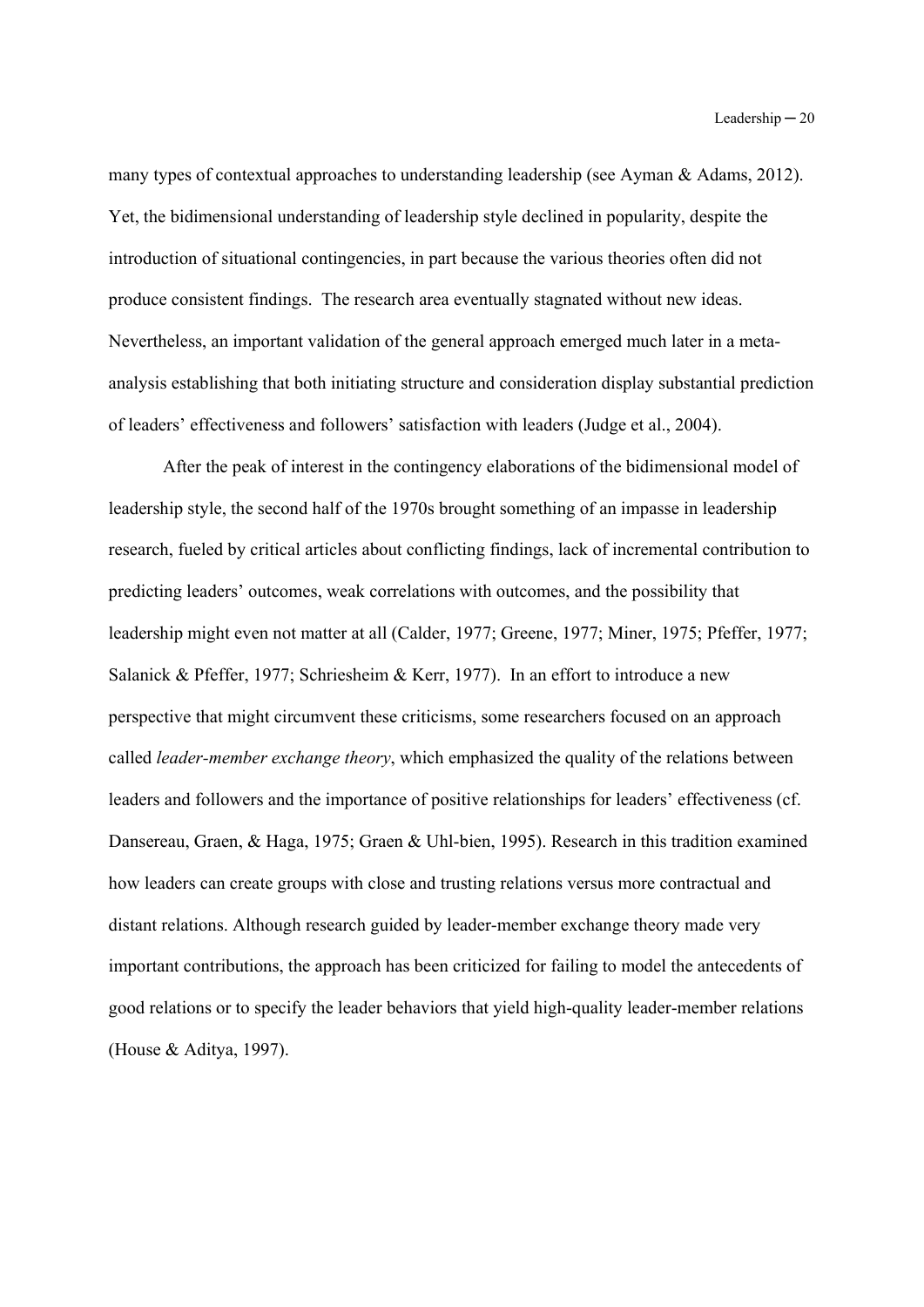The next step in research on leadership style was the development of new distinctions about types of styles (Bryman, 1992). This shift was instigated by House (1977), who was the first to propose a psychological theory of *charismatic leadership*. In this approach, leading was not only about being considerate and supportive to followers or providing task guidance. House speculated that charisma mattered far more in engendering devotion in followers and inspiring to accomplish great feats. In this approach, studying the psychological ties that form between leaders and followers is the key to understanding charisma, which depends on the persuasiveness of the leader, leaders' and followers' characteristics, and the prevailing circumstances in the situations in which their social interactions occur. Studies have shown that charisma is a very potent form of leadership that strongly predicts outcomes, as several meta-analyses have shown (e.g., DeGroot, Kiker, & Cross, 2001).

House's (1977) work on charisma was extended by Bass (1985), who relied in addition on writings by Burns (1978) to propose a theory of *transformational and transactional leadership* (see also Downton, 1973). Transformational leadership, which encompasses charismatic leadership as one of its components, aims to transform followers to attain higher levels of motivation and commitment, with the result that the groups and organizations to which they belong become more successful and meet new challenges. Transformational leaders are characterized by their ability to serve as inspirational role models. Such leaders not only inspire followers but also build good human relationships, stimulate followers' intellectual abilities, and motivate them to go beyond the confines of their job descriptions.

Bass (1985) distinguished transformational leadership from the types of leadership featured in most other theories, which he called transactional leadership. These aspects of leader behavior, as the name connotes, pertain to identifying role requirements and providing positive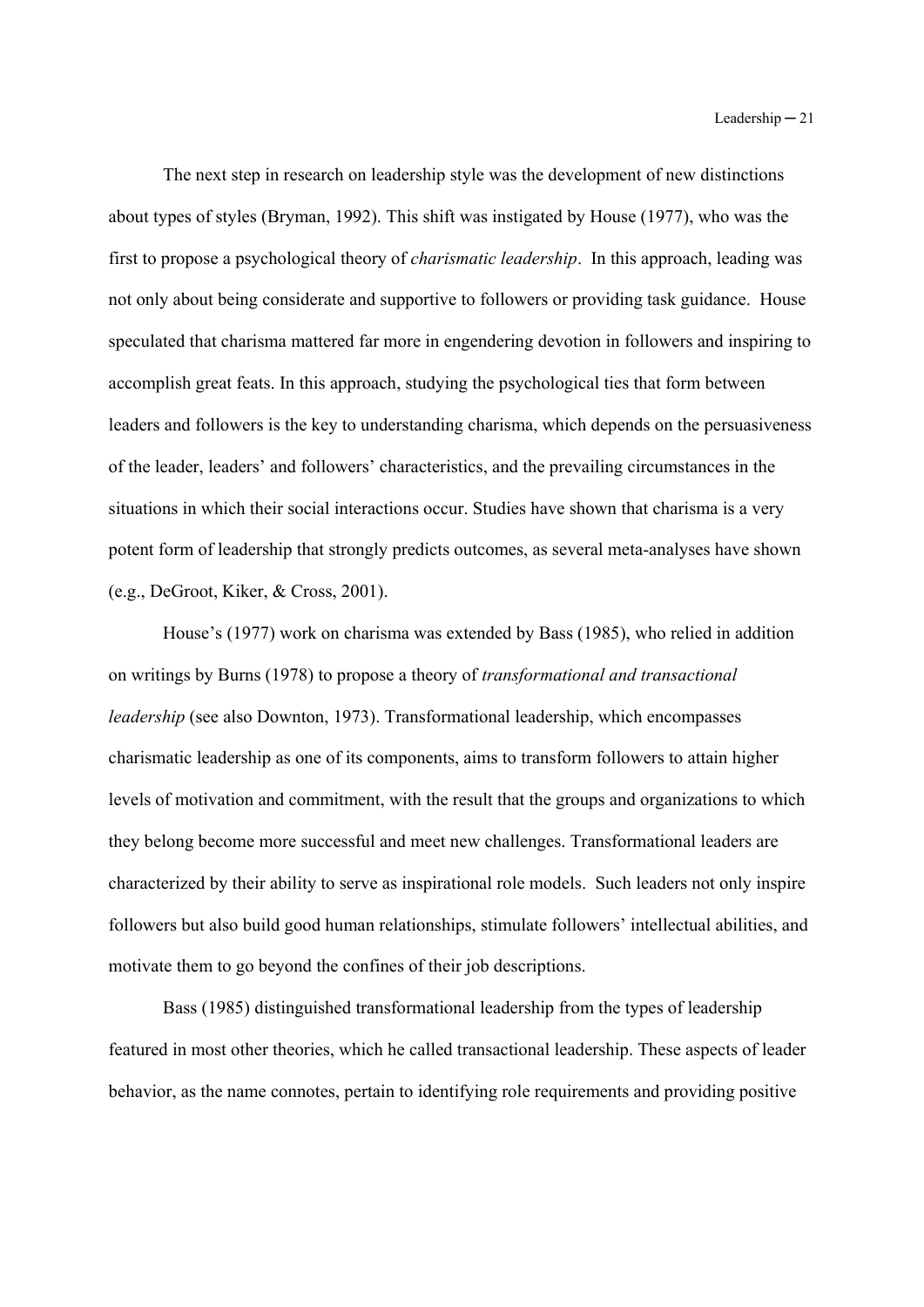and negative reinforcement to followers, contingent on their meeting appropriate standards. The approach also takes into account that some leaders are relatively inactive in doing the work of leadership and thus engage in a type of nonleadership termed *laissez faire leadership.* To assess transformational, transactional, and laissez faire leadership, researchers developed appropriate multiple factor measuring instruments, the most popular of which is the Multifactor Leadership Questionnaire (Antonakis, Avolio, & Sivasubramaniam, 2003; Bass & Avolio, 1997, 2012).

This approach to understanding leadership behavior encompasses one aspect of the earlier two-dimensional theory that distinguished between task and relational behaviors. Specifically, "individualized consideration," which pertains to leaders' development and mentoring of followers and attending to their individual needs, is one of the subdimensions of transformational leadership. However, the approach allows for only one aspect of task-focused (instrumental) leadership (Antonakis & House, 2002; Hunt, 2004; Judge et al., 2004; Yukl, 1999). Specifically, two of the subdimensions of transactional leadership emphasize leaders' reinforcement of task behavior—providing rewards for satisfactory performance and using negative sanctions to induce followers to meet task standards. By these means, transactional leaders shape task performance of subordinates. Yet, there are many other means of providing structure and direction beyond giving contingent positive and negative reinforcements (Antonakis, House, & Sandoz, 2012; Bowers & Seashore, 1966; Morgeson, 2010).

The Bass (1985) theory of transformational and transactional leadership has dominated the landscape of leadership research for about three decades (Gardner, Lowe, Moss, Mahoney, & Cogliser, 2010; Hunt, 1999; Lowe & Gardner, 2000). Several meta-analyses have substantiated the basic hypotheses of the theory by showing that transformational leadership (which includes charisma) is strongly related to the quality of followers' motivation and performance, including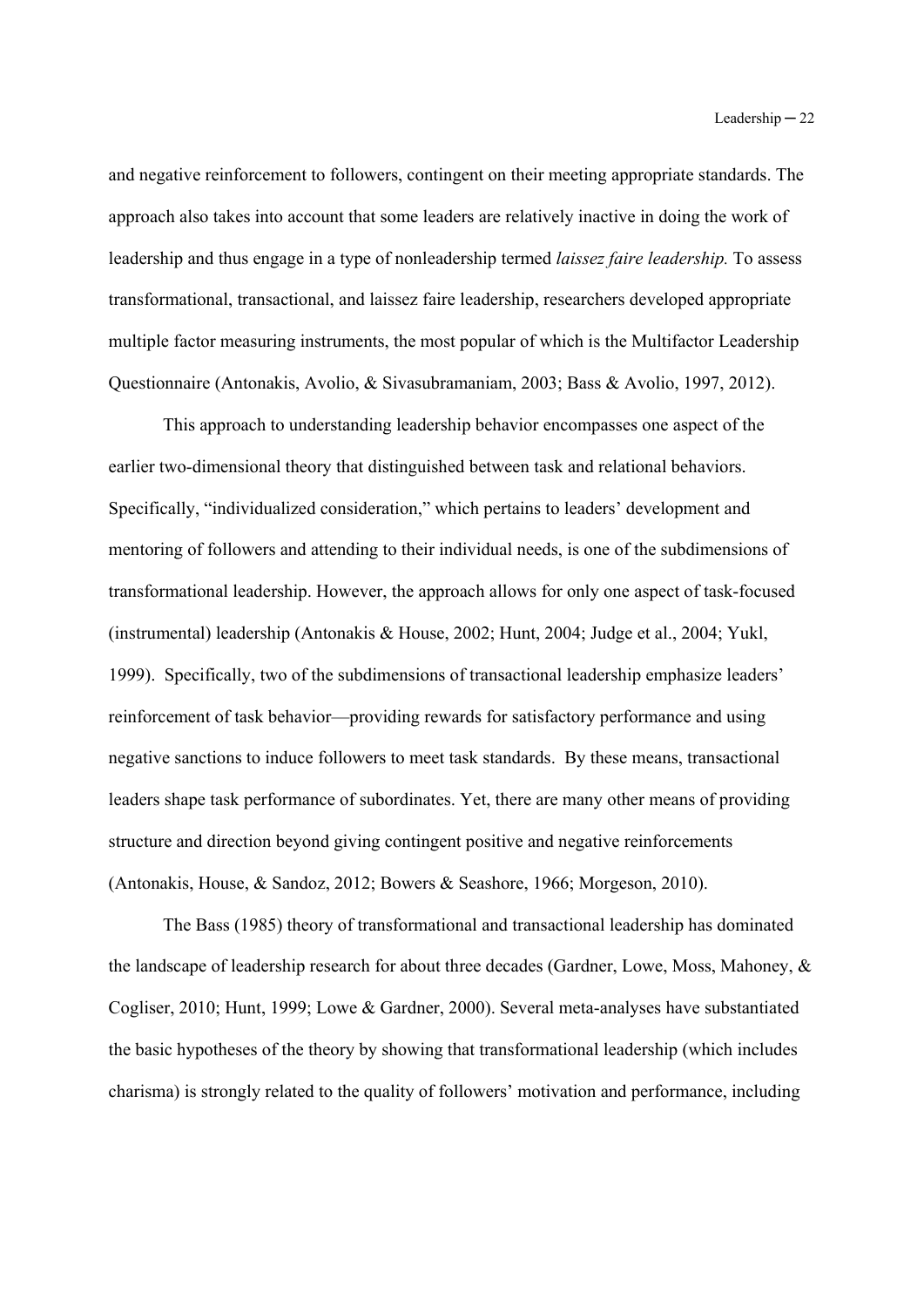discretionary behavior that exceeds basic expectations. Transformational leadership also predicts the quality of group and organizational performance (Judge & Piccolo, 2004; Lowe, Kroeck, & Sivasubramaniam, 1996; Wang, Oh, Courtright, & Colbert, 2011). In addition, one aspect of transactional leadership, rewarding satisfactory task performance, is also positively correlated with these outcomes.

The transformational-transactional perspective has in addition attracted the attention of gender researchers, who have established that female leaders, despite their slower rates of promotion than male leaders in managerial hierarchies, manifest somewhat higher levels of those aspects of these styles that are correlated with effectiveness—that is, transformational leadership and contingent reward transactional leadership—as well as lower levels of the other, less effective aspect of transactional leadership (Eagly, Johannesen-Schmidt, & van Engen, 2003). Although these findings may be explained by a double standard whereby women have to be very competent to emerge as leaders, the female gender role may attract women to transformational leadership because it is less culturally masculine that more traditional styles. All in all, the transformational-transactional approach has proven to be successful and extremely popular, as demonstrated by the more than 7000 citations that Google Scholar credits to Bass's 1985 book that introduced transformational leadership.

### **Methods for Studying Leadership**

To explain how contemporary researchers are achieving validated theories of leadership, we now discuss the methods that have facilitated effective theory-building. In the study of leadership, as in all scientific research, the ultimate aim of research is to develop useful theory (Kerlinger & Lee, 2000). Theories provide explanations of phenomena such as why certain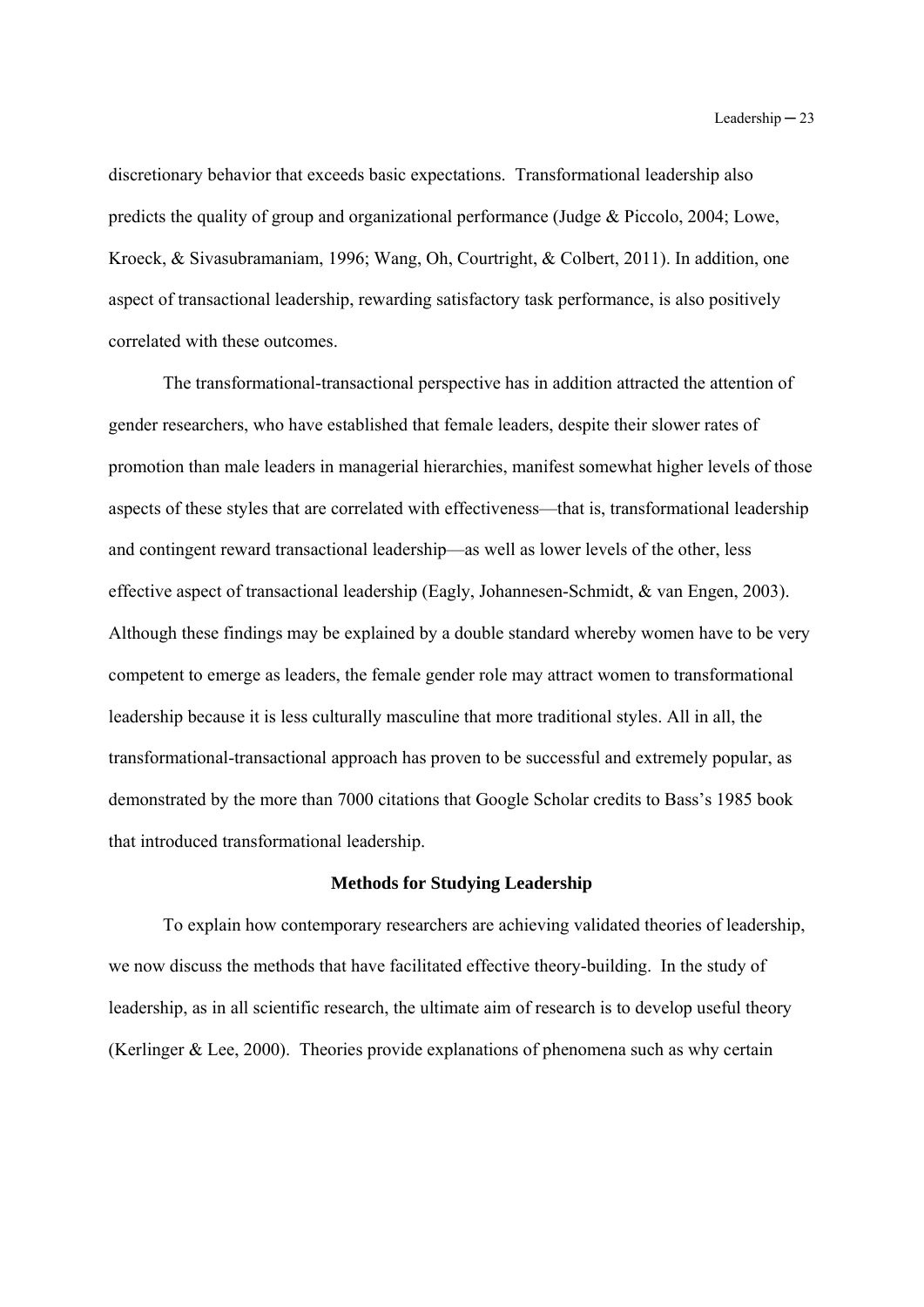persons are successful leaders and others are not. These explanations are stated as hypotheses that can be confirmed or disconfirmed.

Effective theories provide detailed causal explanations for the relations between constructs—why and how they are related—and the conditions under which the relations hold (Antonakis et al., 2004; Bacharach, 1989; Dubin, 1976). The relations that are specified by theories are probabilistic (e.g., the personality trait of extraversion increases the likelihood of emerging as a leader), with predictions improving as theories become more developed and thus more precise.

### **Qualitative and Quantitative Data**

A scientific theory must be grounded in observation and tested empirically, generally by means of statistical analyses of quantitative data. Most leadership data are quantitative (e.g., leaders' scores on the dimensions of transformational and transactional leadership), and are analyzed with quantitative methods. Nevertheless, qualitative data can provide rich, contextualized information about leadership (Maxwell, 1996). It is highly desirable for qualitative data to be quantified (cf. Maxwell, 2010; Simonton, 2003) using some kind of replicable and reliable coding method (cf. Patton, 2002). For example, researchers might code the actual behaviors of leaders or followers (Butler & Geis, 1990) or the content of leaders' speeches (Antonakis, Fenley, & Liechti, 2011). Variables such as leaders' need for power (House et al., 1991) and their intelligence (Simonton, 2006) can result from such codings, whether from historical or contemporary sources. This transforming of qualitative data into quantitative data through coding of their content allows for the testing of hypotheses.

#### **Causal Relationships Between Variables**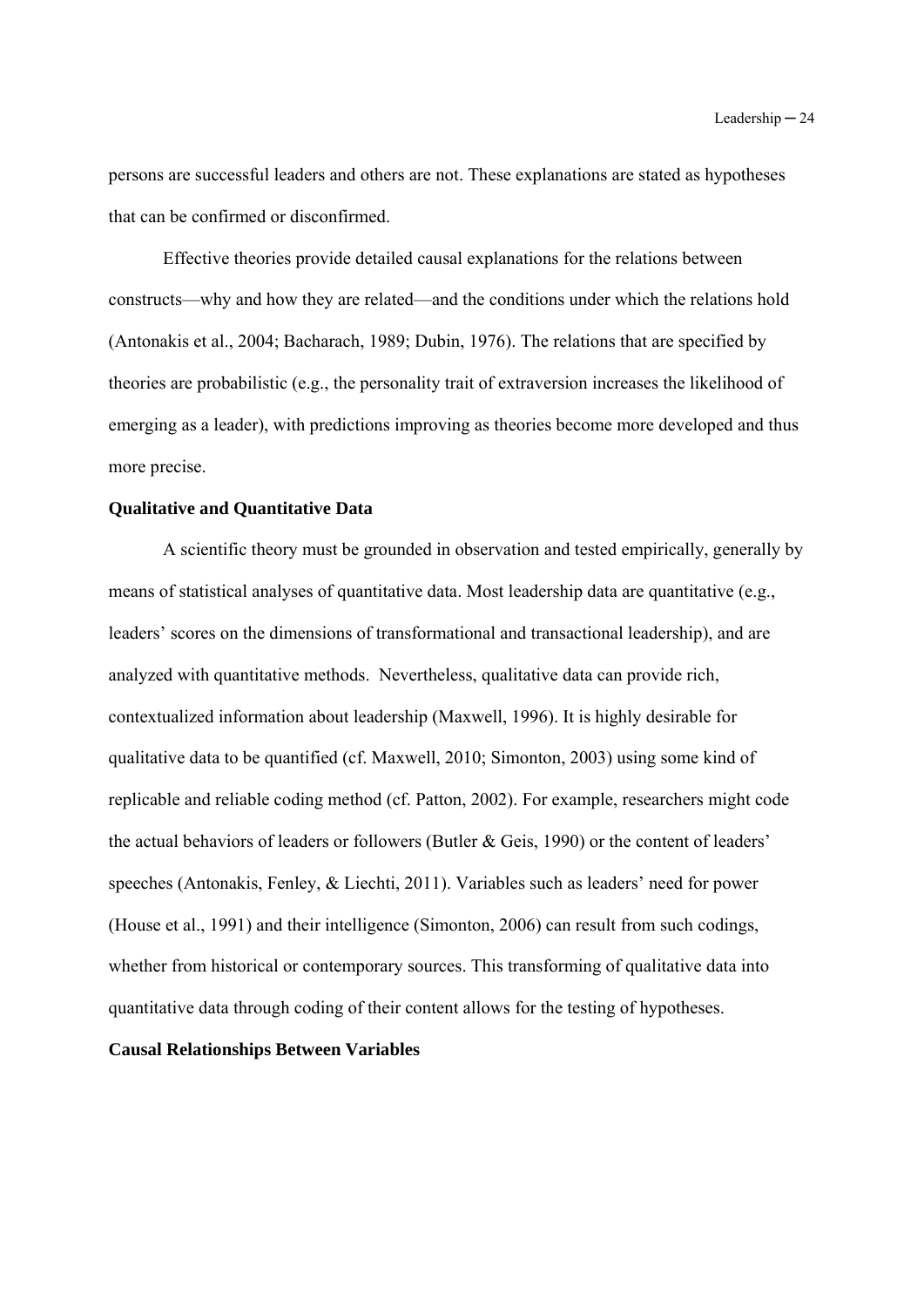Although causal relations are the goal of science, understanding causality is not a simple matter in leadership research or, for that matter, in other fields. A recent review of leadership articles published in top applied psychology and management journals established that researchers often make unsubstantiated claims about the causal relationship between variables (Antonakis et al., 2010. Research that does not allow causal claims can be interesting at early stages of describing a phenomenon; however, it is difficult to build theory or to base policy on such research.

To know whether two variables, the independent variable *x*, and the dependent variable *y*, are causally related, three conditions must be met (Holland, 1986; Kenny, 1979): (a) *y* follows *x* temporally; (b) *y* changes as *x* changes (and this relationship is statistically reliable); and (c) the relation between x and  $\gamma$  is not eliminated by other causes of  $\gamma$ . It is simple to meet the first condition by assessing *x* before *y*. The second condition is straightforward because it requires merely an appropriate statistical test establishing that the relation between the two variables is significant and thus not due to chance. However, these two conditions are necessary but not sufficient to establish causality. Even though *x* is measured before *y*, *x* and *y* may share a common cause *q*, which is correlated with both *x* and *y* at the times they were measured (cf. Podsakoff, MacKenzie, & Podsakoff, 2012). In such instances, the correlation between *x* and *y*  does not necessarily mean that *x* causes *y*. Rather, both *x* and *y* may be caused by *q*, which correlates with itself over time and with both *x* and *y*. For example, early experience as a leader in school and recreational contexts might be correlated with becoming a successful manager in adult life. However, if both of these variables were correlated with a genetic predisposition to leadership, early experience might not have a causal impact on later managerial success or may have a smaller causal effect that estimated by the correlation between these two variables.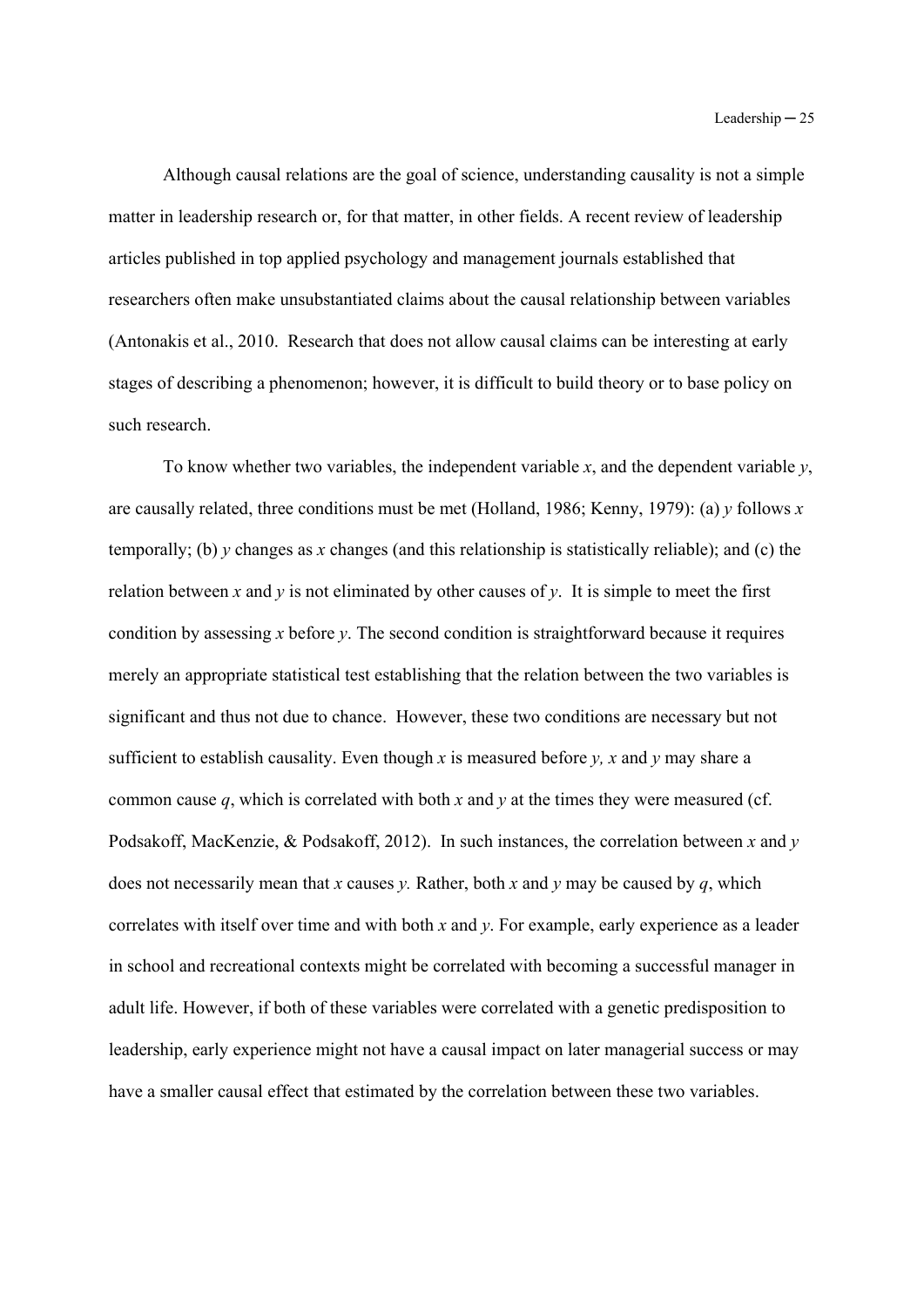As this example illustrates, merely obtaining a significant correlation of *x* with *y* does not guarantee that *x* caused *y*. It is possible that *y* caused *x*, or that they both depended on a common omitted cause, thereby producing the condition that statisticians call *endogeneity*. This condition means that *x* does not vary randomly, as a modeled independent variable should--in other words, *x* is not exogenous but endogenous, thus violating the assumptions of the regression or ANOVA estimator. To circumvent the challenge posed by this third condition, researchers invoke appropriate experimental designs or statistical methods, as we illustrate below in relation to leadership research. We consider both experimental and nonexperimental methods and discuss meta-analysis, a powerful method for synthesizing the findings of independent studies that tested the same hypothesis.

### **Experimental Methods**

In leadership research, experimental methods are not as common as they are in most areas of psychology. Yet, experiments provide the failsafe way to establish causal relationships between variables. Experiments allow researchers to correctly test whether an independent variable, *x* (e.g., operationalized by assignment to a treatment vs. control group) predicts a dependent variable *y* (e.g., charismatic leadership). The experimental method does so by establishing a counterfactual conditional, which is estimated at the group level (Morgan & Winship, 2007; Rubin, 1974). This counterfactual condition is created by randomly assigning participants to two or more treatments, one of which is the counterfactual, often a control group defined by the absence of a treatment. Random assignment ensures that the groups are equal prior to having received the treatment. Then the groups are tested for post-treatment differences on one or more dependent variables.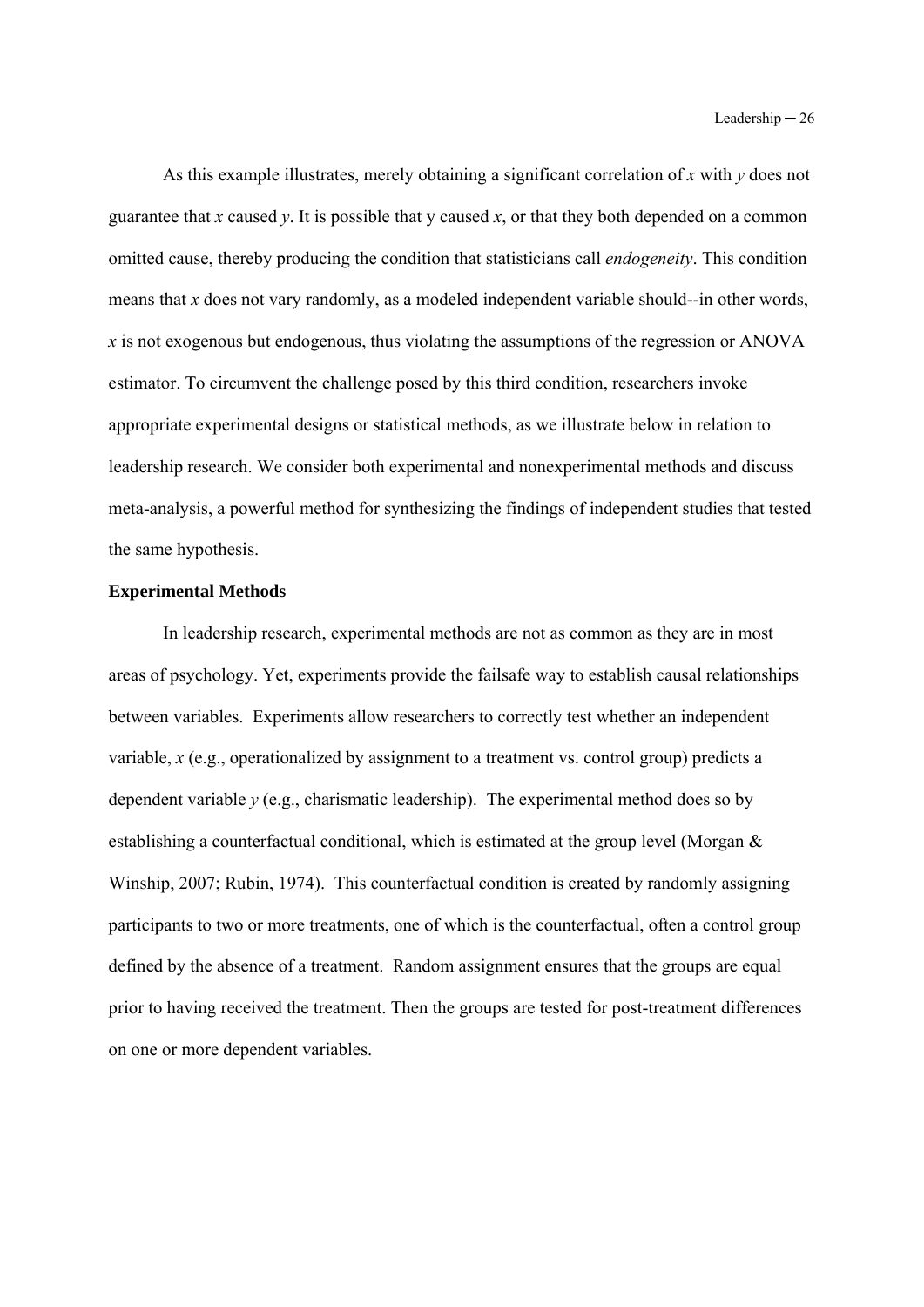To illustrate experimental designs, suppose that participants are randomly assigned to either a treatment or a control group, thus insuring that the characteristics of the individuals assigned to the groups are, on the average, roughly equivalent. Given sufficiently large samples in the groups, there will be no characteristics of the participants (e.g., gender, intelligence) that correlate with the treatment received. If there were a correlation with a particular variable (e.g., smarter individuals in the treatment group), then the effect of the treatment would be confounded with that variable, and a clear causal claim could not be made. After the treatment is administered (e.g., participants received charismatic leadership training or not), the researchers compare the means on the dependent variable(s) for the two groups to determine if they differ significantly as a function of the treatment. If there is a difference, then the researcher can assume that only one thing can explain this difference: the treatment received.

Experiments do not provide a perfect method for testing hypotheses. They can be flawed if, for example, conceptual independent variables are not appropriately manipulated or experimenters unknowingly cue participants to give desired responses (Wilson, Aronson, & Carlsmith, 2010). Nevertheless, the method is powerful for establishing causality. Its critics generally focus on the idea that laboratory experiments are not realistic and therefore cannot be generalized to natural settings. However, various findings from laboratory experiments have been shown to closely mimic findings obtain in natural settings (Anderson, Lindsay, & Bushman, 1999; Mitchell, 2012). Coupled with the power of the experiment to make strong causal claims, we believe that leadership researchers should make even more use of experiments, whether conducted in the laboratory or the field (cf. Brown & Lord, 1999).

### **Nonexperimental Methods**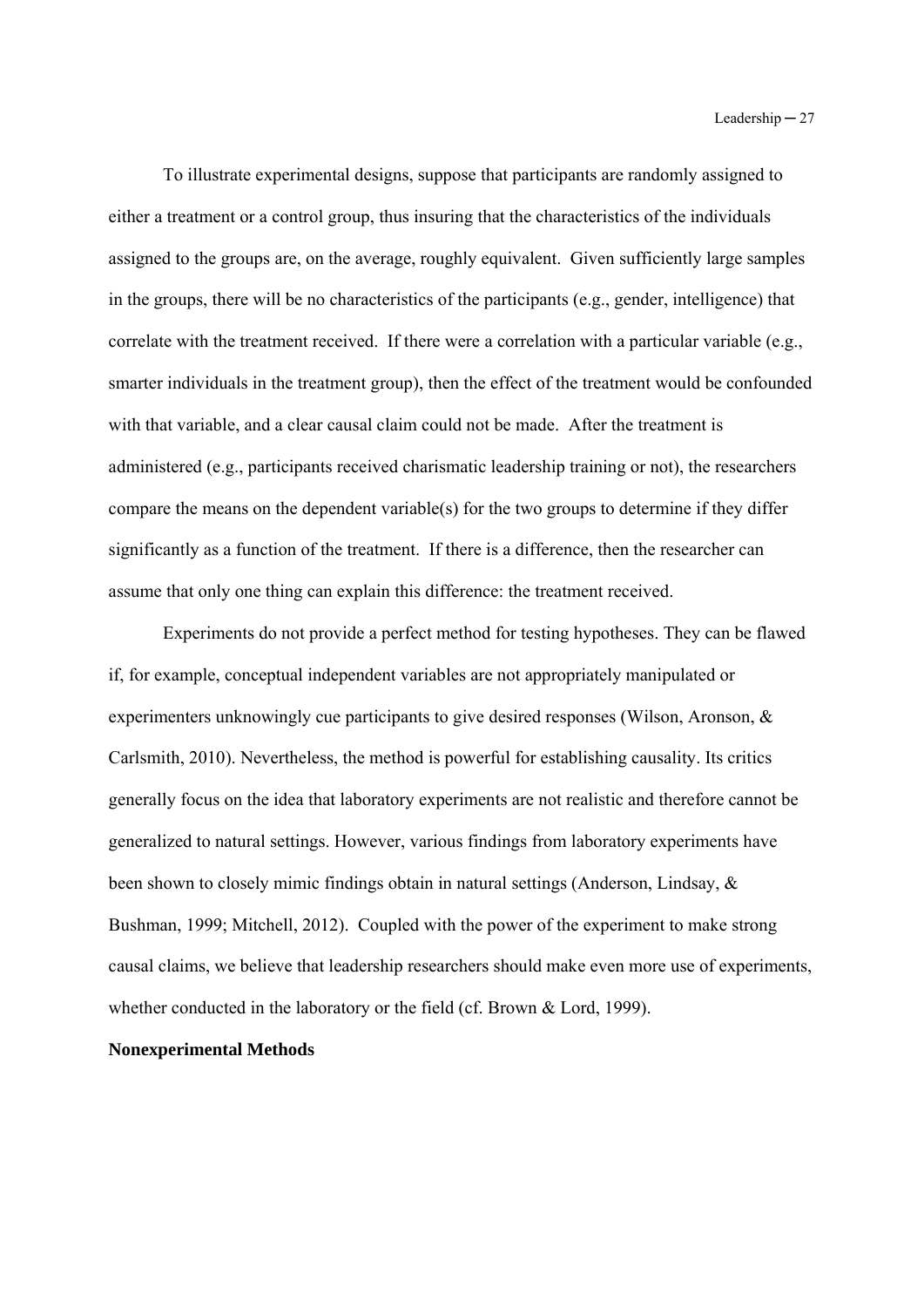Researchers often study leaders in natural settings using what can be termed observational methods, which do not involve the manipulation of one or more independent variables. These methods are especially popular in leadership research because many investigators prefer to study people who occupy leader roles in natural settings. In such settings, manipulation of an independent variable of interest is typically not possible, whether it be for practical or ethical reasons. Although such correlational research can produce informative descriptive findings, it can be risky to rely on them to build theory or inform policy without establishing that relationships are causal.

The problems of causality are exacerbated by the tendency for some leadership researchers, particularly those doing qualitative research, to study groups of leaders who are defined in specialized ways (e.g., only high performing leaders, only leaders who derailed). The difficulty created by this approach is that studying only a select sample does not shed any light on what characteristics set this group apart from other people. For instance, suppose that after studying high performing leaders in depth, the researcher discovers that these leaders share certain characteristics (e.g., they are generally resourceful and confident and have especially strong relationships with their fathers). However, such a study does not prove that these characteristics predict these leaders' success. What if low performing leaders share some or even all of the same characteristics? Thus, to answer a question about the personality traits and social background that make leaders effective, investigators must have variance in the dependent variable (effectiveness in this example) and in particular avoid studying only highly select samples (Denrell, 2003, 2005).

Serious difficulties can stand in the way of establishing causal relations in nonexperimental research even when select samples are not used. For example, a researcher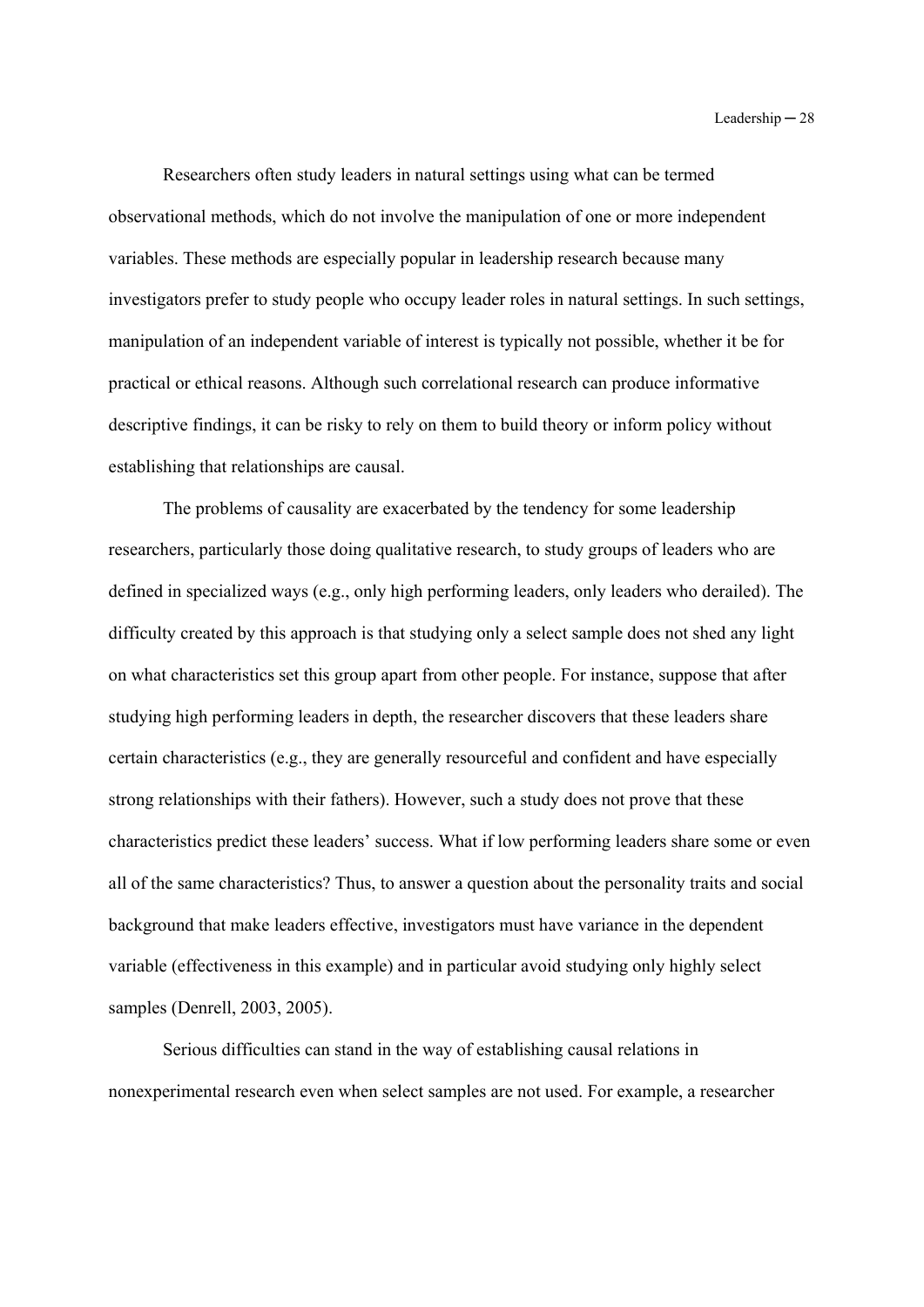might be interested in comparing different types of leadership trainings that are currently used in companies. The purpose of the research would be to find out whether type of training predicts some outcome such as the effectiveness of the leaders' teams. Suppose the researcher gathers data on leaders from two companies: Company A has used one approach, and Company B has used a competing approach to train their leaders. Predicting effectiveness as a function of training approach could be problematic because of confounding factors—that is, endogeneity can stand in the way of causal claims. For example, Company A may have selected their leaders on the basis of their intelligence scores, and Company B did not. Thus, a finding that Company A leaders are significantly more effective could be due to the different training method used or to these leaders' higher intelligence. Instead of using random assignment to equalize intelligence and other individual differences between the training groups, researchers face a situation in which leaders had been selected by a specific mechanism that yielded inequality between the groups. This situation is not hopeless, however, because the ambiguity could be resolved by premeasuring known differences and including them as covariates or correctly modeling this selection mechanism and taking it into account in the statistical analysis of the data (Heckman, 1979).

There are many other types of situations that can engender endogeneity. Consider research on leader-member exchange theory, one of the theories that we introduced in the prior section. Researchers often use a measure of the quality of leader-member relations (as perceived by leaders or followers or both) to predict outcomes such as organizational success (e.g., profits for business organizations). The obvious problem is that leaders and their followers were not randomly assigned to good or bad leader-member relations. The quality of these relations depends on host of factors stemming from the leader (e.g., personality, ability), the follower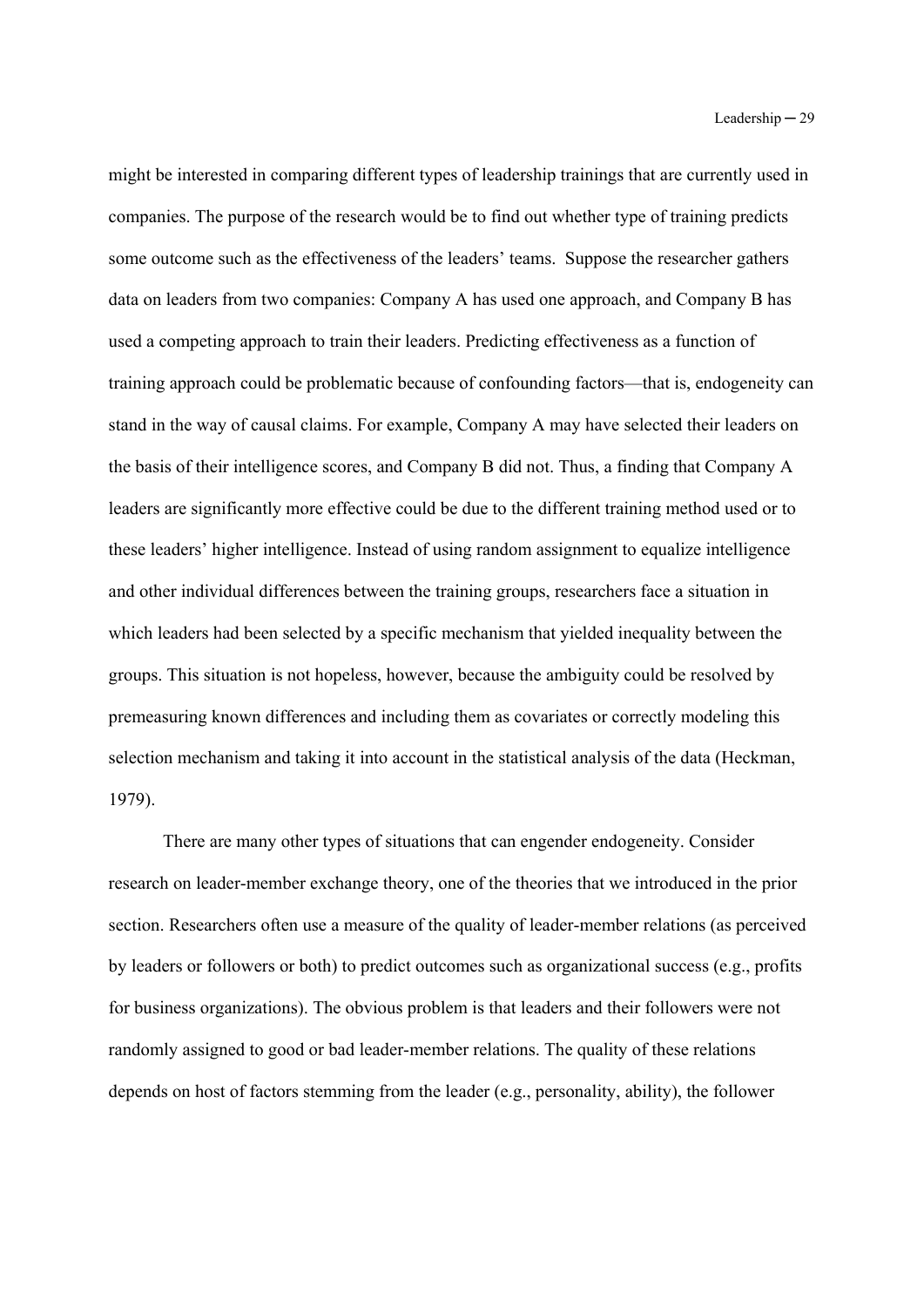(e.g., personality, ability, previous performance), and the organizational context (e.g., company resources). Because these factors may also correlate with the predicted organizational outcomes, the correlation between leader-member relations and these outcomes cannot be considered causal.

There are several approaches to resolving problems of endogeneity in correlational data, which are reviewed in detail by Antonakis et al. (2010). These approaches include statistical methods such the use of instrumental variable estimators, difference-in-differences models, and regression discontinuity models (see Shadish, Cook, & Campbell, 2002). As more investigators invoke such methods of addressing endogeneity biases, leadership research will advance in its ability to identify causal relationships in correlational data.

### **Meta-analysis**

 In leadership research, as in other domains of scientific research, a given hypothesis is often tested in numerous studies. For example, as we have already indicated in this chapter, many studies have related leadership styles to outcomes such as leader effectiveness or related individual traits to leader emergence. Often the various studies examining a relationship have implemented somewhat different methods, and they may have used different participant populations and been conducted by different researchers. When many studies have accumulated, it is important to take stock of what they mean. Have the studies confirmed one or more theories? Are the relations of interest small or large? Are these relations stable or unstable across the studies? If they not stable, why are they unstable? Traditionally researchers addressed such questions by a process known as narrative reviewing. In this mode, reviewers gathered together the relevant studies, read through them, summarized them, and drew conclusions about the phenomenon of interest.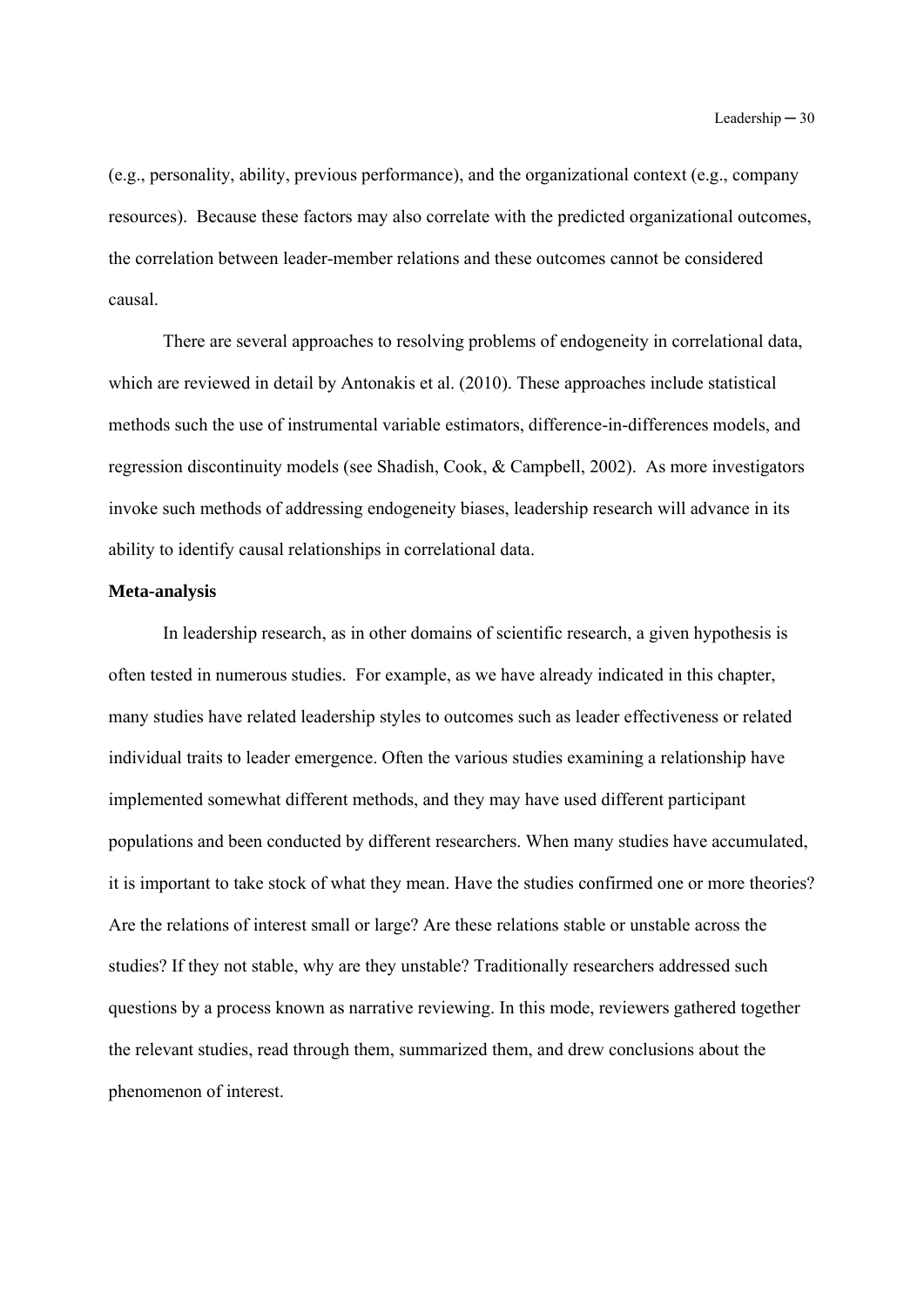Narrative reviewing suffered from many flaws that compromised the value of leadership research in earlier years, as we explained in relation to trait theories and leadership style theories. Generally reviewers did not use systematic methods for locating the studies. Obviously a convenience sample of studies yields a biased representation of the domain of all research on a phenomenon. If, for example, only significant findings are published, the published literature would yield an inaccurate estimate of whether research has supported a hypothesis. In addition, generally reviewers did not systematically take account of studies' differing methods nor have consistent criteria for evaluating study quality. Moreover, narrative reviewers relied on statistical significance to judge studies' findings, rather than the magnitude of the findings as assessed by indices that are not based on statistical significance. Because effects of identical magnitude can differ in statistical significance, depending on their sample size, statistical significance is a wholly inadequate basis for comparing or aggregating studies. As a result of these problems, narrative reviewers often reached incorrect conclusions.

 These narrative methods of reviewing have been replaced by techniques that summarize scientific literatures by methods that are themselves consistent with scientific norms. These methods, known as quantitative research synthesis or more commonly as meta-analysis, statistically cumulate the quantitative results of independent empirical tests of a particular relation between variables (see Cooper, 2010; Johnson & Eagly, in press). These relatively sophisticated techniques are based on standardized indexes of effects, known as *effect sizes*, such as the correlation coefficient, *r*, or the standardized difference between means, *d*.

 In conducting meta-analyses, researchers take close account of studies' methods and often correct for biases inherent in these methods. For example, studies may have unreliable measures to a lesser or greater extent. Corrections for measurement unreliability and sometimes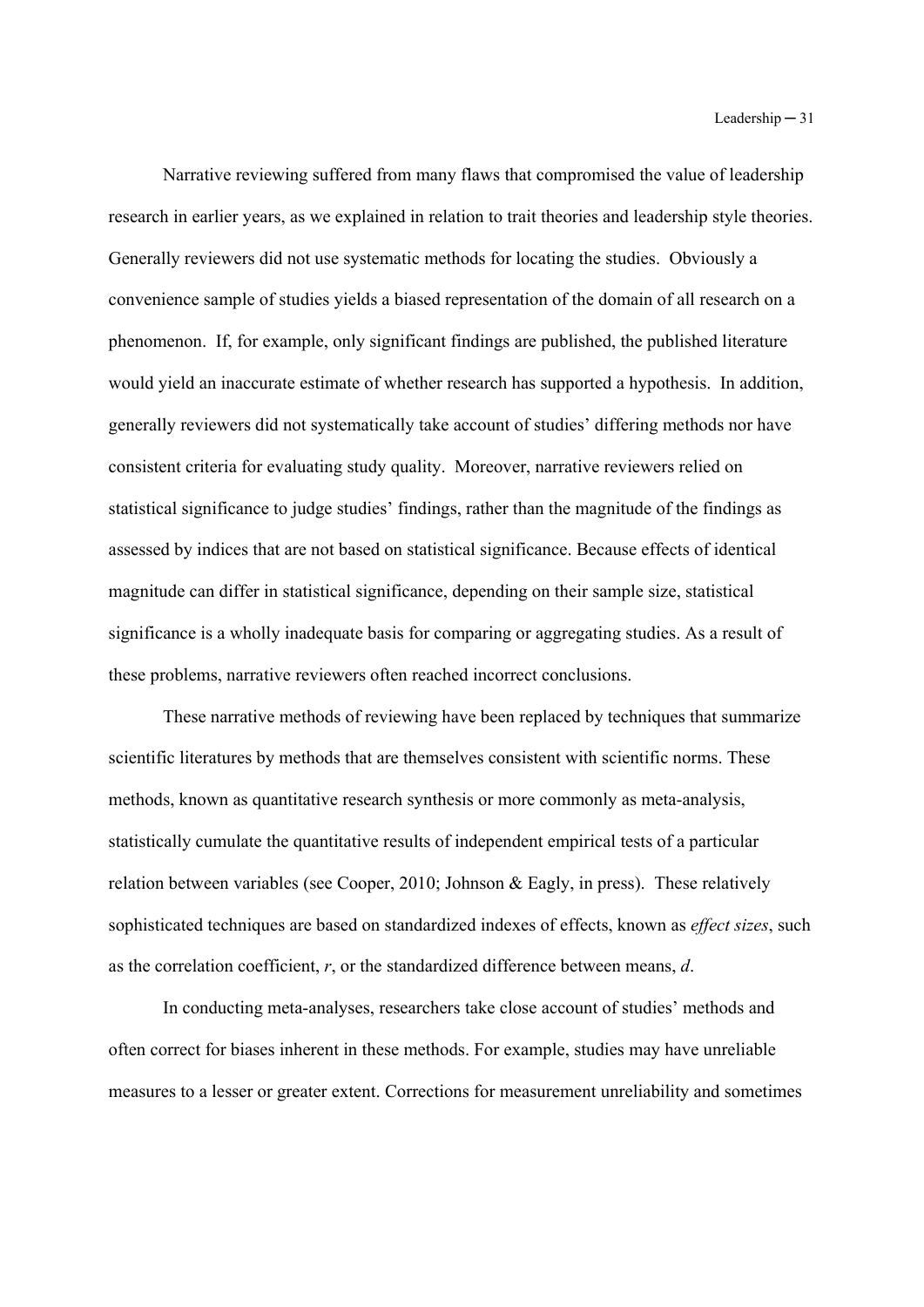other forms of error or bias (e.g., restriction of range) allow estimation of the strength of a relation absent such artifacts and thus produce estimates of effects that are more homogeneous across studies (Hunter & Schmidt, 2004). Such corrections are widely implemented in leadership meta-analyses (e.g., Judge et al., 2004).

Despite correction for biases in studies' methods, estimates of effects are very often not stable across the studies. Therefore, analysts search for moderators, which are attributes of studies (e.g., social context, participant population, year of publication) that researchers have coded and that serve as predictors of the effect sizes. These predictors are entered into metaanalytic models that are statistically evaluated to determine if they account for variability in the effect sizes. For example, Eagly and Johnson (1990) found that sex differences in task and relationally oriented leadership styles were more pronounced among student than managerial research participants.

In leadership research, researchers have applied meta-analytic techniques to a wide range of phenomena, as is apparent in this chapter's many citations of meta-analyses. As in some other domains of research, meta-analyses have overturned prior narrative reviewers' conclusions—for example, on the ability of personality traits to predict leader effectiveness (e.g., Judge et al., 2002). Because meta-analysis has become the accepted method for evaluating research findings testing particular hypotheses, leadership research will no longer be derailed by seriously inadequate understanding of its research literatures.

#### **Conclusion**

As we have explained in this chapter, the progress of leadership research has been uneven over the decades. Certain classes of variables deemed important as explanations for leaders' effectiveness and emergence faded from popularity for a period and subsequently arose again as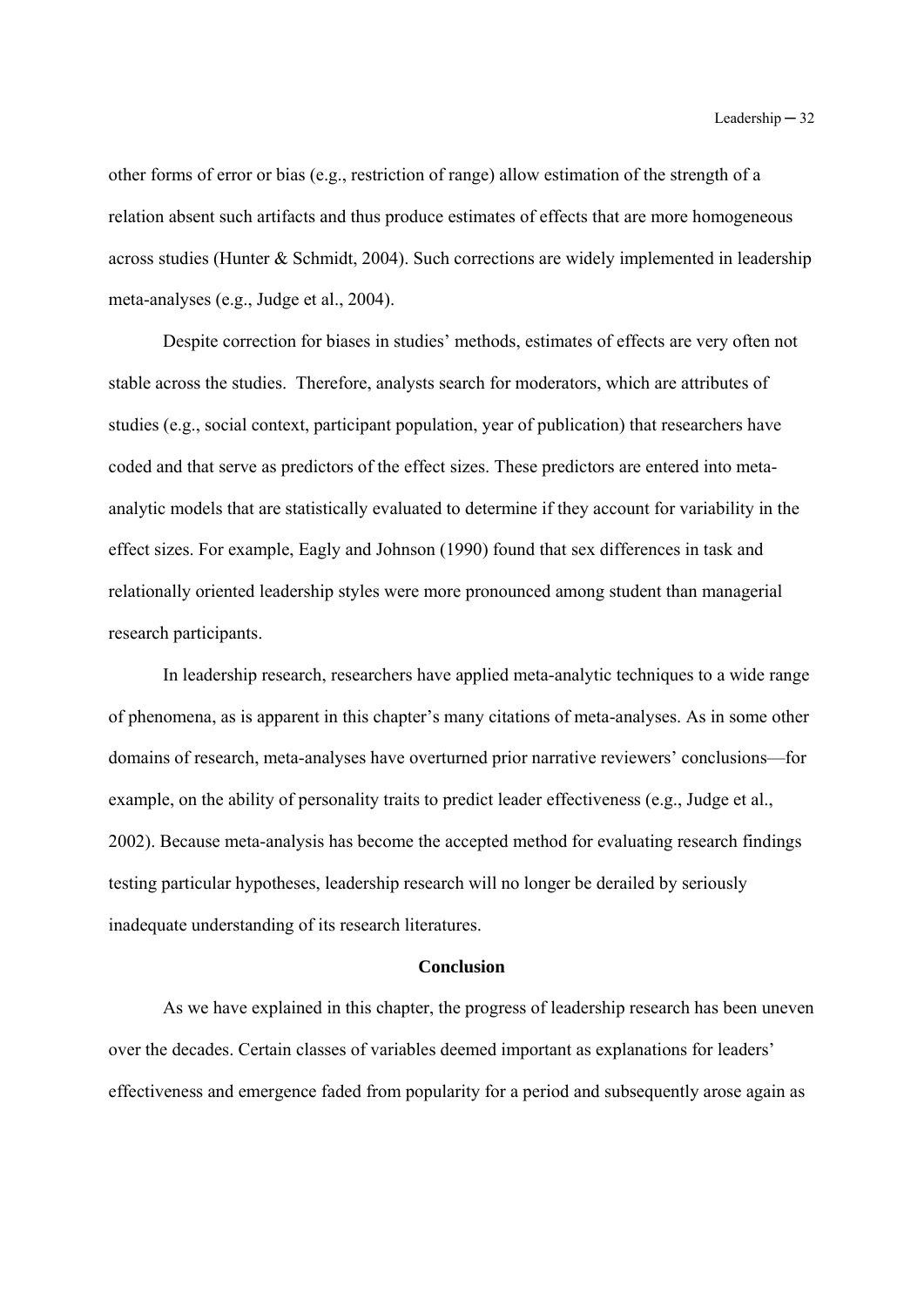promising approaches. Although these ups and downs in the history of personality variables and leadership styles as predictors of leadership can seem puzzling from the perspective of those who are not familiar with leadership research, a close look reveals the reasons for these cycles. The cause does not lie in mere faddishness. Rather, the weak methods that were available to leadership researchers, as in other areas of psychology and management science, led to misunderstandings about the replicability and cumulativeness of research. With more sophisticated meta-analytic techniques of interpreting research traditions having revealed the value of classic trait and leadership style variables, they once again inspired interest. Also contributing to the maturation of leadership research was better understanding of psychometric issues pertaining to measures' reliability and validity and, as our chapter has explained, more reliance on strong research designs that enable researchers to identify causal relations.

Stronger methods enable better empirical descriptions of phenomena, which in turn favor better theory. Adequate theories foster new empirical explorations of phenomena. Given these improvements, leadership is now thriving as a research area. Leadership textbooks and handbooks are proliferating (Bass & Bass, 2008; Bass & Riggio, 2006; Bryman, Collinson, Grint, Jackson, & Uhl-Bien, 2011; Day & Antonakis, 2012, in press; Yukl, 2013). Also, a specialized journal, *The Leadership Quarterly*, has expanded the outlets for research beyond traditional journals in management, industrial-organizational psychology, and social psychology.

As many phenomena of leadership become better understood, one challenge for researchers is to construct more general theories that link variables and relationships into broader causal networks. This wealth of empirical findings that are available challenges researchers to create comprehensive, multivariate theories. The difficulties of this integrative task derive in part from the organization of the relevant scientific knowledge into specialized areas, each of which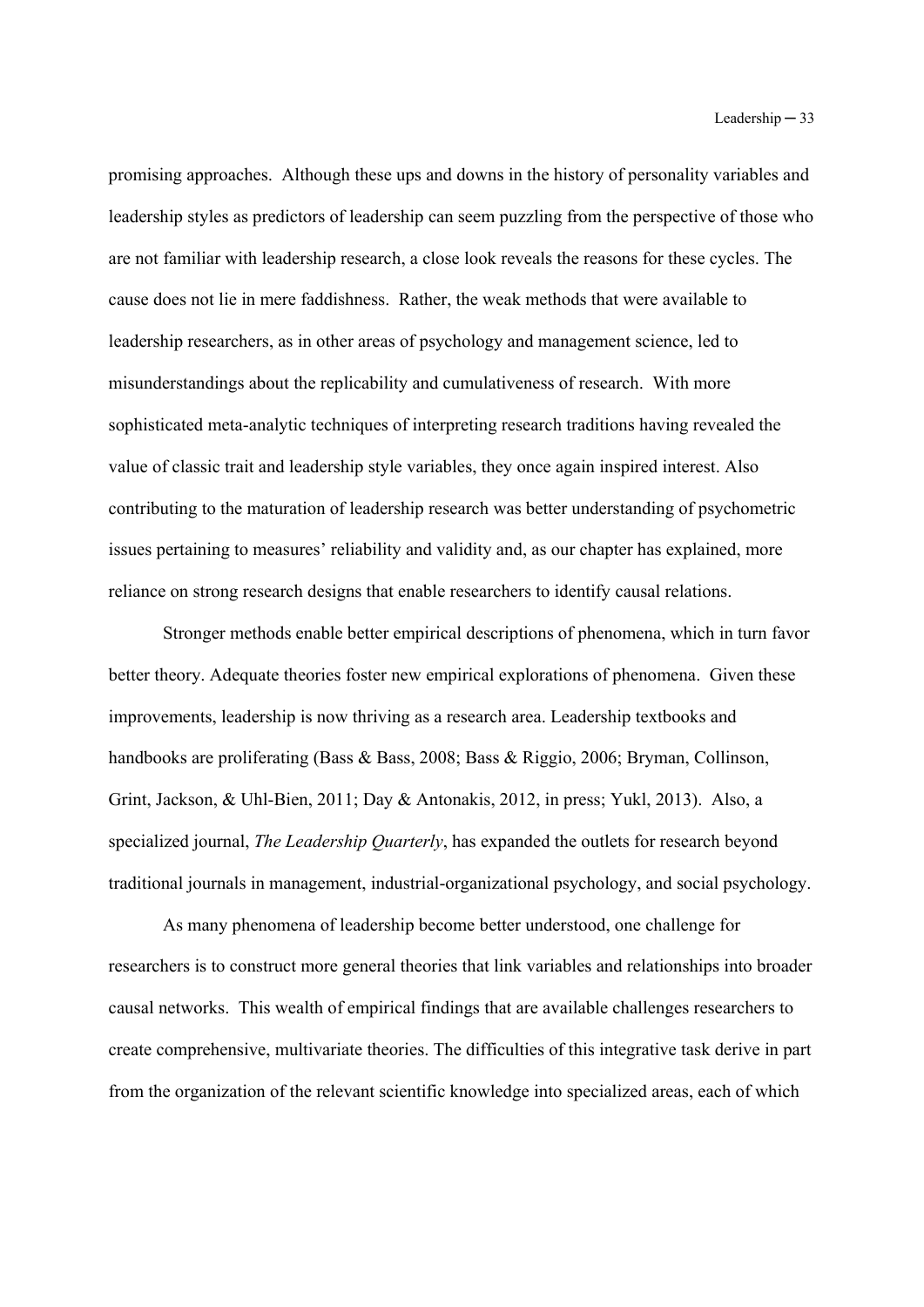illuminates only some aspects of leadership. Nevertheless, to make progress toward the goal of integrative theory, we suggest that it is helpful to view leadership in terms of basic process models (cf. Antonakis, 2011; DeRue, Nahrgang, Wellman, & Humphrey, 2011; Judge & Long, 2012; Lim & Ployhart, 2004; Zaccaro, Kemp, & Bader, 2004). Such models can provide a general framework or meta-theory that highlights the major stages involved in predicting leaders' outcomes of emergence and effectiveness. As shown in our simplified version of such a model (Figure 1), the main causal flow is from individuals' traits to their behaviors, which in turn predict whether they become leaders, and, if they become leaders, also predict their effectiveness.

As we discussed in relation to social-cognitive theories, because leadership is a interaction between leaders and followers, any such description must take into account potential followers' social cognitive processes. Although leaders' behaviors follow from their individual traits, these behaviors are in turn the main information available to observers, who infer from these behaviors the attributes relevant to leaders' emergence and effectiveness. These inferences can differ from the traits identified by research psychologists (e.g., the big five personality traits). Moreover, observers have beliefs and heuristics by which they infer leaders' likely effectiveness from the traits that they ascribe to them. Therefore, social cognition is an integral aspect of the processes that produce leaders' outcomes. Contextual factors such as what leader traits and styles are prototypical influence observers' ideas about leadership and also affect what leadership style is actually effective. Figure 1 sketches the main causal flow of these processes and thereby incorporates key aspects of the personality, behavioral, and social cognitive theories that we described in this chapter.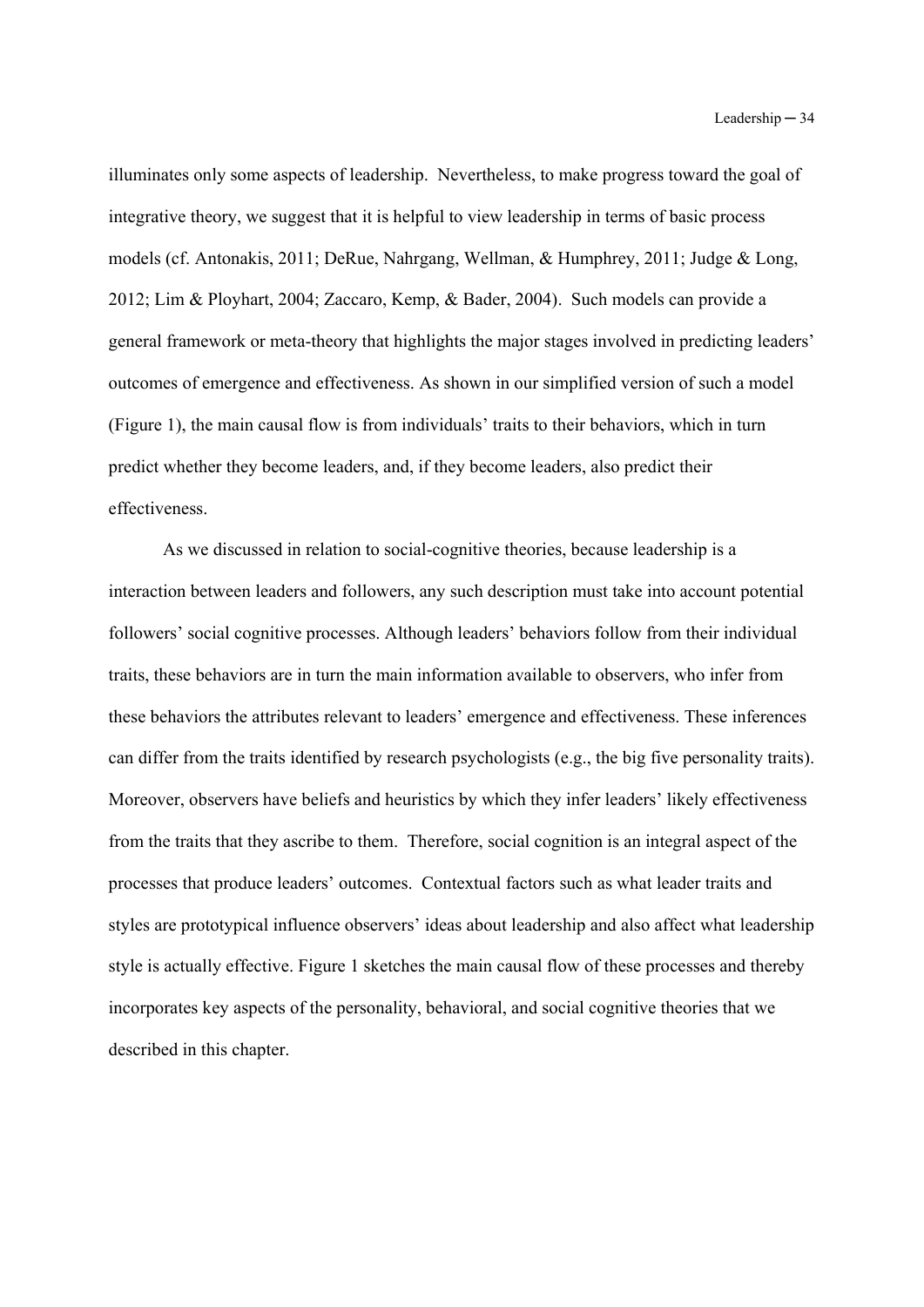We expect that process frameworks such as ours will be elaborated as knowledge of leadership expands beyond what is now known. The importance of making progress in understanding leadership cannot be underestimated. The work of the world takes place in the context of groups, organizations, cities, nations, and international organizations. Individuals rise into leadership roles in all types of social contexts, where some leaders prove to be effective, and some do not. Ineffective leadership can contribute to unfortunate outcomes—for example, organizations may cease to exist, cites and nations may face political and financial crises, and nations may engage in destructive conflict.

Because ineffective leadership is one of the causes for such problems, scientific knowledge of leadership should help find solutions. If scientific knowledge could influence the selection of leaders, or at least provide useful insights about the potential pitfalls of traditional processes of leaders' emergence and selection, the quality of leadership should improve. In addition, for people who occupy leadership roles, research could provide guidance about how to be effective. If principles of leader effectiveness could be imported into training programs, leaders might come to function better for the benefit of the groups and organizations whose goals they are attempting to facilitate. However, influencing training and policy can be counterproductive if implemented on the basis of erroneous or partial insights, even if these emerged from scientific research. Instead, good, developed science is required. Adequate science is in turn facilitated by productive interaction between theory, well designed individual studies, and meta-analyses of groups of studies to determine the stability of relationships across contexts.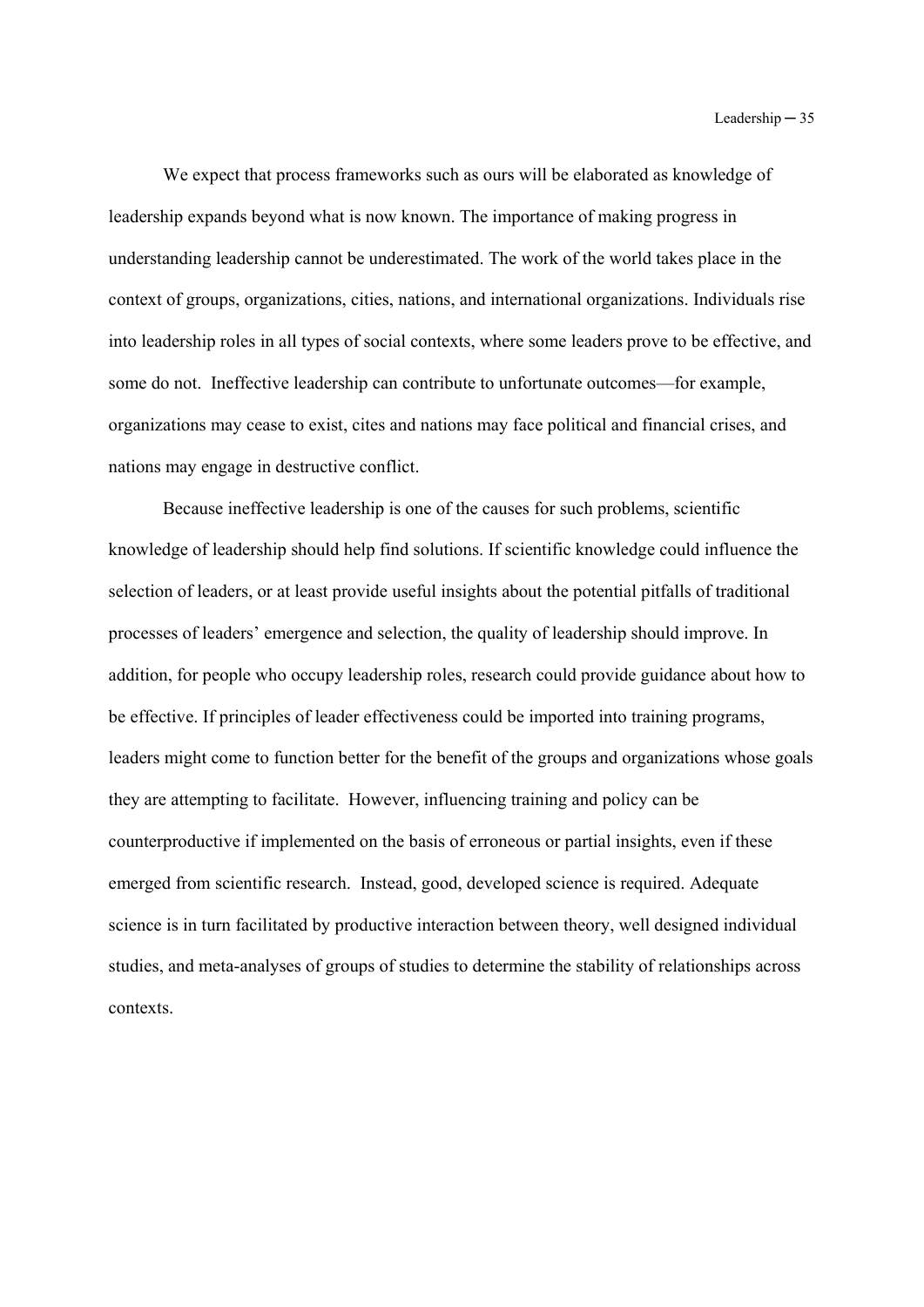#### **References**

- Anderson, C. A., Lindsay, J. J., & Bushman, B. J. (1999). Research in psychological laboratory: Truth or triviality? *Current Directions in Psychological Science, 8,* 3-9. doi:10.1111/1467-8721.00002
- Antonakis, J. (2011). Predictors of leadership: The usual suspects and the suspect traits. In A. Bryman, D. Collinson, K. Grint, B. Jackson, & M. Uhl-Bien (Eds.), *The SAGE handbook of leadership* (pp. 269-285). Thousand Oaks, CA: SAGE Publications.
- Antonakis, J., Ashkanasy, N. M., & Dasborough, M. T. (2009). Does leadership need emotional intelligence? *The Leadership Quarterly, 20,* 247-261. doi:10.1016/j.leaqua.2009.01.006
- Antonakis, J., & Atwater, L. E. (2002). Leader distance: A review and a proposed theory. *The Leadership Quarterly, 13,* 673-704. doi:10.1016/S1048-9843(02)00155-8
- Antonakis, J., Avolio, B. J., & Sivasubramaniam, N. (2003). Context and leadership: An examination of the nine-factor full-range leadership theory using the Multifactor Leadership Questionnaire. *The Leadership Quarterly, 14,* 261-295. doi:10.1016/S1048- 9843(03)00030-4
- Antonakis, J., Bendahan, S., Jacquart, P., & Lalive, R. (2010). On making causal claims: A review and recommendations. *The Leadership Quarterly, 21,* 1086-1120. doi:10.1016/j.leaqua.2010.10.010
- Antonakis, J., & Dalgas, O. (2009). Predicting elections: Child's play! *Science, 323,* 1183. doi:10.1126/science.1167748
- Antonakis, J., Day, D. V., & Schyns, B. (2012). Leadership and individual differences: At the cusp of a renaissance. *The Leadership Quarterly, 23,* 643-650. doi:10.1016/j.leaqua.2012.05.002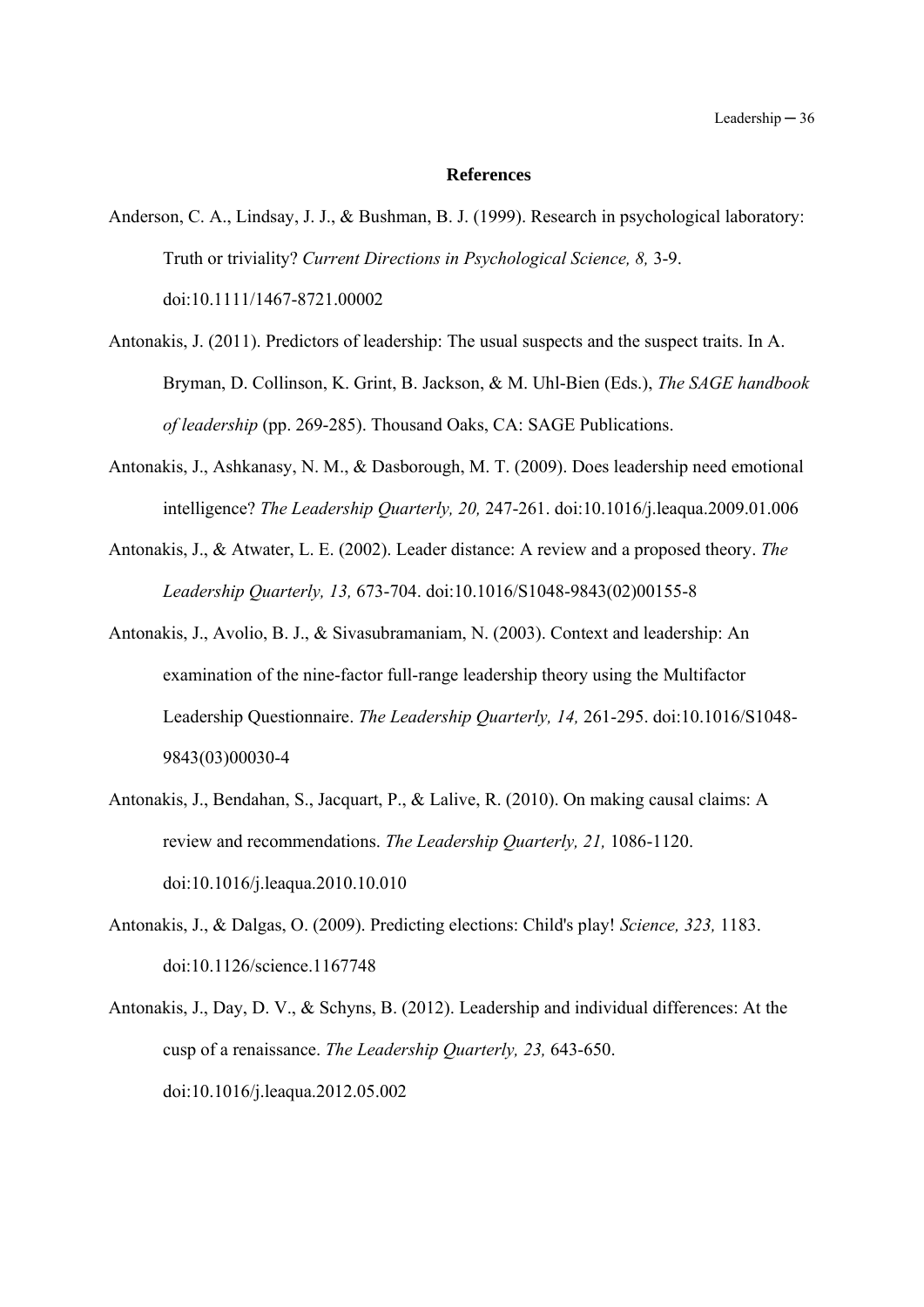- Antonakis, J., Fenley, M., & Liechti, S. (2011). Can charisma can be taught? Tests of two interventions. *Academy of Management Learning & Education, 10*, 374-396. doi:10.5465/amle.2010.0012
- Antonakis, J., & House, R. J. (2002). An analysis of the full-range leadership theory: The way forward. In B. J. Avolio & F. J. Yammarino (Eds.), *Transformational and charismatic leadership: The road ahead* (pp. 3-34). Amsterdam, The Netherlands: JAI Press.
- Antonakis, J., House, R. J., & Sandoz, R. (2012). *Instrumental leadership: Measurement and extension of the transformational-transactional leadership theory*. Manuscript submitted for publication.
- Antonakis, J., & Jacquart, P. (in press). The far side of leadership. In M. C. Bligh & R. E. Riggio (Eds.),*When near is far and far is near: Distance in leader-follower relationships*. New York, NY: Routledge.
- Antonakis, J., Schriesheim, C. A., Donovan, J. A., Gopalakrishna-Pillai, K., Pellegrini, E., & Rossomme, J. L. (2004). Methods for studying leadership. In J. Antonakis, A. T. Cianciolo, & R. J. Sternberg (Eds.), *The nature of leadership* (pp. 48-70). Thousand Oaks, CA: SAGE Publications.
- Arvey, R. D., Rotundo, M., Johnson, W., Zhang, Z., & McGue, M. (2006). The determinants of leadership role occupancy: Genetic and personality factors. *The Leadership Quarterly, 17,* 1-20. doi:10.1016/j.leaqua.2005.10.009
- Arvey, R. D., Zhang, Z., Avolio, B. J., & Krueger, R. F. (2007). Developmental and genetic determinants of leadership role occupancy among women. *Journal of Applied Psychology, 92,* 693-706. doi:10.1037/0021-9010.92.3.693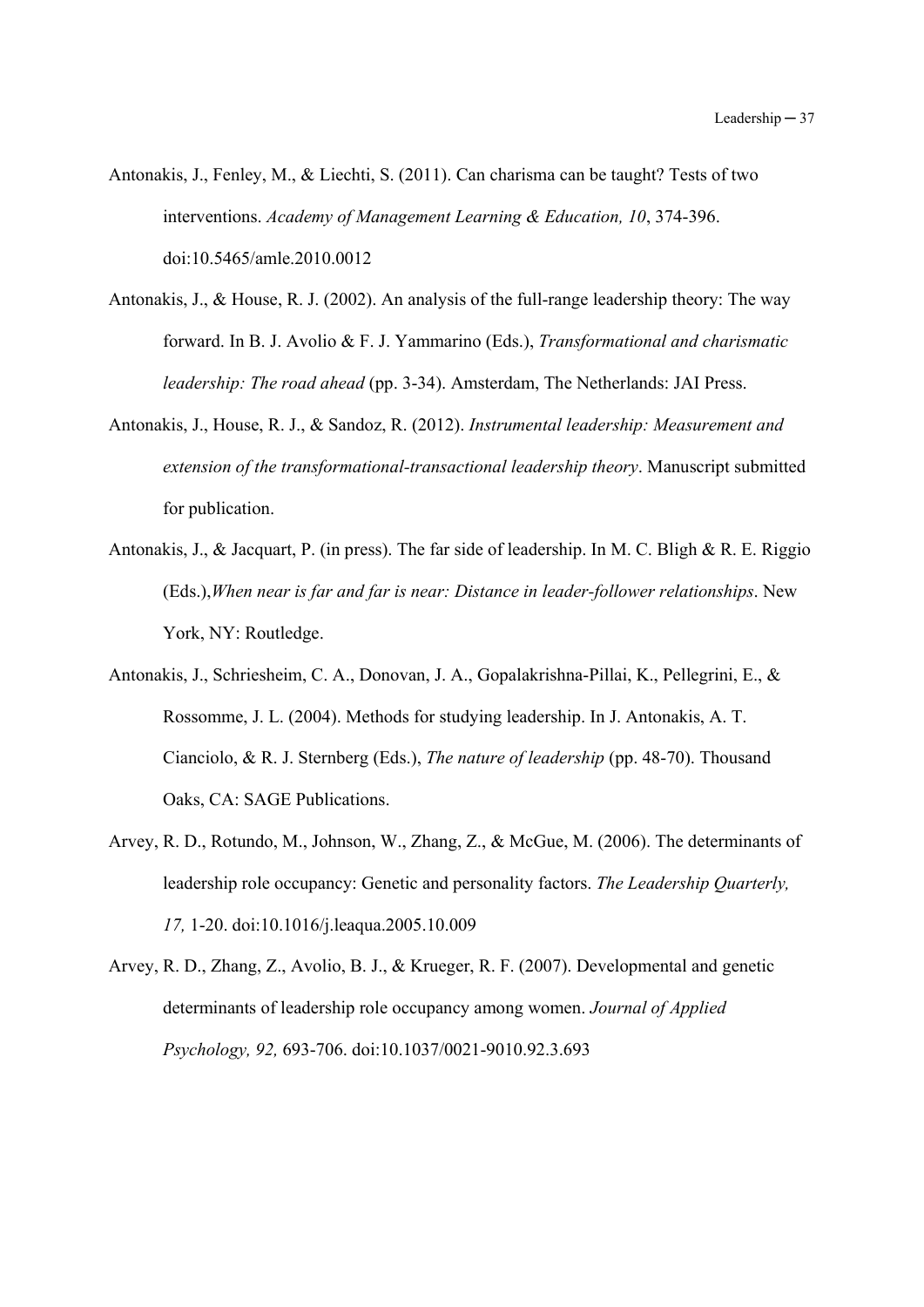- Ashkanasy, N. M., & Daus, C. S. (2005). Rumors of the death of emotional intelligence in organizational behavior are vastly exaggerated. *Journal of Organizational Behavior, 26,* 441-452. doi:10.1002/job.320
- Ashton, M. C. (2007). *Individual differences and personality*. Boston, MA: Elsevier Academic Press.
- Atwater, L. E., Brett, J. F., Waldman, D., DiMare, L., & Hayden, M. V. (2004). Men's and women's perceptions of the gender typing of management subroles. *Sex Roles, 50,* 191- 199. doi:10.1023/B:SERS.0000015551.78544.35
- Avolio, B. J., Reichard, R. J., Hannah, S. T., Walumbwa, F. O., & Chan, A. (2009). A metaanalytic review of leadership impact research: Experimental and quasi-experimental studies. *The Leadership Quarterly, 20,* 764-784. doi:10.1016/j.leaqua.2009.06.006
- Ayman, R., & Adams, S. (2012). Contingencies, context, situation, and leadership. In D. V. Day & J. Antonakis (Eds.), *The nature of leadership* (2nd ed., pp. 218-255). Thousand Oaks, CA: SAGE Publications.
- Bacharach, S. B. (1989). Organizational theories: Some criteria for evaluation. *Academy of Management Review, 14,* 496-515. doi:10.5465/AMR.1989.4308374
- Bales, R. E. (1950). *Interaction process analysis: A method for the study of small groups*. Reading, MA: Addison-Wesley.
- Bass, B. M. (1985). *Leadership and performance beyond expectations*. New York, NY: The Free Press.
- Bass, B. M., & Avolio, B. J. (1997). *Full range leadership development: Manual for the multifactor leadership questionnaire*. Palo Alto, CA: Mindgarden.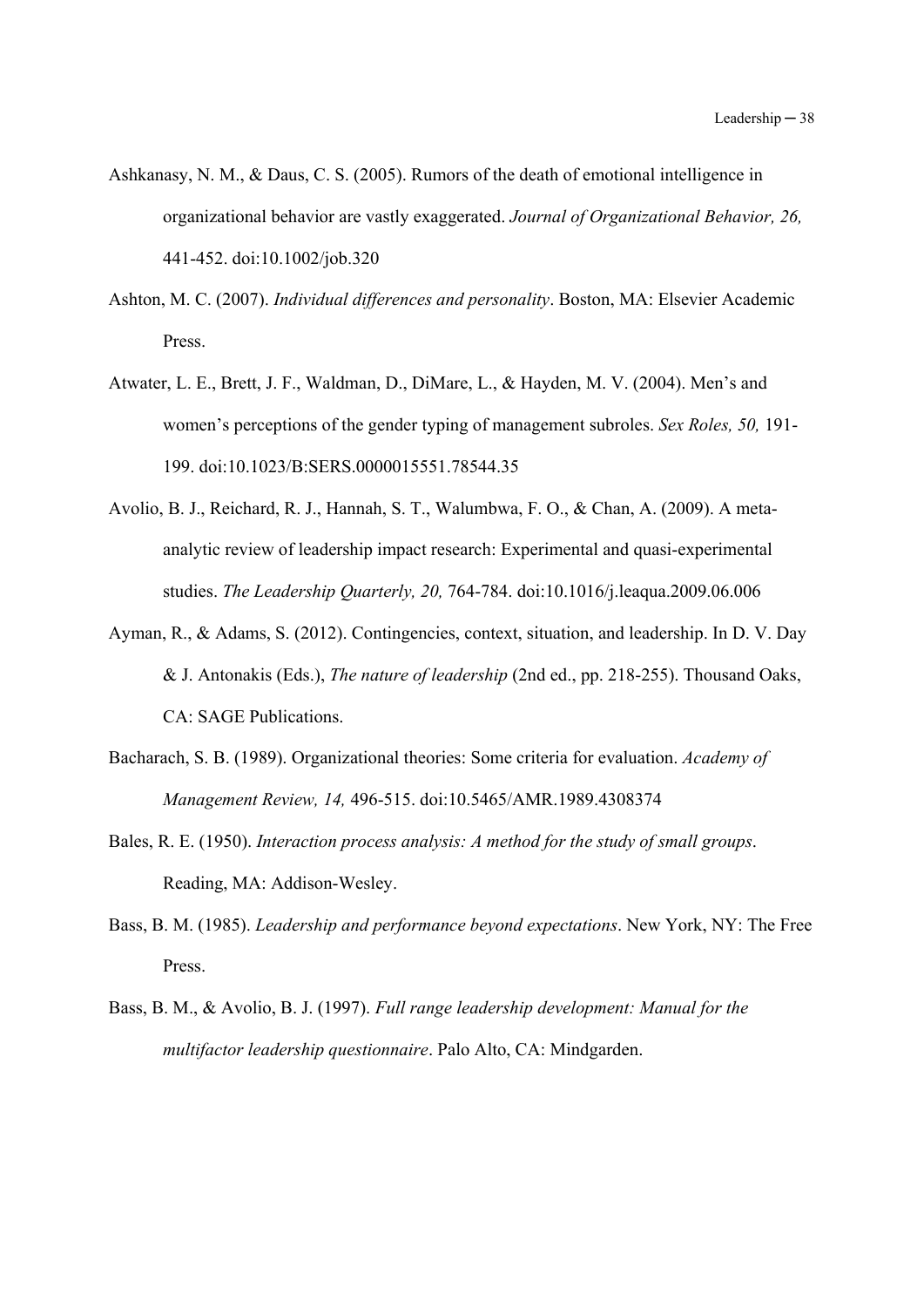- Bass, B. M., & Avolio, B. J. (2012). *MLQ for leadership assessment & development*. Retrieved from http://www.mindgarden.com/products/mlqc.htm
- Bass, B. M., & Bass, R. (2008). *The Bass handbook of leadership: Theory, research, and managerial applications* (4th ed.). New York, NY: Free Press.
- Bass, B. M., & Riggio, R. E. (2006). *Transformational leadership* (2nd ed.). Mahwah, NJ: L. Erlbaum Associates.
- Bennis, W. G. (1959). Leadership theory and administrative behavior: The problem of authority. *Administrative Science Quarterly, 4,* 259-301. doi:10.2307/2390911
- Bennis, W. G., & Nanus, B. (1985). *Leaders: The strategies for taking charge* (1st ed.). New York, NY: Harper & Row.
- Bos, P. A., Terburg, D., & van Honk, J. (2010). Testosterone decreases trust in socially naive humans. *Proceedings of the National Academy of Sciences of the United States of America, 107,* 9991-9995. doi:10.1073/pnas.0911700107
- Bouchard, T. J., & Loehlin, J. C. (2001). Genes, evolution, and personality. *Behavior Genetics, 31,* 243-273. doi:10.1023/A:1012294324713
- Bouchard, T. J., & McGue, M. (2003). Genetic and environmental influences on human psychological differences. *Journal of Neurobiology, 54,* 4-45. doi:10.1002/neu.10160
- Bowers, D. G., & Seashore, S. E. (1966). Predicting organizational effectiveness with a fourfactor theory of leadership. *Administrative Science Quarterly, 11,* 238-263. doi:10.2307/2391247
- Brown, D. J., & Lord, R. G. (1999). The utility of experimental research in the study of transformational/charismatic leadership. *The Leadership Quarterly, 10,* 531-539. doi:10.1016/S1048-9843(99)00029-6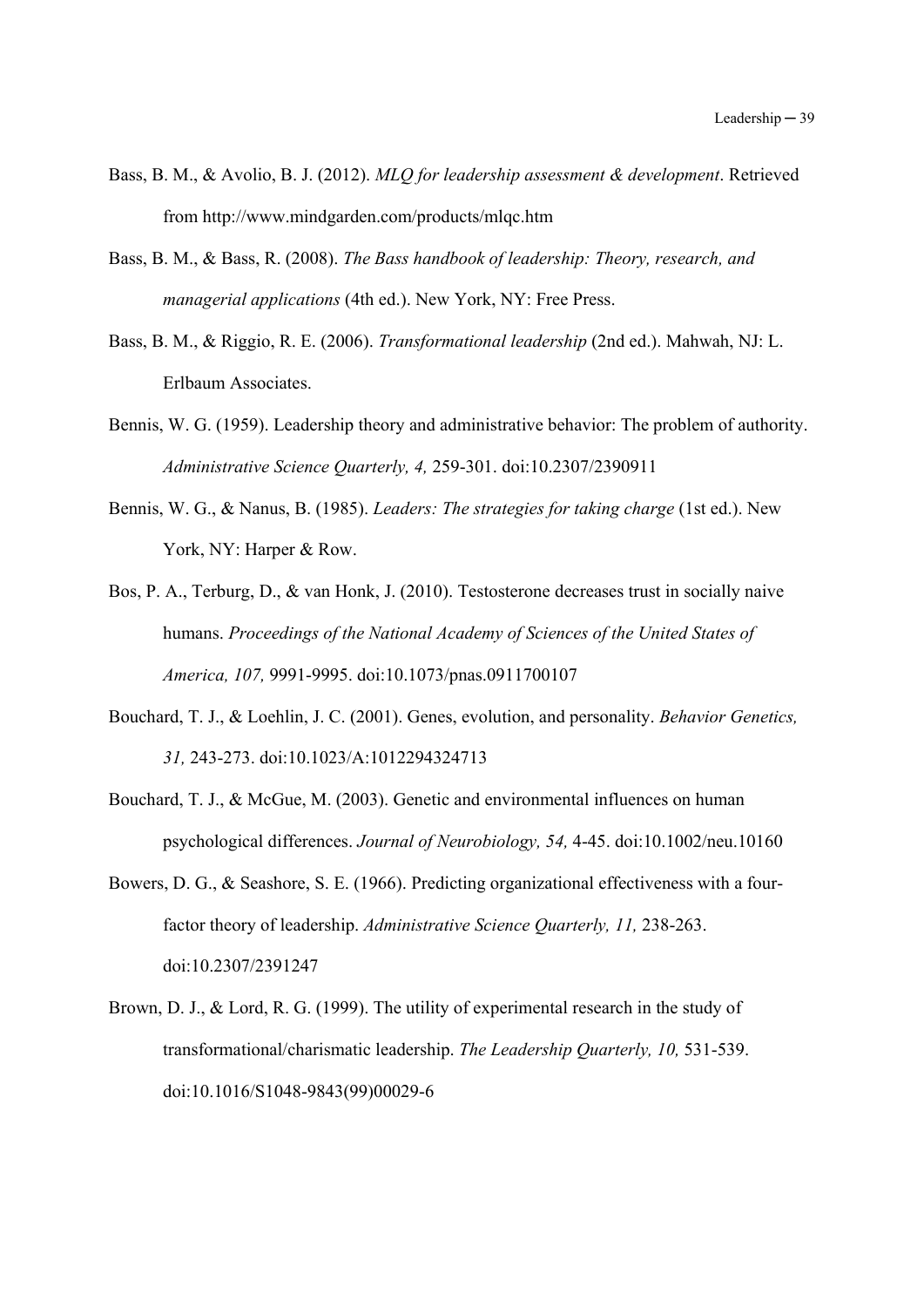- Bryman, A. (1992). *Charisma and leadership in organizations*. London, England: SAGE Publications.
- Bryman, A., Collinson, D., Grint, K., Jackson, B., & Uhl-Bien, M. (Eds.). (2011). *The SAGE handbook of leadership*. Thousand Oaks, CA: SAGE Publications.

Burns, J. M. (1978). *Leadership*. New York, NY: Harper & Row.

- Butler, D., & Geis, F. L. (1990). Nonverbal affect responses to male and female leaders: Implications for leader evaluations. *Journal of Personality and Social Psychology, 58,* 48-59. doi:10.1037//0022-3514.58.1.48
- Calder, B. J. (1977). An attribution theory of leadership. In B. M. Straw & G. R. Salancik (Eds.), *New directions in organizational behavior* (pp. 179-204). Chicago, IL: St Clair Press.
- Cooper, H. (2010). *Research synthesis and meta-analysis: A step-by-step approach* (4th ed.). Thousand Oaks, CA: SAGE Publications.
- Dansereau, F., Graen, G. B., & Haga, W. J. (1975). A vertical dyad linkage approach to leadership within formal organizations: A longitudinal investigation of the role making process. *Organizational Behavior and Human Performance, 13,* 46-78. doi:10.1016/0030-5073(75)90005-7
- Day, D. V., & Antonakis, J. (Eds.). (2012). *The nature of leadership* (2nd ed.). Thousand Oaks, CA: SAGE Publications.
- Day, D. V., & Antonakis, J. (in press). The future of leadership. In H. S. Leonard, R. Lewis, A. M. Freedman, & J. Passmore (Eds.), *The Wiley-Blackwell handbook of the psychology of leadership, change and organizational development*. London, England: Wiley Blackwell.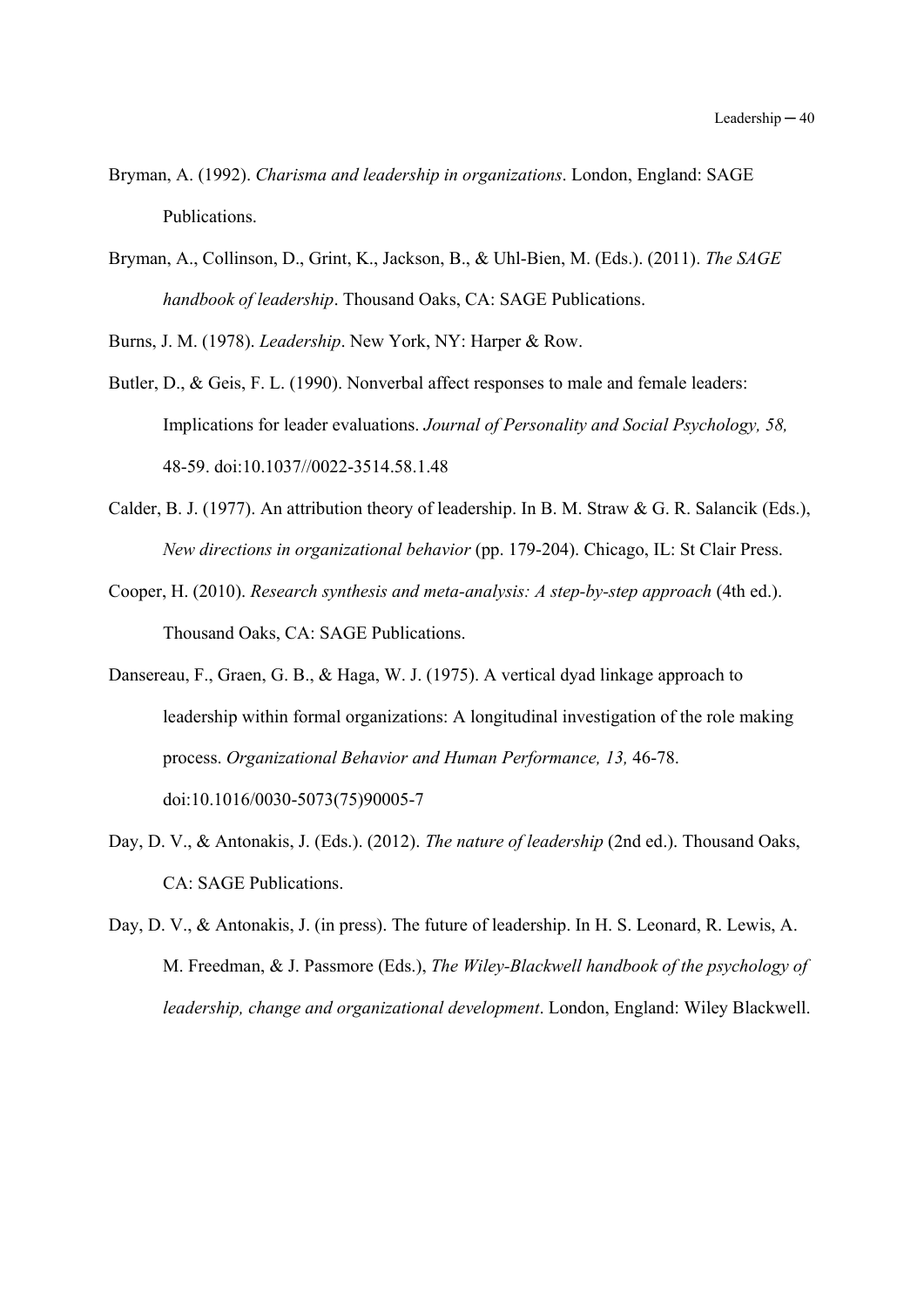- DeGroot, T., Kiker, D. S., & Cross, T. C. (2000). A meta-analysis to review organizational outcomes related to charismatic leadership. *Canadian Journal of Administrative Sciences, 17*, 356-371. doi:10.1111/j.1936-4490.2000.tb00234.x
- Den Hartog, D. N., & Verburg, R. M. (1997). Charisma and rhetoric: Communicative techniques of international business leaders. *The Leadership Quarterly, 8,* 355-391. doi:10.1016/S1048-9843(97)90020-5
- Denrell, J. (2003). Vicarious learning, undersampling of failure, and the myths of management. *Organization Science, 14,* 227-243. doi:10.1287/orsc.14.2.227.15164
- Denrell, J. (2005). Selection bias and the perils of benchmarking. *Harvard Business Review, 83*(4), 114-119.
- DeRue, D. S., Nahrgang, J. D., Wellman, N., & Humphrey, S. E. (2011). Trait and behavioral theories of leadership: An intergration and meta-analytic test of their relative validity. *Personnel Psychology, 64,* 7-52. doi:10.1111/j.1744-6570.2010.01201.x
- Digman, J. M. (1989). 5 robust trait dimensions--Development, stability, and utility. *Journal of Personality, 57,* 195-214. doi:10.1111/j.1467-6494.1989.tb00480.x
- Downton, J. V. (1973). *Rebel leadership: Commitment and charisma in the revolutionary process*. New York, NY: The Free Press.
- Dubin, R. (1976). Theory building in applied areas. In M. D. Dunnette (Ed.), *Handbook of industrial and organizational psychology* (pp. 17-40). Chicago, IL: Rand McNally.
- Eagly, A. H., & Chaiken, S. (1993). *The psychology of attitudes*. Fort Worth, TX: Harcourt Brace Jovanovich.
- Eagly, A. H., & Chaiken, S. (2007). The advantages of an inclusive definition of attitude. *Social Cognition, 25,* 582-602. doi:10.1521/soco.2007.25.5.582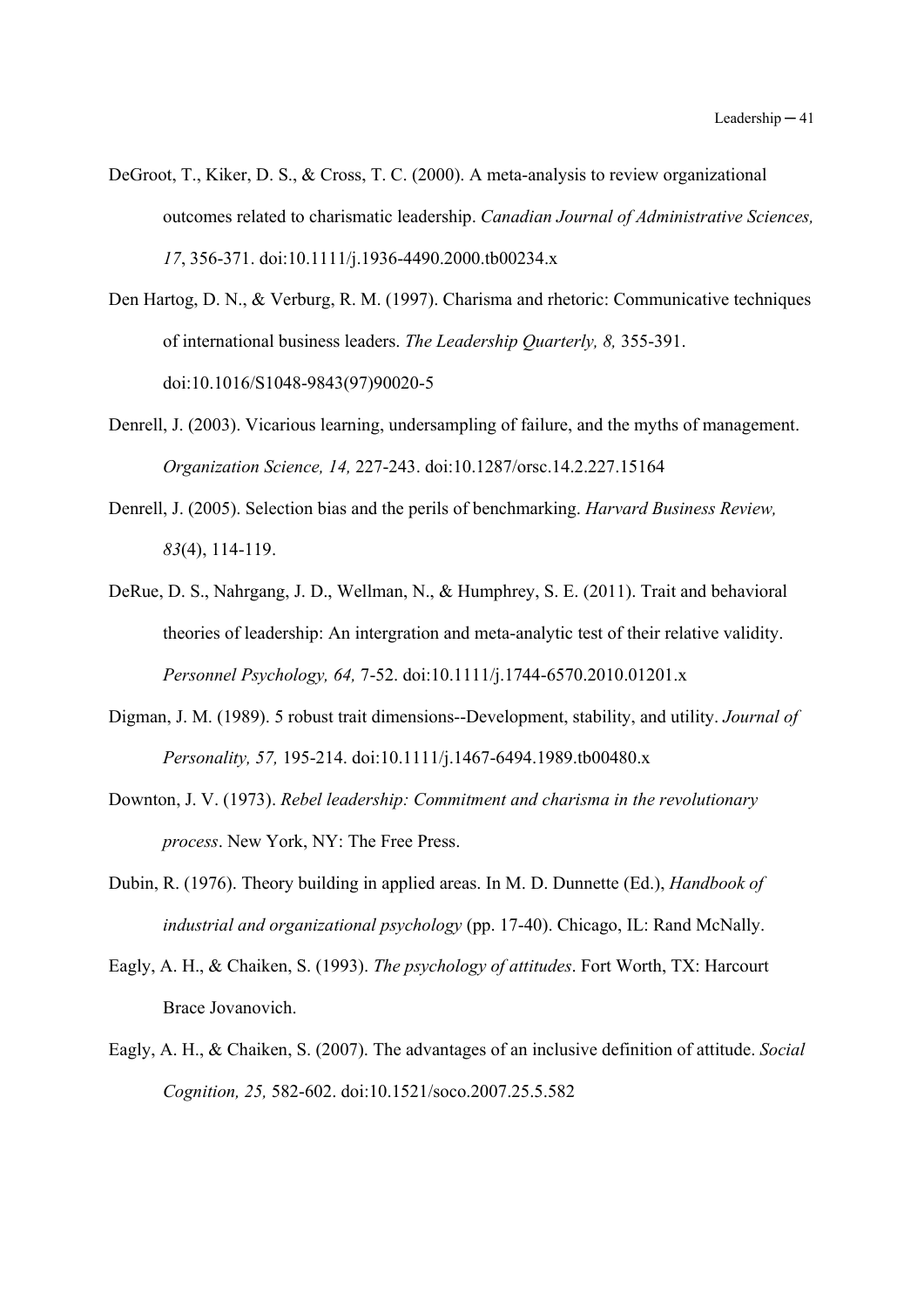- Eagly, A. H., & Chin, J. L. (2010). Diversity and leadership in a changing world. *American Psychologist, 65,* 216-224. doi:10.1037/a0018957
- Eagly, A. H., Johannesen-Schmidt, M. C., & van Engen, M. L. (2003). Transformational, transactional, and laissez-faire leadership styles: A meta-analysis comparing women and men. *Psychological Bulletin, 129,* 569–591. doi:10.1037/0033-2909.129.4.569
- Eagly, A. H., & Johnson, B. T. (1990). Gender and leadership style: A meta-analysis. *Psychological Bulletin, 108*, 233-256. doi:10.1037/0033-2909.108.2.233
- Eagly, A. H., & Karau, S. J. (2002). Role congruity theory of prejudice toward female leaders. *Psychological Review, 109,* 573-598. doi:10.1037//0033-295X.109.3.573
- Eagly, A. H., Makhijani, M. G., & Klonsky, B. G. (1992). Gender and the evaluation of leaders: A meta-analysis. *Psychological Bulletin, 111,* 3-22. doi:10.1037//0033-2909.111.1.3
- Evans, M. G. (1970). The effects of supervisory behavior on the path-goal relationship. *Organizational Behavior and Human Performance, 5,* 277-298. doi:10.1016/0030- 5073(70)90021-8
- Fiedler, F. E. (1967). *A theory of leadership effectiveness*. New York, NY: McGraw-Hill.
- Fiedler, F. E. (1971). *Leadership*. New York, NY: General Learning Press.
- Fiske, S. T. (2013). *Social cognition : From brains to culture* (2nd ed.). Thousand Oaks, CA: SAGE Publications.
- Fleishman, E. A. (1957). A leader behavior description for industry. In R. M. Stogdill & A. E. Coons (Eds*.), Leader behavior: Its description and measurement* (Research Monograph No. 88, pp. 103-119). Columbus, OH: Ohio State University Bureau of Business Research.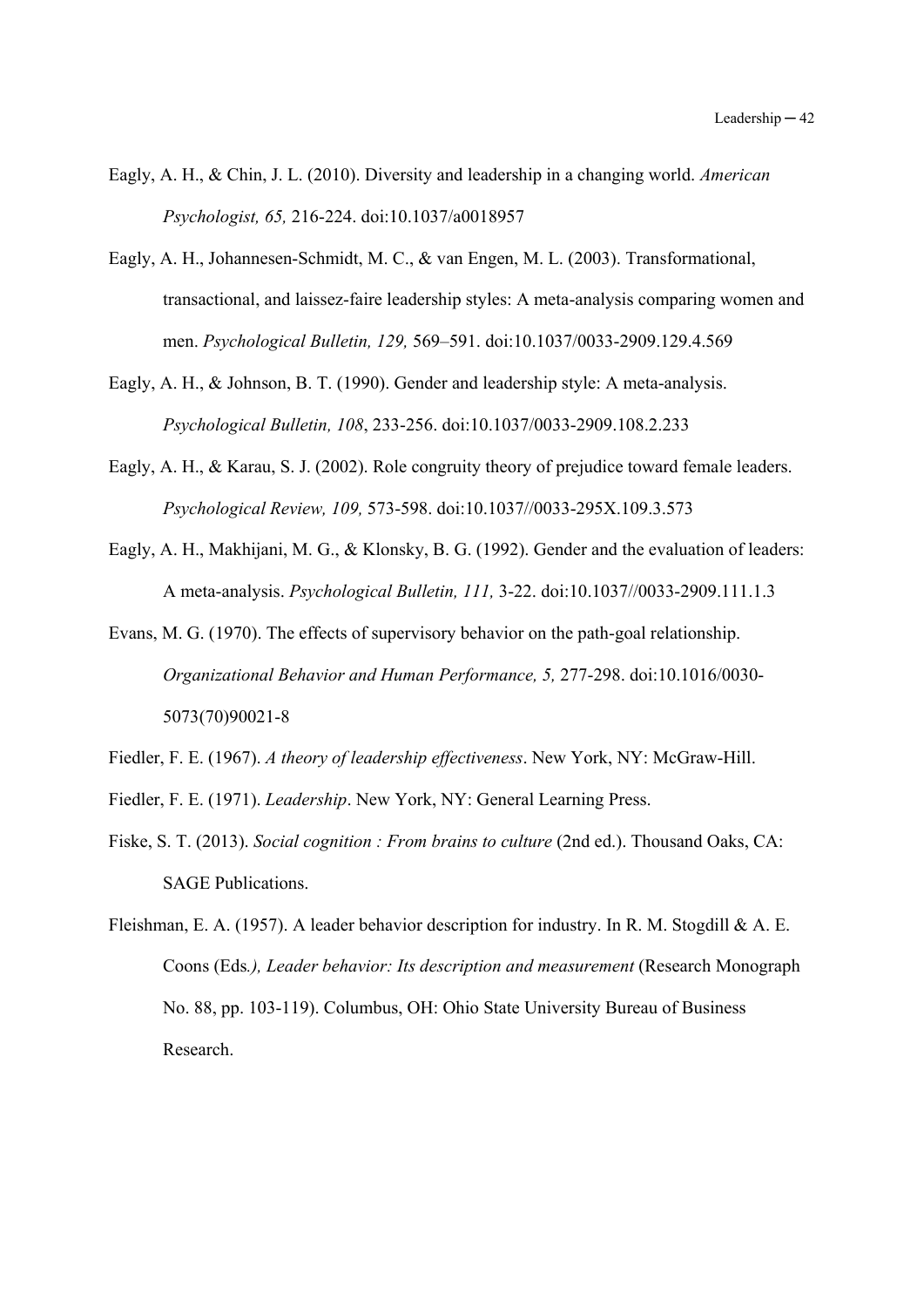- Fletcher, J. K. (2001). *Disappearing acts: Gender, power, and relational practice at work*. Boston, MA: MIT Press.
- Gardner, W. L., & Avolio, B. J. (1998). The charismatic relationship: A dramaturgical perspective. *Academy of Management Review, 23,* 32-58. doi:10.5465/AMR.1998.192958
- Gardner, W. L., Lowe, K. B., Moss, T. W., Mahoney, K. T., & Cogliser, C. C. (2010). Scholarly leadership of the study of leadership: A review of The Leadership Quarterly's second decade, 2000-2009. *The Leadership Quarterly, 12,* 922-958. doi:10.1016/j.leaqua.2010.10.003
- Gibb, C. A. (1947). The principles and traits of leadership. *Journal of Abnormal and Social Psychology, 42,* 267-284. doi:10.1037/h0056420
- Gill, M. J. (2004). When information does not deter stereotyping: Prescriptive stereotyping can foster bias under conditions that deter descriptive stereotyping. *Journal of Experimental Social Psychology, 40,* 619-632. doi:10.1016/j.jesp.2003.12.001
- Gilovich, T., Griffin, D. W., & Kahneman, D. (2002). *Heuristics and biases: The psychology of intuitive judgment*. New York, NY: Cambridge University Press.
- Goff, M., & Ackerman, P. L. (1992). Personality-intelligence relations: Assessment of typical intellectual engagement. *Journal of Educational Psychology, 84,* 537-552. doi:10.1037//0022-0663.84.4.537

Goldberg, L. R. (1990). An alternative description of personality - The Big-5 factor structure. *Journal of Personality and Social Psychology, 59,* 1216-1229. doi:10.1037//0022- 3514.59.6.1216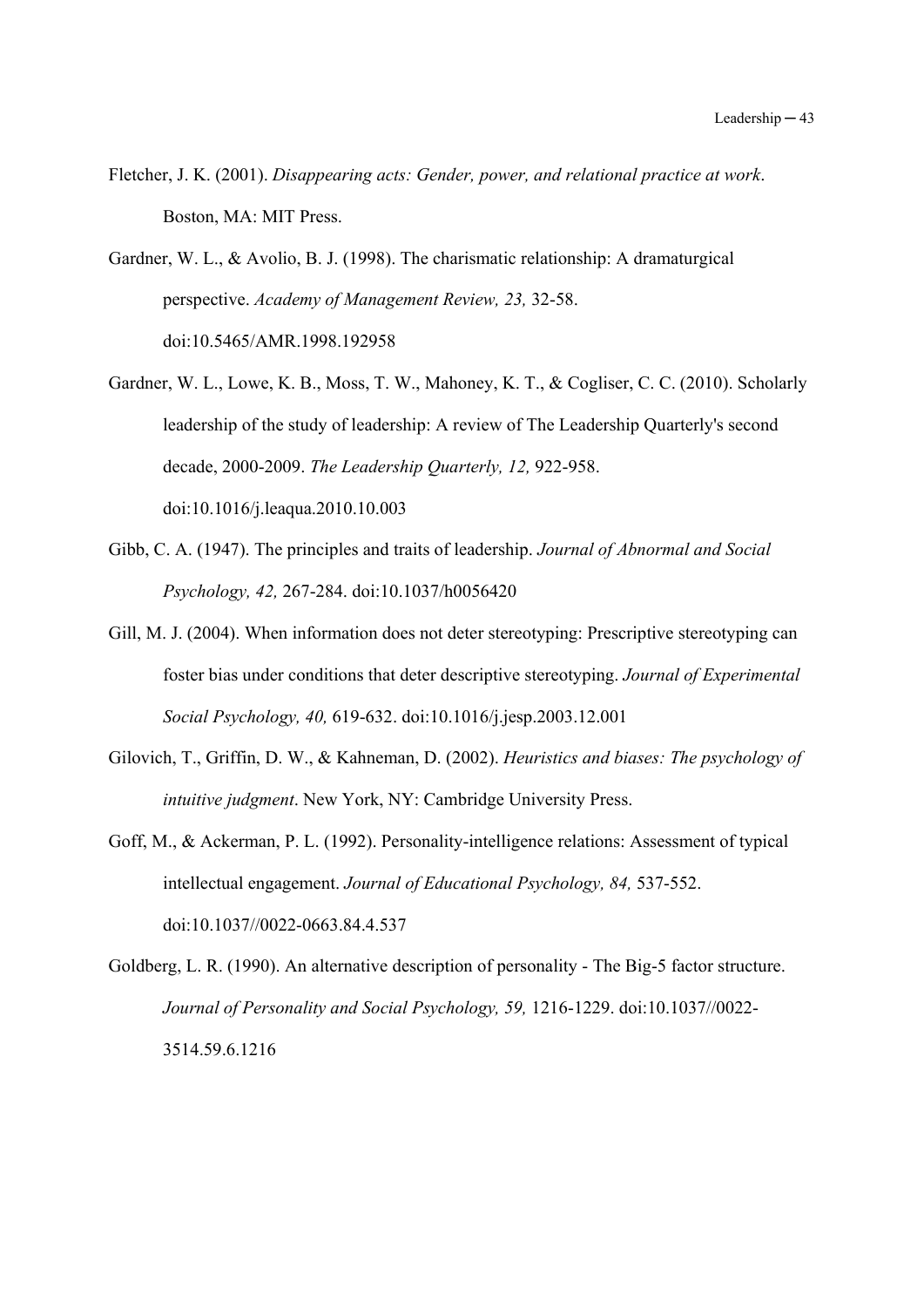- Gottfredson, L. S. (1997). Mainstream science on intelligence: An editorial with 52 signatories, history and bibliography. *Intelligence, 24*, 13-23. doi:10.1016/S0160-2896(97)90011-8
- Graen, G. B., & Uhl-bien, M. (1995). Relationship-based approach to leadership: Development of leader-member exchange (LMX) theory of leadership over 25 years: Applying a multilevel multi-domain perspective. *The Leadership Quarterly, 6,* 219-247. doi:10.1016/1048-9843(95)90036-5
- Greene, C. N. (1977). Disenchantment with leadership research: Some causes, recommendations, and alternative directions. In J. G. Hunt & L. L. Larson (Eds.), *Leadership: The cutting edge: A symposium held at Southern Illinois University, Carbondale, October 27-28, 1976* (pp. 57-67). Carbondale, IL: Southern Illinois University Press.
- Harms, P. D., & Credé, M. (2010a). Emotional intelligence and transformational and transactional leadership: A meta-analysis. *Journal of Leadership & Organizational Studies, 17,* 5-17. doi:10.1177/1548051809350894
- Harms, P. D., & Credé, M. (2010b). Remaining issues in emotional intelligence research: Construct overlap, method artifacts, and lack of incremental validity. *Industrial and Organizational Psychology, 3,* 154-158. doi:10.1111/j.1754-9434.2010.01217.x
- Heckman, J. J. (1979). Sample selection bias as a specification error. *Econometrica, 47,* 153-161. doi:10.2307/1912352
- Heilman, M. E. (2001). Description and prescription: How gender stereotypes prevent women's ascent up the organizational ladder. *Journal of Social Issues, 57,* 657–674. doi:10.1111/0022-4537.00234
- Hogg, M. A. (2001). A social Identity theory of leadership. *Personality and Social Psychology Review, 5,* 184-200. doi:10.1207/S15327957PSPR0503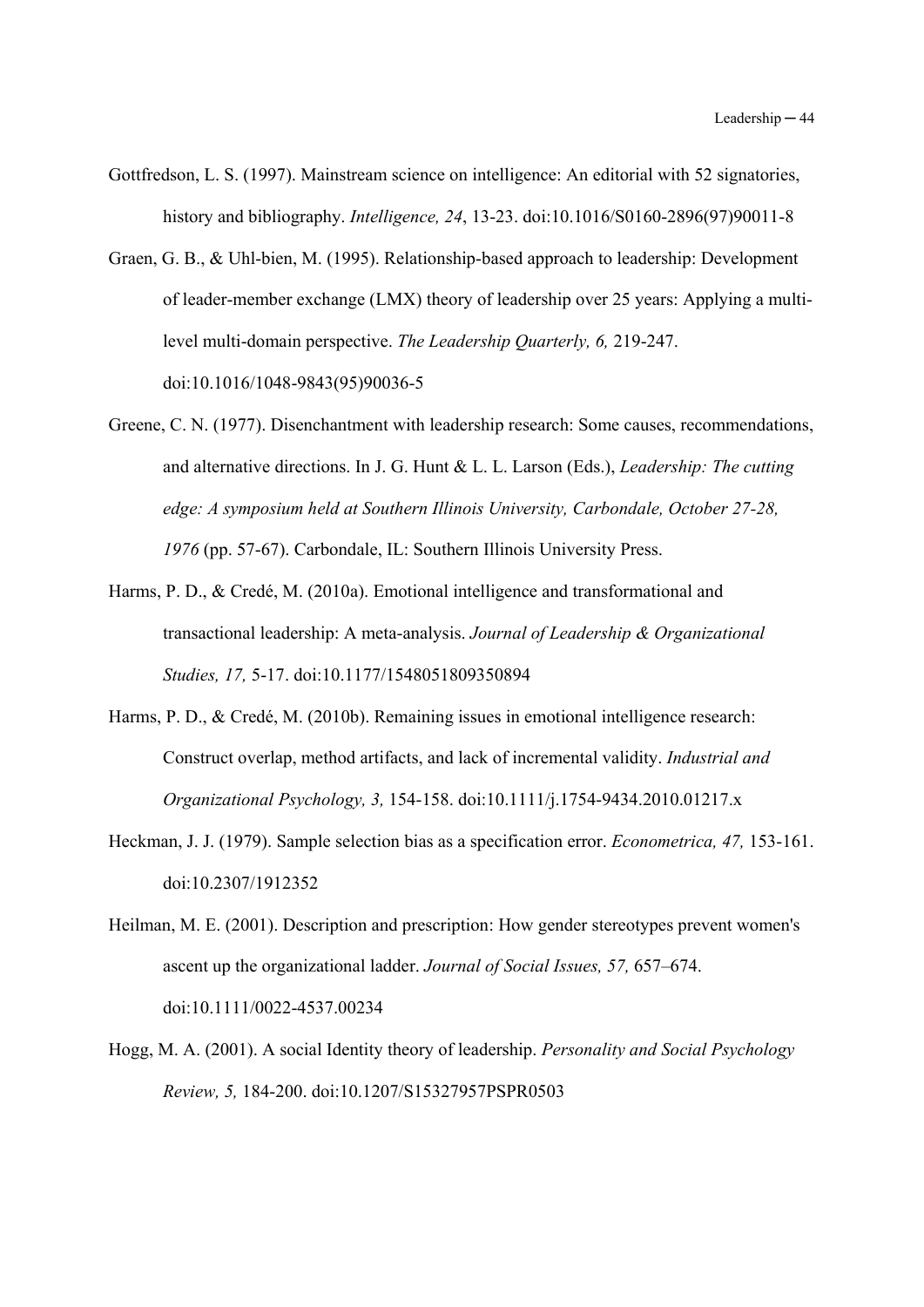- Hogg, M. A. (2008). Social identity theory of leadership. In C. L. Hoyt, G. R. Goethals, & D. R. Forsyth (Eds.), *Leadership at the crossroads* (Vol. 1, pp. 62–77). Westport, CT: Praeger.
- Holland, P. W. (1986). Statistics and causal inference. *Journal of the American Statistical Association, 8,* 945-960. doi:10.2307/2289064
- Hooijberg, R., Hunt, J. G., Antonakis, J., Boal, K. B., & Lane, N. (Eds.). (2007). *Being there even when you are not: Leading through strategy, structures, and systems*. Amsterdam, The Netherlands: Elsevier Science.
- House, R. J. (1971). Path-goal theory of leadership effectiveness. *Administrative Science Quarterly, 16,* 321-339. doi:10.2307/2391905
- House, R. J. (1977). A 1976 theory of charismatic leadership. In J. G. Hunt & L. L. Larson (Eds.), *Leadership: The cutting edge*: *A symposium held at Southern Illinois University, Carbondale, October 27-28, 1976* (pp. 68-81). Carbondale, IL: Southern Illinois University Press.
- House, R. J., & Aditya, R. N. (1997). The social scientific study of leadership: Quo vadis? *Journal of Management, 23,* 409-473. doi:10.1177/014920639702300306
- House, R. J., & Dessler, G. (1974). The path-goal theory of leadership: Some post hoc and a priori tests. In J. G. Hunt & L. L. Larson (Eds.), *Contingency approaches to leadership* (pp. 29-55). Carbondale, IL: Southern Illinois University Press.
- House, R. J., Hanges, P. J., Javidan, M., Dorfman, P. W., & Gupta, V. (2004). *Culture, leadership, and organizations: The GLOBE study of 62 societies*. Thousand Oaks, CA: SAGE Publications.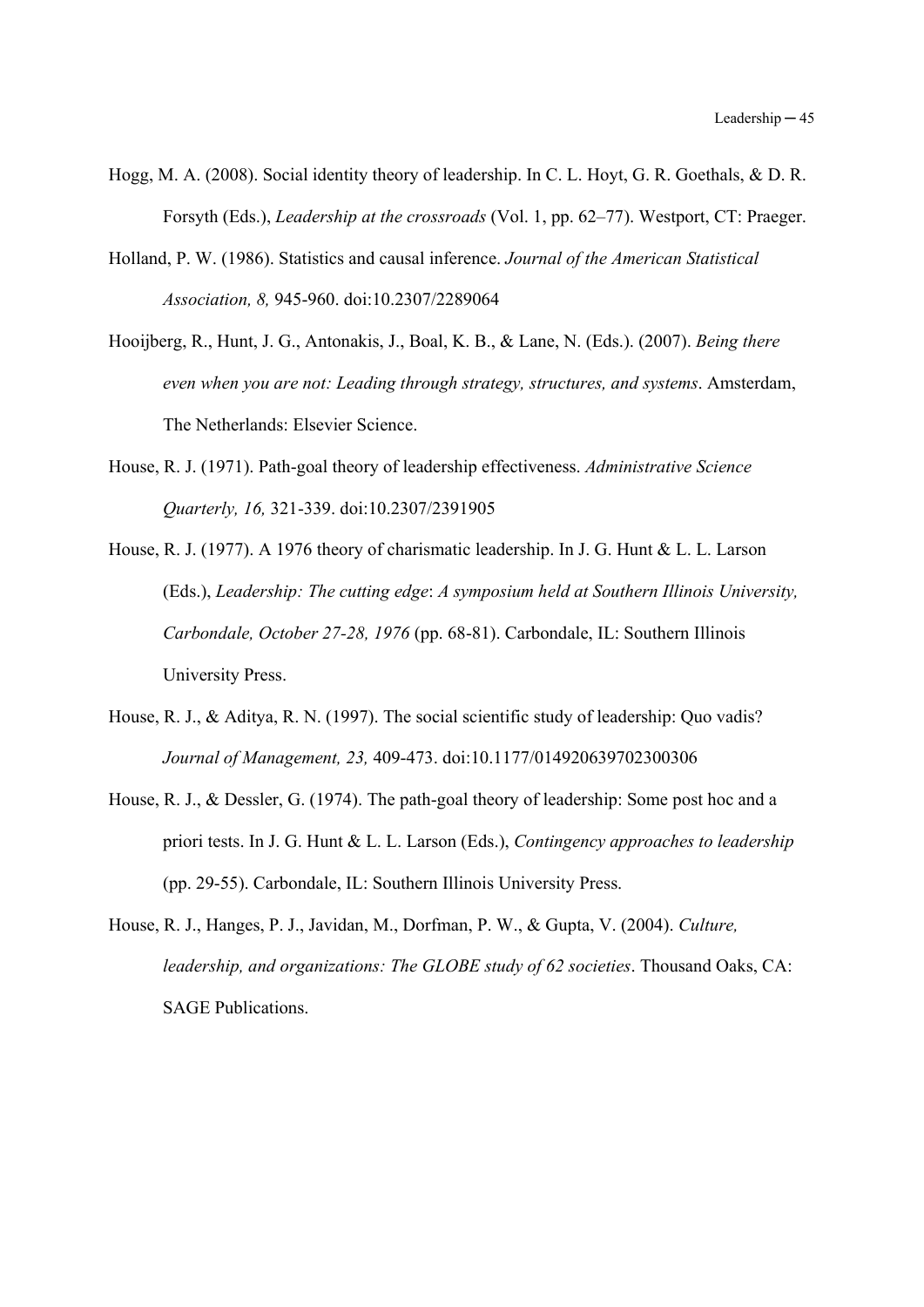- House, R. J., Spangler, W. D., & Woycke, J. (1991). Personality and charisma and the U.S. presidency: A psychological theory of leader effectiveness. *Administrative Science Quarterly, 36,* 364-396. doi:10.2307/2393201
- Hunt, J. G. (1991). *Leadership: A new synthesis*. Newbury Park, CA: SAGE Publications.
- Hunt, J. G. (1999). Tranformational/charismatic leadership's transformation of the field: An historical essay. *The Leadership Quarterly, 10,* 129-144. doi:10.1016/S1048- 9843(99)00015-6
- Hunt, J. G. (2004). Task leadership. In G. R. Goethels, G. J. Sorensen, & J. M. Burns (Eds.), *Encyclopedia of leadership*. (Vol. 4, pp. 1524-1529). Thousand Oaks, CA: SAGE Publications.
- Hunter, J. E., & Schmidt, F. L. (2004). *Methods of meta-analysis: Correcting error and bias in research findings* (2nd ed.). Newbury Park, CA: SAGE Publications.
- Ilies, R., Gerhardt, M. W., & Le, H. (2004). Individual differences in leadership emergence: Integrating meta-analytic findings and behavioral genetics estimates. *International Journal of Selection and Assessment, 12,* 207-219. doi:10.1111/j.0965- 075X.2004.00275.x
- Johnson, B. T., & Eagly, A. H. (in press). Meta-analysis of research in social and personality psychology. In C. M. Judd & H. T. Reis (Eds.), *Handbook of research methods in social and personality psychology*. New York, NY: Cambridge University Press.

Jones, B. F., & Olken, B. A. (2005). Do leaders matter? National leadership and growth since World War II. *The Quarterly Journal of Economics, 120,* 835-864. doi:10.1093/qje/120.3.835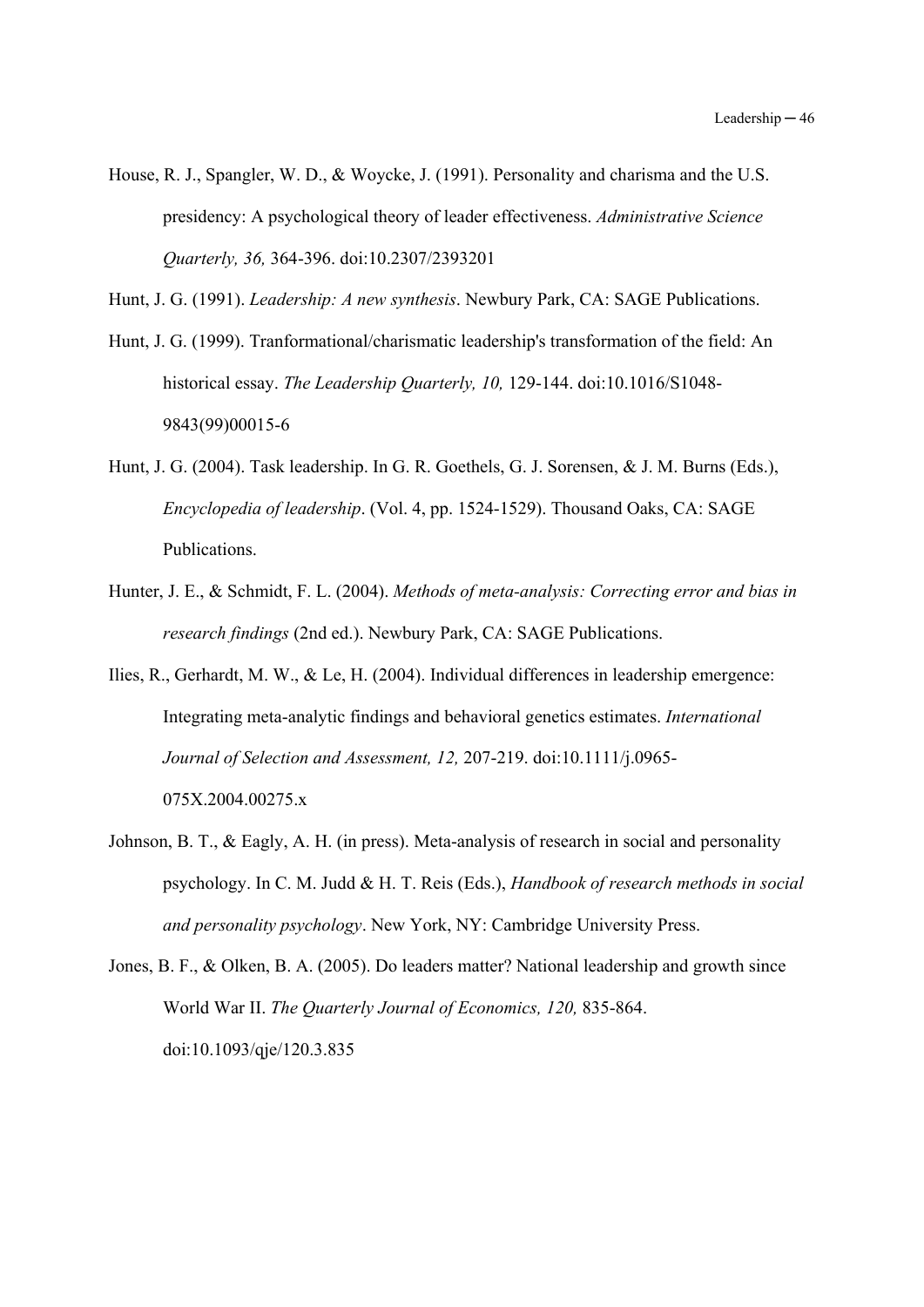- Judge, T. A., Bono, J. E., Ilies, R., & Gerhardt, M. W. (2002). Personality and leadership: A qualitative and quantitative review. *Journal of Applied Psychology, 87,* 765-780. doi:10.1037//0021-9010.87.4.765
- Judge, T. A., Colbert, A. E., & Ilies, R. (2004). Intelligence and leadership: A quantitative review and test of theoretical propositions. *Journal of Applied Psychology, 89*, 542-552. doi:10.1037/0021-9010.89.3.542
- Judge, T. A., & Long, D. M. (2012). Individual differences in leadership. In D. V. Day & J. Antonakis (Eds.), *The nature of leadership* (pp. 179-217). Thousand Oaks, CA: SAGE Publications.
- Judge, T. A., & Piccolo, R. F. (2004). Transformational and transactional leadership: A metaanalytic test of their relative validity. *Journal of Applied Psychology, 89,* 755-768. doi:10.1037/0021-9010.89.5.755
- Judge, T. A., Piccolo, R. F., & Ilies, R. (2004). The forgotten ones? The validity of consideration and initiating structure in leadership research. *Journal of Applied Psychology, 89,* 36-51. doi:10.1037/0021-9010.89.1.36
- Katz, D., Maccoby, N., Gurin, G., & Floor, L. G. (1951). *Productivity, supervision and morale among railroad workers.* Ann Arbor, MI: Survey Research Center, Institute for Social Research (University of Michigan).
- Kellerman, B. (2004). *Bad leadership: What it is, how it happens, why it matters.* Boston, MA: Harvard Business School Press.

Kenny, D. A. (1979). *Correlation and causality*. New York, NY: Wiley-Interscience.

Kenny, D. A., & Zaccaro, S. J. (1983). An estimate of variance due to traits in leadership. *Journal of Applied Psychology, 68,* 678-685. doi:10.1037//0021-9010.68.4.678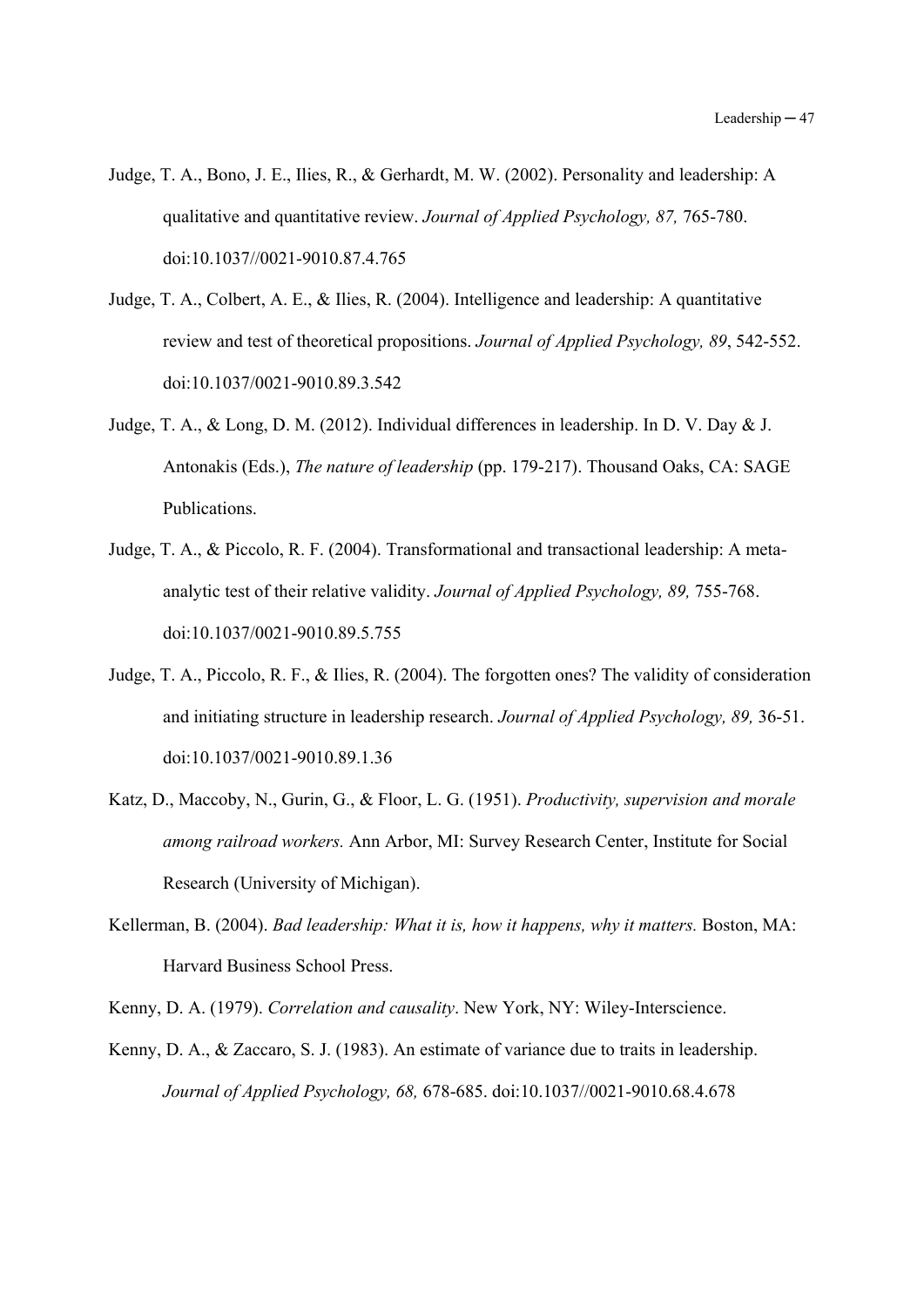- Kenrick, D. T., & Funder, D. C. (1988). Profiting from controversy: Lessons from the personsituation debate. *American Psychologist, 43,* 23-34. doi:10.1037//0003-066X.43.1.23
- Kerlinger, F., & Lee, H. B. (2000). *Foundations of behavioral research* (4th ed.). Fort Worth, TX: Harcourt Publishers.
- Kerr, S., & Jermier, J. M. (1978). Substitutes for leadership: Their meaning and measurement. *Organizational Behavior and Human Performance, 22,* 375-403. doi:10.1016/0030- 5073(78)90023-5
- Koenig, A. M., Eagly, A. H., Mitchell, A. A., & Ristikari, T. (2011). Are leader stereotypes masculine? A meta-analysis of three research paradigms. *Psychological Bulletin, 137,* 616-642. doi:10.1037/a0023557
- Law, K. S., Wong, C. S., & Song, L. J. (2004). The construct and criterion validity of emotional intelligence and its potential utility for management studies. *Journal of Applied Psychology, 89,* 483-496. doi:10.1037/0021-9010.89.3.483
- Lee, K., & Ashton, M. C. (2004). Psychometric properties of the HEXACO Personality Inventory. *Multivariate Behavioral Research, 39,* 329-358. doi:10.1207/s15327906mbr3902\_8
- Lee, K., & Ashton, M. C. (2008). The HEXACO personality factors in the indigenous personality lexicons of English and 11 other languages. *Journal of Personality, 76,* 1001- 1053. doi:10.1111/j.1467-6494.2008.00512.x
- Lewin, K., & Lippitt, R. (1938). An experimental approach to the study of autocracy and democracy: A preliminary note. *Sociometry, 1,* 292-300. doi:10.2307/2785585
- Liden, R. C., & Antonakis, J. (2009). Considering context in psychological leadership research. *Human Relations, 62,* 1587-1605. doi:10.1177/0018726709346374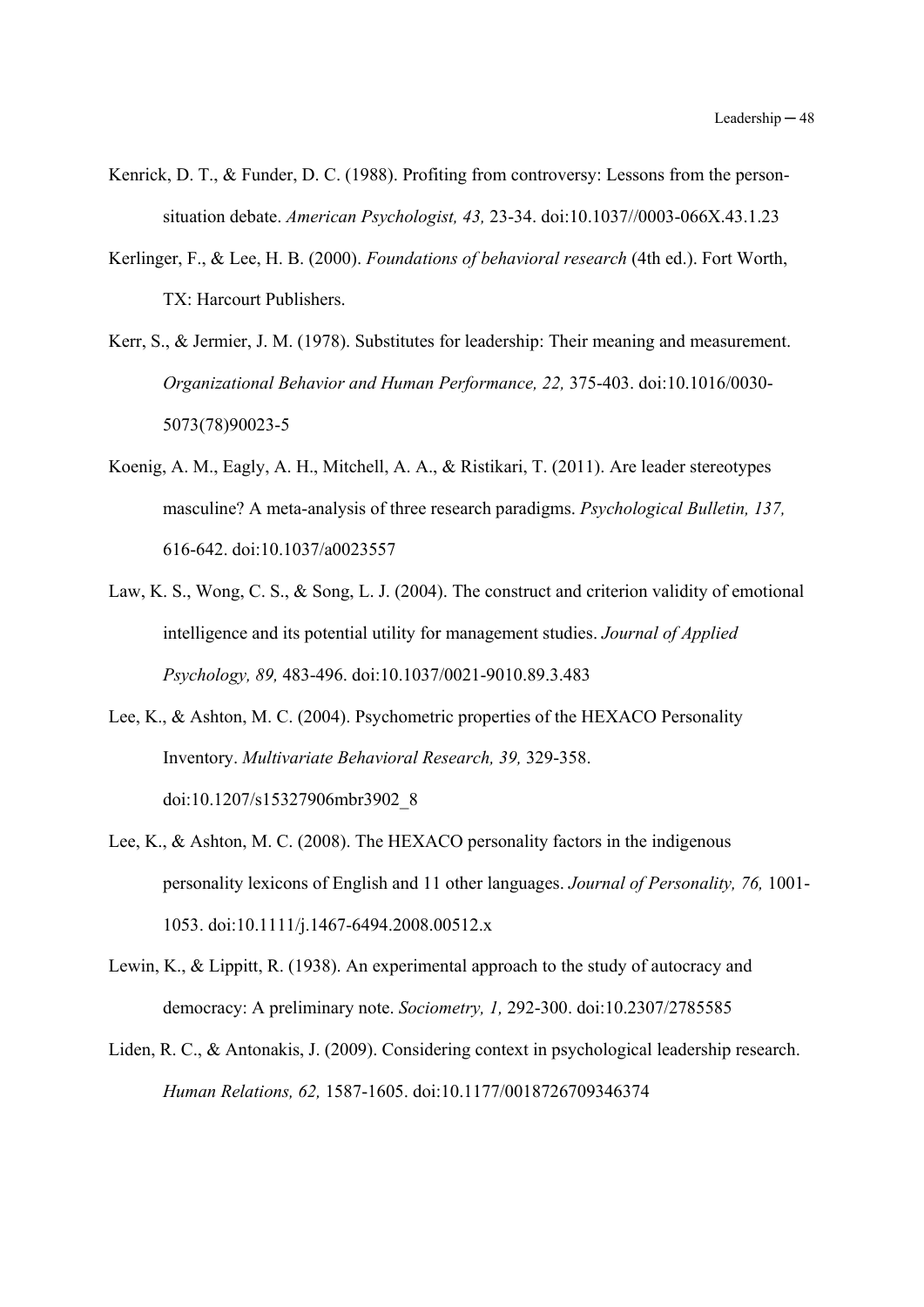- Lim, B. C., & Ployhart, R. E. (2004). Transformational leadership: Relations to the five-factor model and team performance in typical and maximum contexts. *Journal of Applied Psychology*, 89, 610-621. doi:10.1037/0021-9010.89.4.610
- Loehlin, J. C., McCrae, R. R., Costa, P. T., & John, O. P. (1998). Heritabilities of common and measure-specific components of the big five personality factors. *Journal of Research in Personality, 32,* 431-453. doi:10.1006/jrpe.1998.2225
- Lord, R. G., Brown, D. J., Harvey, J. L., & Hall, R. J. (2001). Contextual constraints on prototype generation and their multilevel consequences for leadership perceptions. *The Leadership Quarterly, 12,* 311-338. doi:10.1016/S1048-9843(01)00081-9
- Lord, R. G., de Vader, C. L., & Alliger, G. M. (1986). A meta-analysis of the relation between personality traits and leadership perceptions: An application of validity generalization procedures. *Journal of Applied Psychology, 71*, 402-410. doi:10.1037/0021- 9010.71.3.402
- Lord, R. G., Foti, R. J., & De Vader, C. L. (1984). A test of leadership categorization theory: Internal structure, information processing, and leadership perceptions. *Organizational Behavior and Human Performance, 34,* 343-378. doi:10.1016/0030-5073(84)90043-6
- Lord, R. G., & Maher, K. J. (1991). *Leadership and information processing: Linking perceptions and performance*. Boston, MA: Unwin Hyman.
- Lowe, K. B., & Gardner, W. L. (2000). Ten years of The Leadership Quarterly: Contributions and challenges for the future. *The Leadership Quarterly, 11,* 459-514. doi:10.1016/S1048-9843(00)00059-X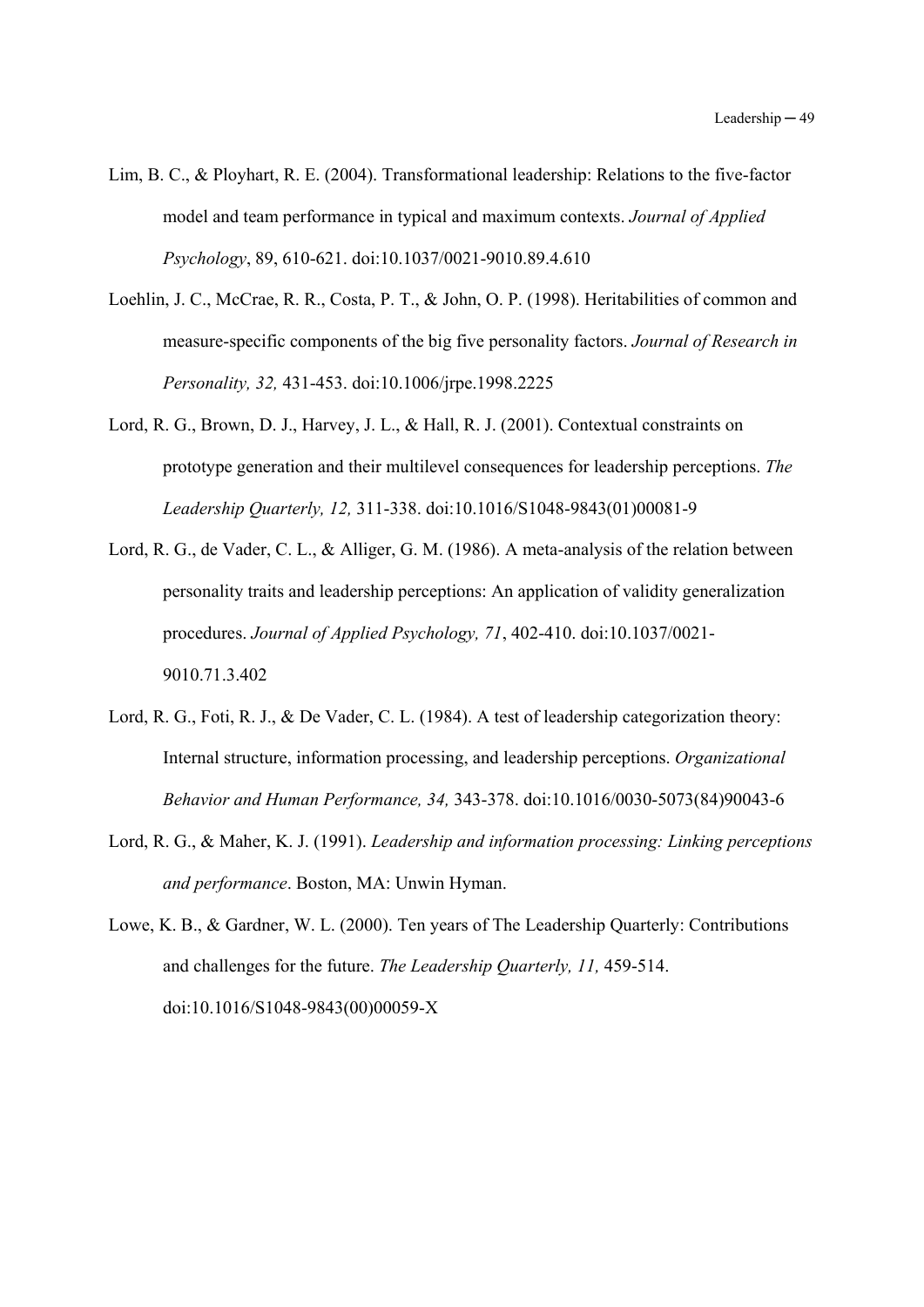- Lowe, K. B., Kroeck, K. G., & Sivasubramaniam, N. (1996). Effectiveness correlates of transformational and transactional leadership: A meta-analytic review of the MLQ literature. *The Leadership Quarterly, 7,* 385-425. doi:10.1016/S1048-9843(96)90027-2
- Macrae, C. N., & Quadelieg, S. (2010). Perceiving people. In S. T. Fiske, D. T. Gilbert, & G. Lindzey (Eds.), *Handbook of social psychology* (5th ed., pp. 428-462). New York, NY: Wiley.
- Mann, R. D. (1959). A review of the relationship between personality and performance in small groups. *Psychological Bulletin, 56,* 241-270. doi:10.1037/h0044587
- Maxwell, J. A. (1996). *Qualitative research design: An integrative approach*. Thousand Oaks, CA: SAGE Publications.
- Maxwell, J. A. (2010). Using numbers in qualitative research. *Qualitative Inquiry, 16,* 475-482. doi:10.1177/1077800410364740
- Mayer, J. D., Caruso, D. R., & Salovey, P. (1999). Emotional intelligence meets traditional standards for an intelligence. *Intelligence, 27,* 267-298. doi:10.1016/S0160- 2896(99)00016-1
- McCann, S. J. H. (2001). Height, societal threat, and the victory margin in presidential elections (1824-1992). *Psychological Reports, 88,* 741-742. doi:10.2466/PR0.88.3.741-742
- McCrae, R. R., & Costa, P. T. (1987). Validation of the 5-factor model of personality across instruments and observers. *Journal of Personality and Social Psychology, 52,* 81-90. doi:10.1037//0022-3514.52.1.81
- McCrae, R. R., & Costa, P. T. (1997). Personality trait structure as a human universal. *American Psychologist, 52,* 509-516. doi:10.1037//0003-066X.52.5.509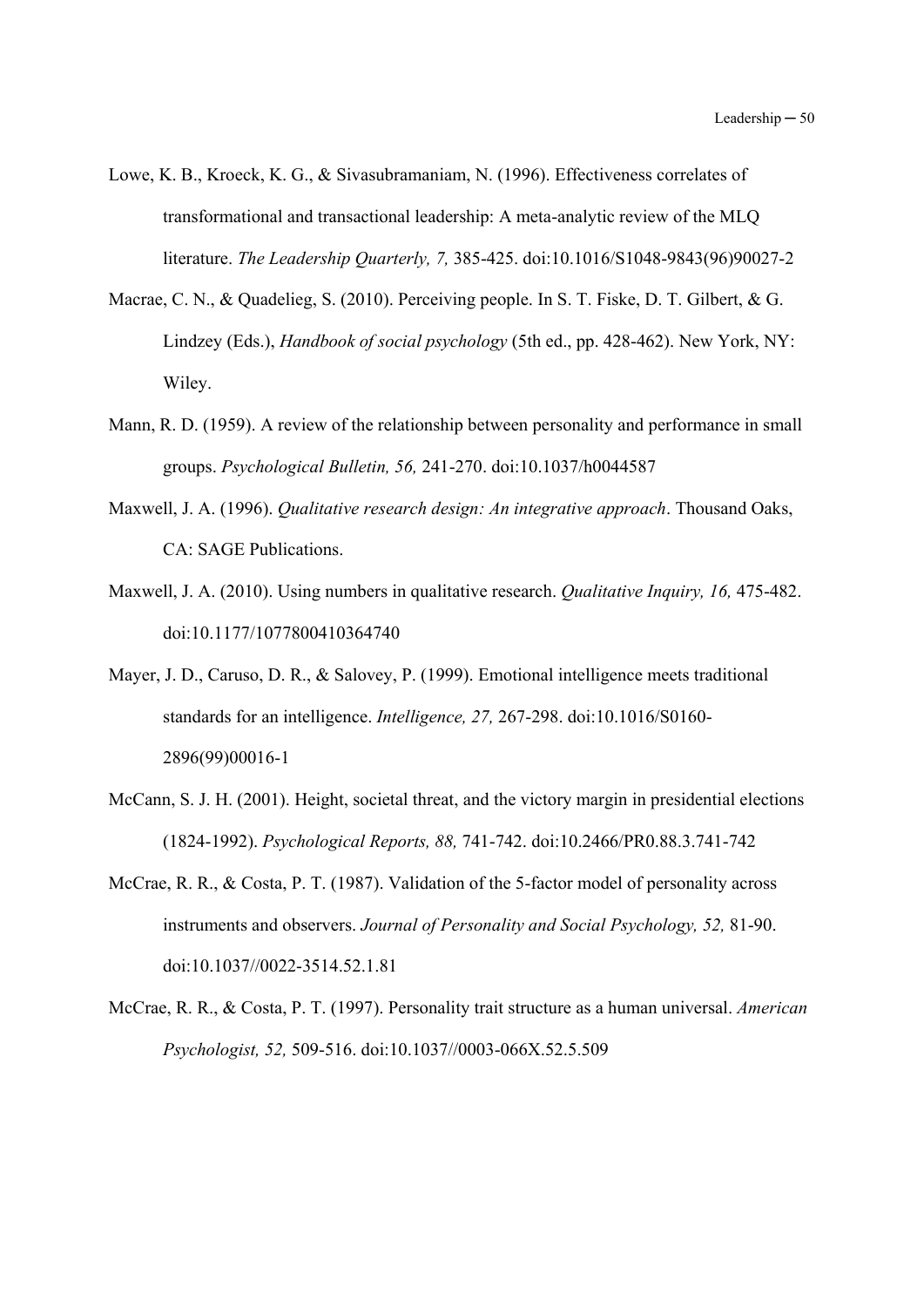- Merolla, J. L., Ramos, J. M., & Zechmeister, E. J. (2007). Crisis, charisma, and consequences: Evidence from the 2004 U.S. presidential election. *Journal of Politics, 69,* 30-42. doi:10.1111/j.1468-2508.2007.00492.x
- Miner, J. B. (1975). The uncertain future of the leadership concept. An overview. In J. G. Hunt & L. L. Larson (Eds.), *Leadership frontiers* (pp. 197-208). Kent, OH: Kent State University.
- Miner, J. B. (1993). *Role motivation theories*. New York, NY: Routledge.
- Mischel, W. (1977). The interaction of person and situation. In D. Magnusson & D. Endler (Eds.), *Personality at the crossroads: Current issues in interactional psychology* (pp. 333-352). Hillsdale, NJ: Lawrence Erlbaum Associates.
- Mitchell, G. (2012). Revisiting truth or triviality. *Perspectives on Psychological Science, 7,* 109- 117. doi:10.1177/1745691611432343
- Morgan, S. L., & Winship, C. (2007). *Counterfactuals and causal inference: Methods and principles for social research*. New York, NY: Cambridge University Press.
- Morgeson, F. P., DeRue, D. S., & Karam, E. P. (2010). Leadership in teams: A functional approach to understanding leadership structures and processes. *Journal of Management, 36*, 5-39. doi: 10.1177/0149206309347376
- Okimoto, T. G., & Brescoll, V. L. (2010). The price of power: Power seeking and backlash against female politicians. *Personality and Social Psychology Bulletin, 36,* 923-936. doi:10.1177/0146167210371949
- Patton, M. Q. (2002). *Qualitative research and evaluation methods* (3rd ed.). Thousand Oaks, CA: SAGE Publications.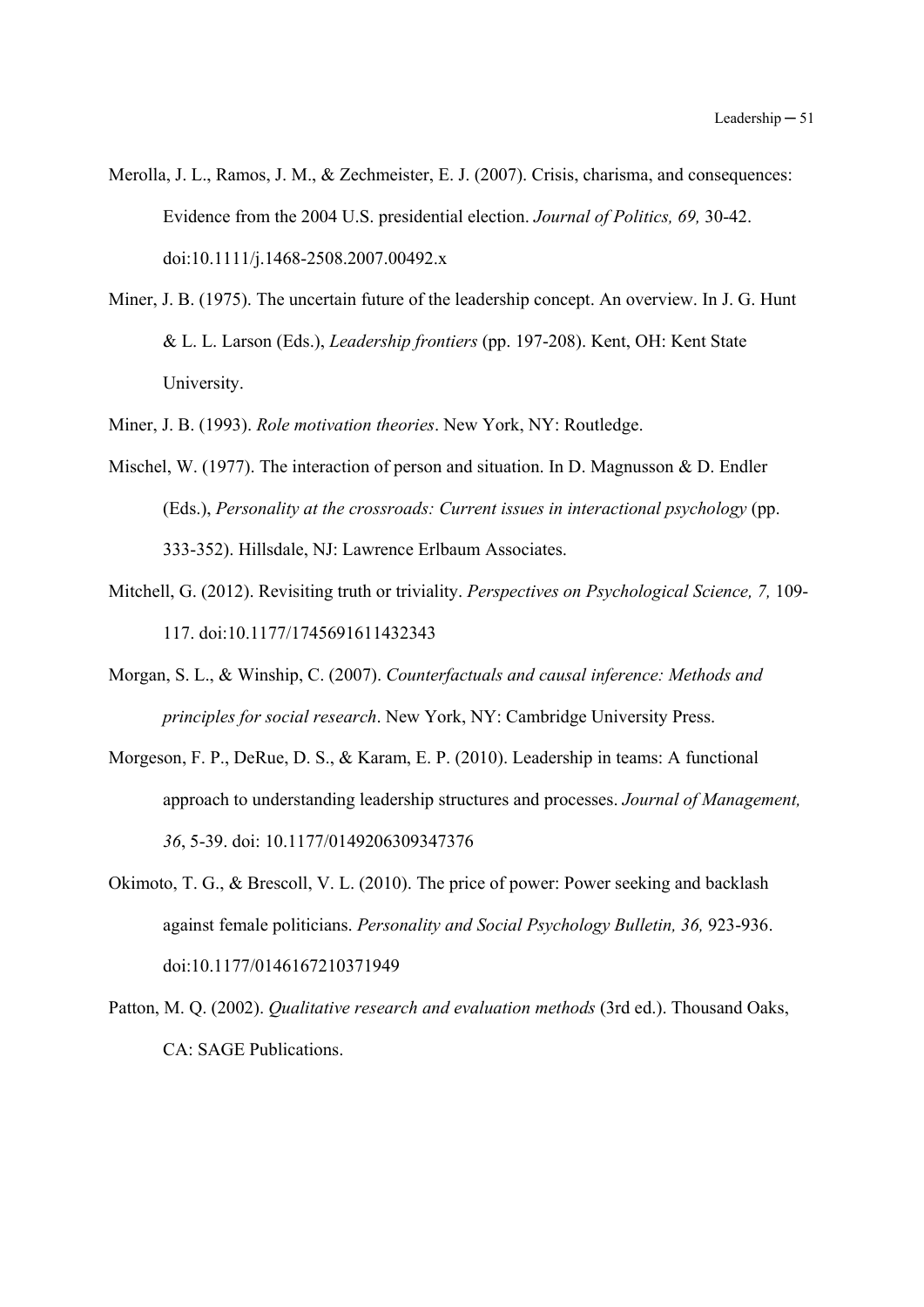- Pearce, C. L., Conger, J. A., & Locke, E. A. (2008). Shared leadership theory. *The Leadership Quarterly, 19,* 622-628. doi:10.1016/j.leaqua.2008.07.005
- Petrides, K. V., & Furnham, A. (2000). On the dimensional structure of emotional intelligence. *Personality and Individual Differences, 29,* 313-320. doi:10.1016/S0191-8869(99)00195- 6
- Pfeffer, J. (1977). The ambiguity of leadership. *Academy of Management Review, 1,* 104-112. doi:10.5465/AMR.1977.4409175
- Podsakoff, P. M., MacKenzie, S. B., & Podsakoff, N. P. (2012). Sources of method bias in social science research and recommendations on how to control it. *Annual Review of Psychology, 63,* 539-569. doi:10.1146/annurev-psych-120710-100452
- Proctor, R. W., & Vu, K. P. (2006). The cognitive revolution at age 50: Has the promise of the human information-processing approach been fulfilled? *International Journal of Human-Computer Interaction, 21,* 253–284. doi:10.1207/s15327590ijhc2103\_1
- Rubin, D. B. (1974). Estimating causal effects of treatments in randomized and nonrandomized studies. *Journal of Educational Psychology, 66,* 688-701. doi:10.1037/h0037350
- Salanick, G. R., & Pfeffer, J. (1977). Constraints on administrator discretion: The limited influence of mayors on city budgets. *Urban Affairs Quarterly, 12,* 475-498. doi:10.1177/107808747701200405
- Schriesheim, C. A., House, R. J., & Kerr, S. (1976). Leader initiating structure: A reconciliation of discrepant research results and some empirical tests. *Organizational Behavior and Human Performance, 15,* 297-321. doi:10.1016/0030-5073(76)90043-X
- Schriesheim, C. A., & Kerr, S. (1977). Theories and measures of leadership: A critical appraisal of current and future directions. In J. G. Hunt & L. L. Larson (Eds.), *Leadership: The*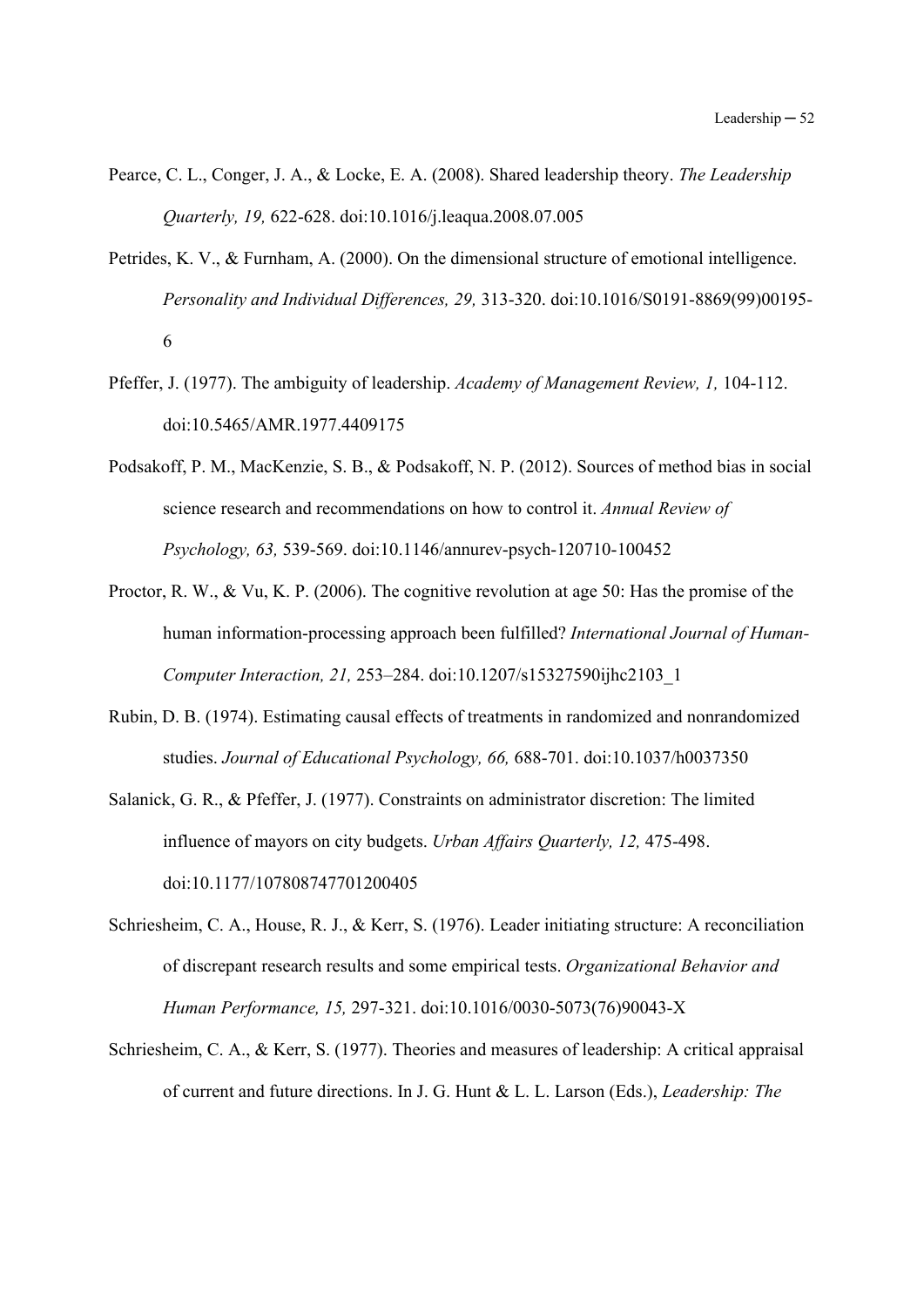*cutting edge*: *A symposium held at Southern Illinois University, Carbondale, October 27- 28, 1976* (pp. 9-45). Carbondale, IL: Southern Illinois University Press.

- Scott, K. A., & Brown, D. J. (2006). Female first, leader second? Gender bias in the encoding of leadership behavior. *Organizational Behavior and Human Decision Processes, 101,* 230– 242. doi:10.1016/j.obhdp.2006.06.002
- Shadish, W. R., Cook, T. D., & Campbell, D. T. (2002). *Experimental and quasi-experimental designs for generalized causal inference*. Boston, MA: Houghton Mifflin.
- Shamir, B., Arthur, M. B., & House, R. J. (1994). The rhetoric of charismatic leadership: A theoretical extension, a case study, and implications for research. *The Leadership Quarterly, 5,* 25-42. doi:10.1016/1048-9843(94)90004-3
- Simonton, D. K. (2003). Qualitative and quantitative analyses of historical data. *Annual Review of Psychology, 54,* 617-640. doi:10.1146/annurev.psych.54.101601.145034
- Simonton, D. K. (2006). Presidential IQ, openness, intellectual brilliance, and leadership: Estimates and correlations for 42 U.S. chief executives. *Political Psychology, 27,* 511- 526. doi:10.1111/j.1467-9221.2006.00524.x
- Stogdill, R. M. (1948). Personal factors associated with leadership: A survey of the literature. *Journal of Psychology, 25,* 35-71. doi:10.1080/00223980.1948.9917362
- Stogdill, R. M., & Coons, A. E. (1957). *Leader behavior: Its description and measurement* (Research Monograph No. 88). Columbus, OH: Ohio State University Bureau of Business Research.
- Sy, T., Shore, L. M., Strauss, J., Shore, T. H., Tram, S., Whiteley, P., et al. (2010). Leadership perceptions as a function of race–occupation fit: The case of Asian Americans. *Journal of Applied Psychology, 95,* 902-919. doi:10.1037/a0019501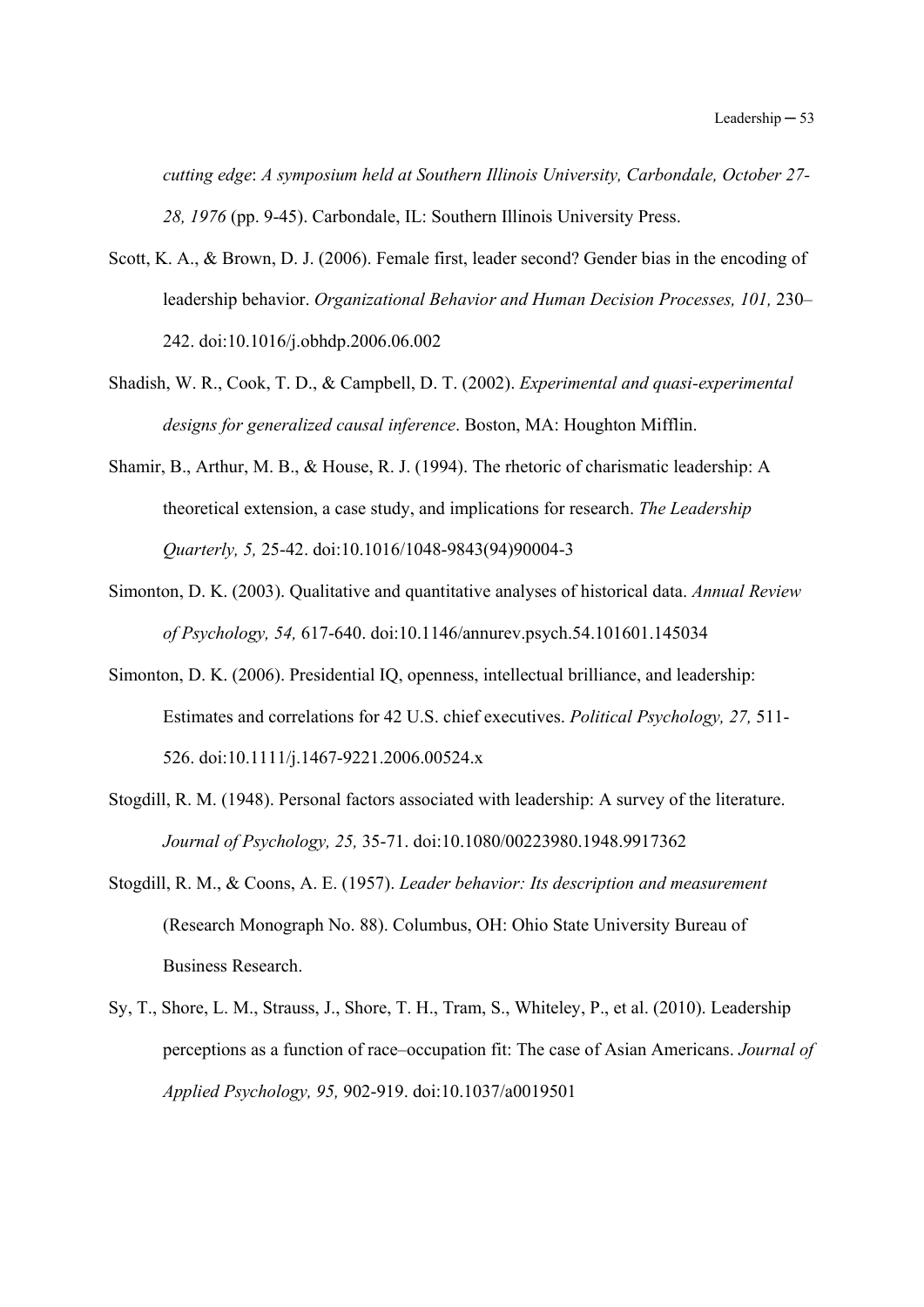- Todorov, A., Mandisodza, A. N., Goren, A., & Hall, C. C. (2005). Inferences of competence from faces predict election outcomes. *Science, 308,* 1623-1626. doi:10.1126/science.1110589
- Tversky, A., & Kahneman, D. (1974). Judgment under uncertainty: Heuristics and biases. *Science, 185,* 1124-1131. doi:10.1126/science.185.4157.1124
- von Hippel, W., Sekaquaptewa, D., & Vargas, P. (1995). On the role of encoding processes in stereotype maintenance. In M. Zanna (Ed.), *Advances in experimental social psychology* (pp. 177-254). San Diego, CA: Academic Press.
- Waldman, D. A., & Yammarino, F. J. (1999). CEO charismatic leadership: Levels-ofmanagement and levels-of-analysis effects. *Academy of Management Review, 24,* 266- 285. doi:10.5465/AMR.1999.1893936
- Wang, G., Oh, I. S., Courtright, S. H., & Colbert, A. E. (2011). Transformational leadership and performance across criteria and levels: A meta-analytic review of 25 years of research. *Group & Organization Management, 36,* 223-270. doi:10.1177/1059601111401017
- Wilson, T. D., Aronson, E., & Carlsmith, K. (2010). The art of laboratory experimentation. In S. T. Fiske, D. T. Gilbert, & G. Lindzey (Eds.), *Handbook of social psychology* (5th ed., Vol. 1, pp. 51-81). Hoboken, NJ: John Wiley.
- Wood, W., & Eagly, A. H. (2010). Gender. In S. T. Fiske, D. T. Gilbert, & G. Lindzey (Eds.), *Handbook of social psychology* (5th ed., pp. 629-667). New York, NY: Wiley.
- Yukl, G. A. (1999). An evaluation of conceptual weaknesses in transformational and charismatic leadership theories. *The Leadership Quarterly, 10,* 285-305. doi:10.1016/S1048- 9843(99)00013-2
- Yukl, G. A. (2013). *Leadership in organizations* (8th ed.). Boston, MA: Pearson.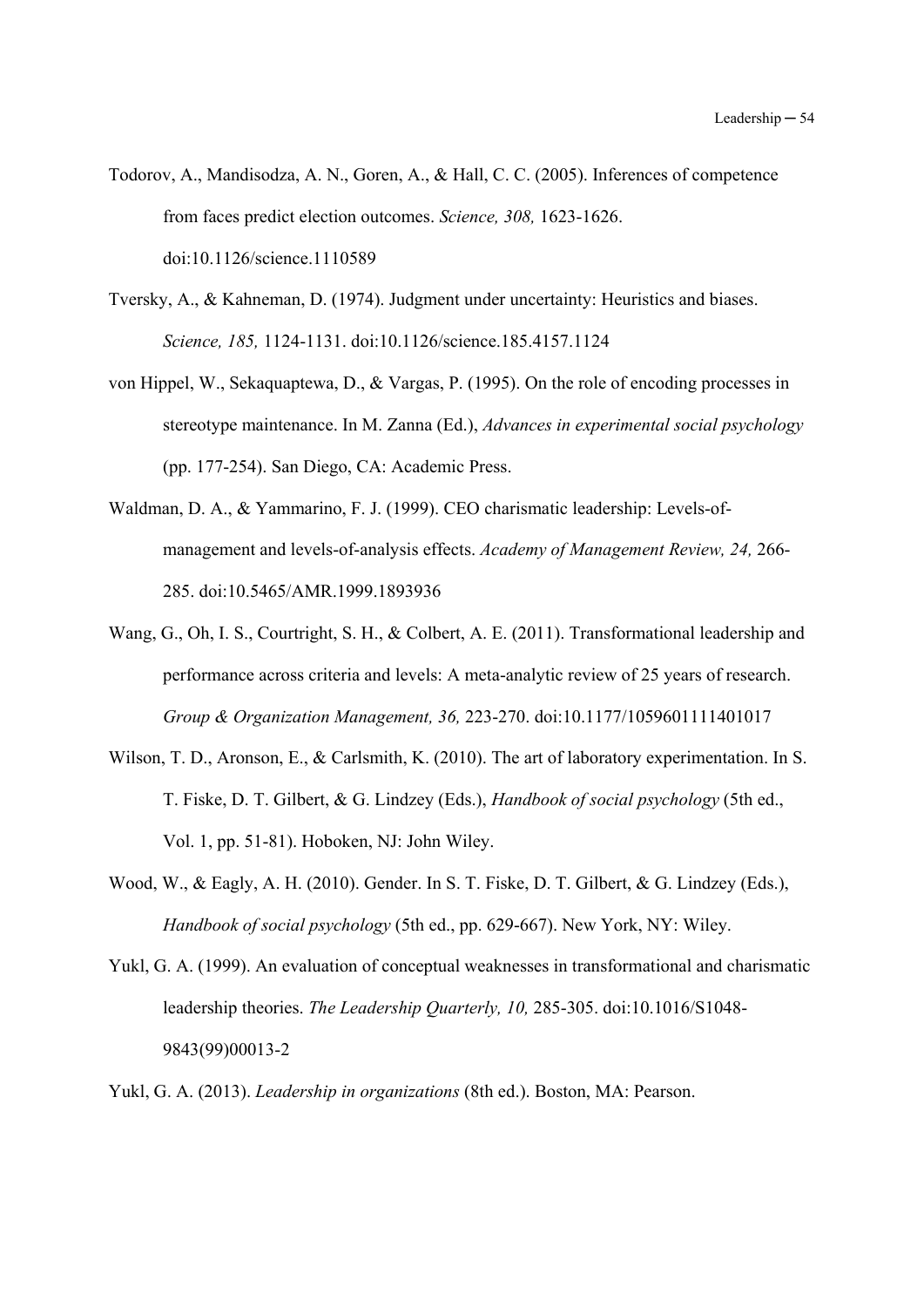- Zaccaro, S. J. (2012). Individual differences and leadership: Contributions to a third tipping point. *The Leadership Quarterly, 23,* 718-728. doi:10.1016/j.leaqua.2012.05.001
- Zaccaro, S. J., Foti, R. J., & Kenny, D. A. (1991). Self-monitoring and trait-based variance in leadership: An investigation of leader flexibility across multiple group situations. *Journal of Applied Psychology, 76,* 308-315. doi:10.1037//0021-9010.76.2.308
- Zaccaro, S. J., Kemp, C., & Bader, P. (2004). Leader traits and attributes. In J. Antonakis, A. T. Cianciolo, & R. J. Sternberg (Eds.),*The nature of leadership* (pp. 101-124). Thousand Oaks, CA: SAGE Publications.
- Zak, P. J., Kurzban, R., Ahmadi, S., Swerdloff, R. S., Park, J., Efremidze, L., et al. (2009). Testosterone administration decreases generosity in the Ultimatum Game. PLoS ONE, 4(12): e8330. doi:10.1371/journal.pone.0008330
- Zaleznik, A. (1992). Managers and leaders: Are they different? *Harvard Business Review, 70*(2), 126-135.